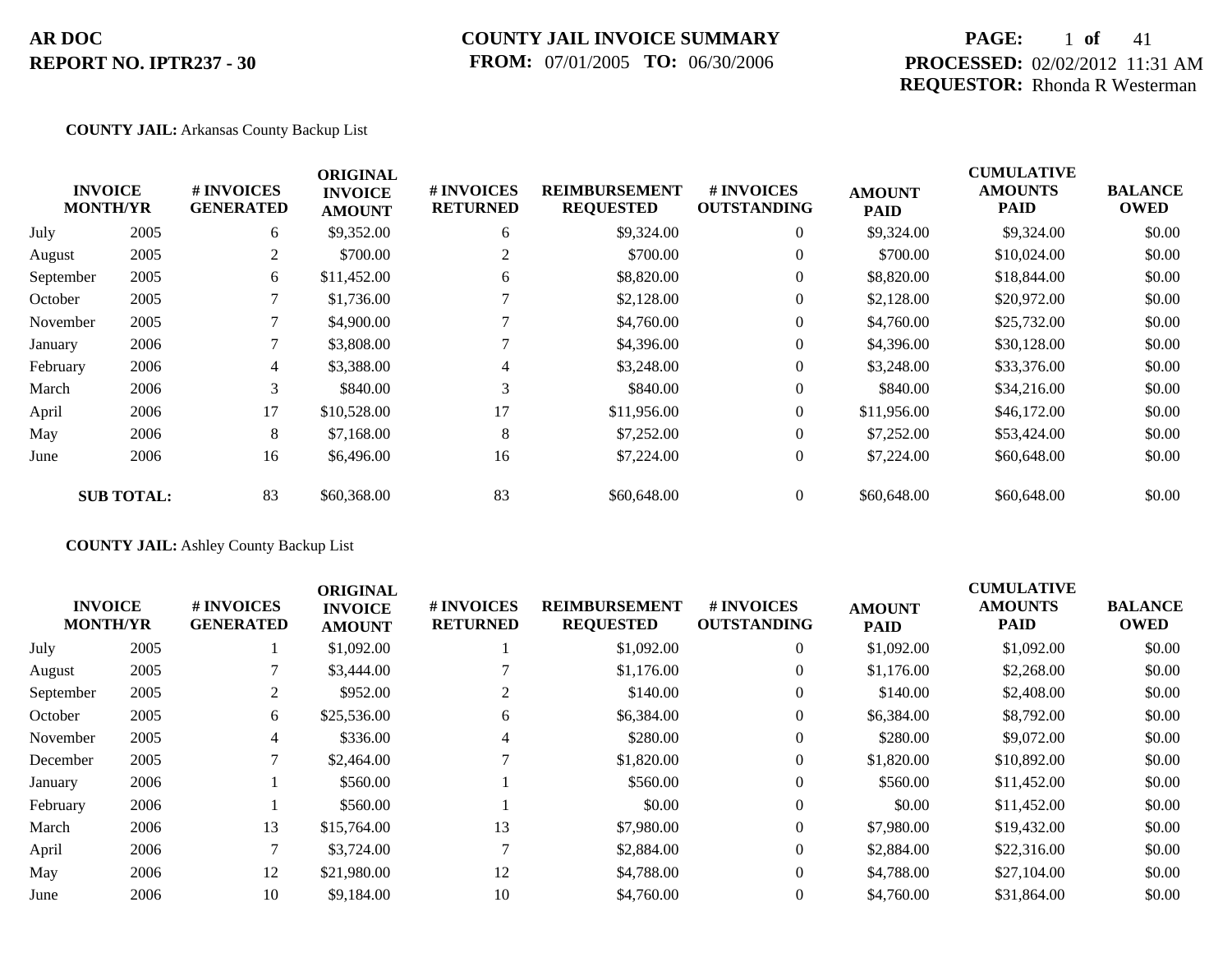# **PAGE:** 2 **of** 41 **PROCESSED:** 02/02/2012 11:31 AM **REQUESTOR:** Rhonda R Westerman

## **COUNTY JAIL:** Ashley County Backup List

| <b>INVOICE</b>    | # INVOICES       | ORIGINAL<br><b>INVOICE</b> | # INVOICES      | <b>REIMBURSEMENT</b> | # INVOICES         | <b>AMOUNT</b> | <b>CUMULATIVE</b><br><b>AMOUNTS</b> | <b>BALANCE</b> |
|-------------------|------------------|----------------------------|-----------------|----------------------|--------------------|---------------|-------------------------------------|----------------|
| <b>MONTH/YR</b>   | <b>GENERATED</b> | <b>AMOUNT</b>              | <b>RETURNED</b> | <b>REOUESTED</b>     | <b>OUTSTANDING</b> | <b>PAID</b>   | PAID                                | OWED           |
| <b>SUB TOTAL:</b> |                  | \$85,596.00                |                 | \$31,864.00          |                    | \$31,864.00   | \$31,864.00                         | \$0.00         |

### **COUNTY JAIL:** Baxter County Backup List

|           | <b>INVOICE</b>    | # INVOICES       | <b>ORIGINAL</b><br><b>INVOICE</b> | # INVOICES      | <b>REIMBURSEMENT</b> | # INVOICES         | <b>AMOUNT</b> | <b>CUMULATIVE</b><br><b>AMOUNTS</b> | <b>BALANCE</b> |
|-----------|-------------------|------------------|-----------------------------------|-----------------|----------------------|--------------------|---------------|-------------------------------------|----------------|
|           | <b>MONTH/YR</b>   | <b>GENERATED</b> | <b>AMOUNT</b>                     | <b>RETURNED</b> | <b>REQUESTED</b>     | <b>OUTSTANDING</b> | <b>PAID</b>   | <b>PAID</b>                         | <b>OWED</b>    |
| July      | 2005              | 6                | \$2,828.00                        | 6               | \$2,436.00           | $\overline{0}$     | \$2,436.00    | \$2,436.00                          | \$0.00         |
| August    | 2005              | 4                | \$728.00                          | 4               | \$728.00             | $\overline{0}$     | \$728.00      | \$3,164.00                          | \$0.00         |
| September | 2005              |                  | \$196.00                          |                 | \$196.00             | $\theta$           | \$196.00      | \$3,360.00                          | \$0.00         |
| October   | 2005              | 6                | \$8,372.00                        | 6               | \$8,344.00           | $\overline{0}$     | \$8,344.00    | \$11,704.00                         | \$0.00         |
| November  | 2005              | 6                | \$7,392.00                        | 6               | \$1,120.00           | $\theta$           | \$1,120.00    | \$12,824.00                         | \$0.00         |
| December  | 2005              | 3                | \$1,344.00                        | 3               | \$840.00             | $\overline{0}$     | \$840.00      | \$13,664.00                         | \$0.00         |
| January   | 2006              | 6                | \$2,996.00                        | 6               | \$2,828.00           | $\overline{0}$     | \$2,828.00    | \$16,492.00                         | \$0.00         |
| February  | 2006              |                  | \$280.00                          |                 | \$280.00             | $\overline{0}$     | \$280.00      | \$16,772.00                         | \$0.00         |
| April     | 2006              | 6                | \$6,804.00                        | 6               | \$1,484.00           | $\overline{0}$     | \$1,484.00    | \$18,256.00                         | \$0.00         |
| May       | 2006              | 3                | \$2,576.00                        | 3               | \$1,932.00           | $\overline{0}$     | \$1,932.00    | \$20,188.00                         | \$0.00         |
| June      | 2006              | 6                | \$5,852.00                        | 6               | \$4,368.00           | $\boldsymbol{0}$   | \$4,368.00    | \$24,556.00                         | \$0.00         |
|           | <b>SUB TOTAL:</b> | 48               | \$39,368.00                       | 48              | \$24,556.00          | $\overline{0}$     | \$24,556.00   | \$24,556.00                         | \$0.00         |

## **COUNTY JAIL:** Benton County Backup List

| <b>INVOICE</b><br><b>MONTH/YR</b> |      | # INVOICES<br><b>GENERATED</b> | ORIGINAL<br><b>INVOICE</b><br><b>AMOUNT</b> | <b># INVOICES</b><br><b>RETURNED</b> | <b>REIMBURSEMENT</b><br><b>REQUESTED</b> | <b>#INVOICES</b><br><b>OUTSTANDING</b> | <b>AMOUNT</b><br><b>PAID</b> | <b>CUMULATIVE</b><br><b>AMOUNTS</b><br><b>PAID</b> | <b>BALANCE</b><br><b>OWED</b> |
|-----------------------------------|------|--------------------------------|---------------------------------------------|--------------------------------------|------------------------------------------|----------------------------------------|------------------------------|----------------------------------------------------|-------------------------------|
| July                              | 2005 | 39                             | \$45,780.00                                 | 39                                   | \$37,492.00                              |                                        | \$37,492.00                  | \$37,492.00                                        | \$0.00                        |
| August                            | 2005 | 14                             | \$20,972.00                                 | 14                                   | \$17,136.00                              |                                        | \$17,136.00                  | \$54,628.00                                        | \$0.00                        |
| September                         | 2005 |                                | \$7,532.00                                  |                                      | \$6,608.00                               |                                        | \$6,608.00                   | \$61,236.00                                        | \$0.00                        |
| October                           | 2005 | 21                             | \$19,880.00                                 | 21                                   | \$19,320.00                              |                                        | \$19,320.00                  | \$80,556.00                                        | \$0.00                        |
| November                          | 2005 | 21                             | \$10,304.00                                 | 21                                   | \$8,344.00                               |                                        | \$8,344.00                   | \$88,900.00                                        | \$0.00                        |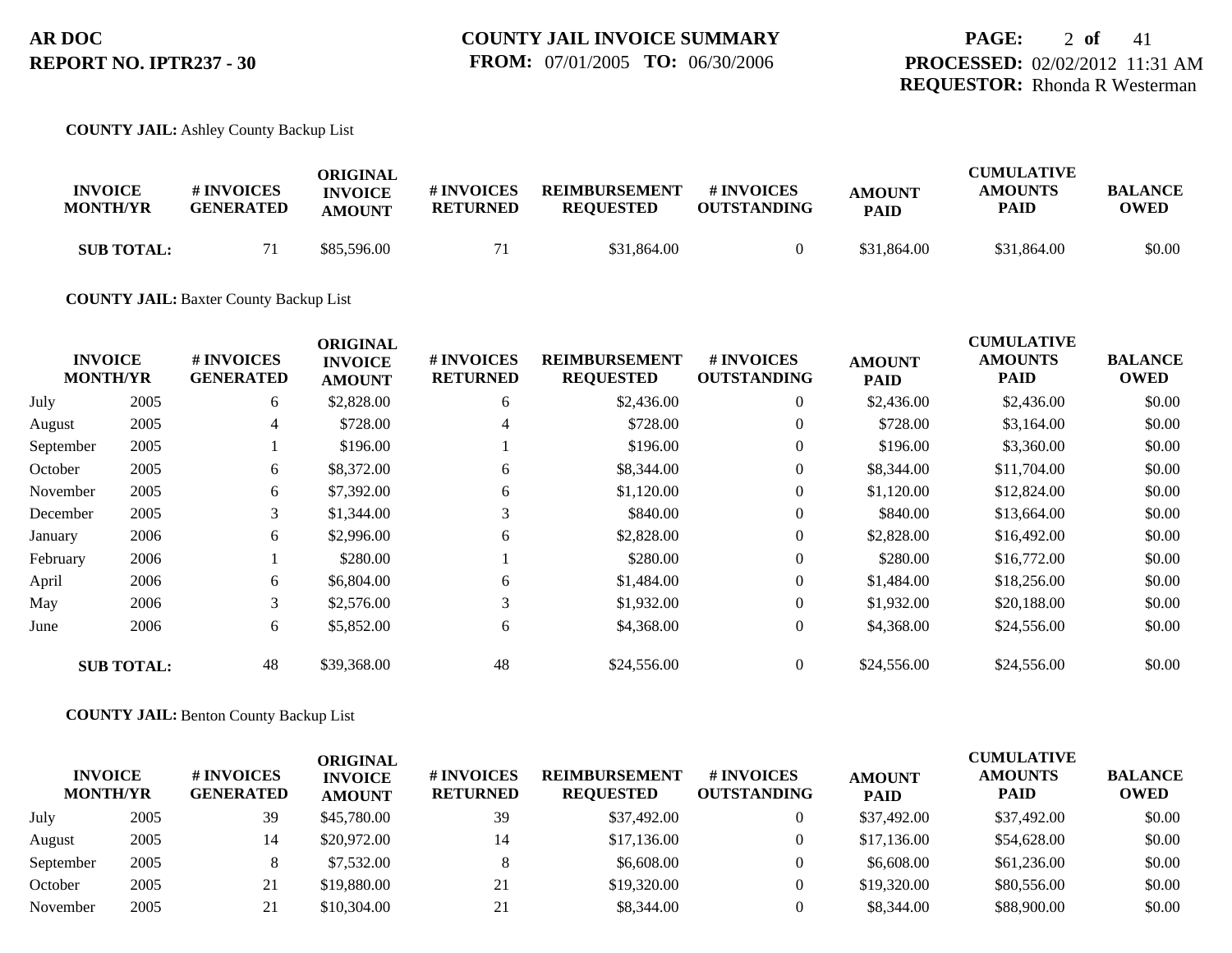## **PAGE:** 3 **of** 41 **PROCESSED:** 02/02/2012 11:31 AM **REQUESTOR:** Rhonda R Westerman

### **COUNTY JAIL:** Benton County Backup List

| <b>MONTH/YR</b> | <b>INVOICE</b>    | # INVOICES<br><b>GENERATED</b> | <b>ORIGINAL</b><br><b>INVOICE</b><br><b>AMOUNT</b> | # INVOICES<br><b>RETURNED</b> | <b>REIMBURSEMENT</b><br><b>REQUESTED</b> | <b>#INVOICES</b><br><b>OUTSTANDING</b> | <b>AMOUNT</b><br><b>PAID</b> | <b>CUMULATIVE</b><br><b>AMOUNTS</b><br><b>PAID</b> | <b>BALANCE</b><br><b>OWED</b> |
|-----------------|-------------------|--------------------------------|----------------------------------------------------|-------------------------------|------------------------------------------|----------------------------------------|------------------------------|----------------------------------------------------|-------------------------------|
| December        | 2005              | 11                             | \$4,816.00                                         | 11                            | \$4,284.00                               | $\overline{0}$                         | \$4,284.00                   | \$93,184.00                                        | \$0.00                        |
| January         | 2006              | 19                             | \$27,832.00                                        | 19                            | \$27,496.00                              | $\overline{0}$                         | \$27,496.00                  | \$120,680.00                                       | \$0.00                        |
| February        | 2006              | 19                             | \$19,544.00                                        | 19                            | \$21,252.00                              | $\overline{0}$                         | \$21,252.00                  | \$141,932.00                                       | \$0.00                        |
| March           | 2006              | 14                             | \$27,328.00                                        | 14                            | \$25,928.00                              | $\overline{0}$                         | \$25,928.00                  | \$167,860.00                                       | \$0.00                        |
| April           | 2006              | 24                             | \$42,756.00                                        | 24                            | \$37,520.00                              | $\overline{0}$                         | \$37,520.00                  | \$205,380.00                                       | \$0.00                        |
| May             | 2006              | 20                             | \$40,292.00                                        | 20                            | \$35,084.00                              | $\overline{0}$                         | \$35,084.00                  | \$240,464.00                                       | \$0.00                        |
| June            | 2006              | 34                             | \$49,812.00                                        | 34                            | \$47,432.00                              | $\overline{0}$                         | \$47,432.00                  | \$287,896.00                                       | \$0.00                        |
|                 | <b>SUB TOTAL:</b> | 244                            | \$316,848.00                                       | 244                           | \$287,896.00                             | $\overline{0}$                         | \$287,896.00                 | \$287,896.00                                       | \$0.00                        |

## **COUNTY JAIL:** Boone County Backup List

|           | <b>INVOICE</b><br><b>MONTH/YR</b> | # INVOICES<br><b>GENERATED</b> | <b>ORIGINAL</b><br><b>INVOICE</b><br><b>AMOUNT</b> | # INVOICES<br><b>RETURNED</b> | <b>REIMBURSEMENT</b><br><b>REQUESTED</b> | <b>#INVOICES</b><br><b>OUTSTANDING</b> | <b>AMOUNT</b><br><b>PAID</b> | <b>CUMULATIVE</b><br><b>AMOUNTS</b><br><b>PAID</b> | <b>BALANCE</b><br><b>OWED</b> |
|-----------|-----------------------------------|--------------------------------|----------------------------------------------------|-------------------------------|------------------------------------------|----------------------------------------|------------------------------|----------------------------------------------------|-------------------------------|
| July      | 2005                              |                                | \$56.00                                            |                               | \$56.00                                  | $\overline{0}$                         | \$56.00                      | \$56.00                                            | \$0.00                        |
| August    | 2005                              | 9                              | \$2,184.00                                         | 9                             | \$1,988.00                               | $\overline{0}$                         | \$1,988.00                   | \$2,044.00                                         | \$0.00                        |
| September | 2005                              | 5                              | \$3,080.00                                         |                               | \$2,996.00                               | $\overline{0}$                         | \$2,996.00                   | \$5,040.00                                         | \$0.00                        |
| October   | 2005                              | 10                             | \$5,208.00                                         | 10                            | \$3,108.00                               | $\overline{0}$                         | \$3,108.00                   | \$8,148.00                                         | \$0.00                        |
| November  | 2005                              | 8                              | \$6,328.00                                         | 8                             | \$1,960.00                               | $\overline{0}$                         | \$1,960.00                   | \$10,108.00                                        | \$0.00                        |
| December  | 2005                              | 2                              | \$1,596.00                                         | 2                             | \$1,596.00                               | $\overline{0}$                         | \$1,596.00                   | \$11,704.00                                        | \$0.00                        |
| January   | 2006                              | 3                              | \$2,660.00                                         | 3                             | \$1,848.00                               | $\boldsymbol{0}$                       | \$1,848.00                   | \$13,552.00                                        | \$0.00                        |
| February  | 2006                              |                                | \$3,164.00                                         |                               | \$3,164.00                               | $\overline{0}$                         | \$3,164.00                   | \$16,716.00                                        | \$0.00                        |
| March     | 2006                              | 3                              | \$2,408.00                                         | 3                             | \$1,008.00                               | $\overline{0}$                         | \$1,008.00                   | \$17,724.00                                        | \$0.00                        |
| April     | 2006                              | 3                              | \$1,260.00                                         | 3                             | \$1,260.00                               | $\boldsymbol{0}$                       | \$1,260.00                   | \$18,984.00                                        | \$0.00                        |
| May       | 2006                              | 13                             | \$4,872.00                                         | 13                            | \$5,180.00                               | $\overline{0}$                         | \$5,180.00                   | \$24,164.00                                        | \$0.00                        |
| June      | 2006                              | 6                              | \$2,856.00                                         | 6                             | \$2,856.00                               | $\overline{0}$                         | \$2,856.00                   | \$27,020.00                                        | \$0.00                        |
|           | <b>SUB TOTAL:</b>                 | 70                             | \$35,672.00                                        | 70                            | \$27,020.00                              | $\overline{0}$                         | \$27,020.00                  | \$27,020.00                                        | \$0.00                        |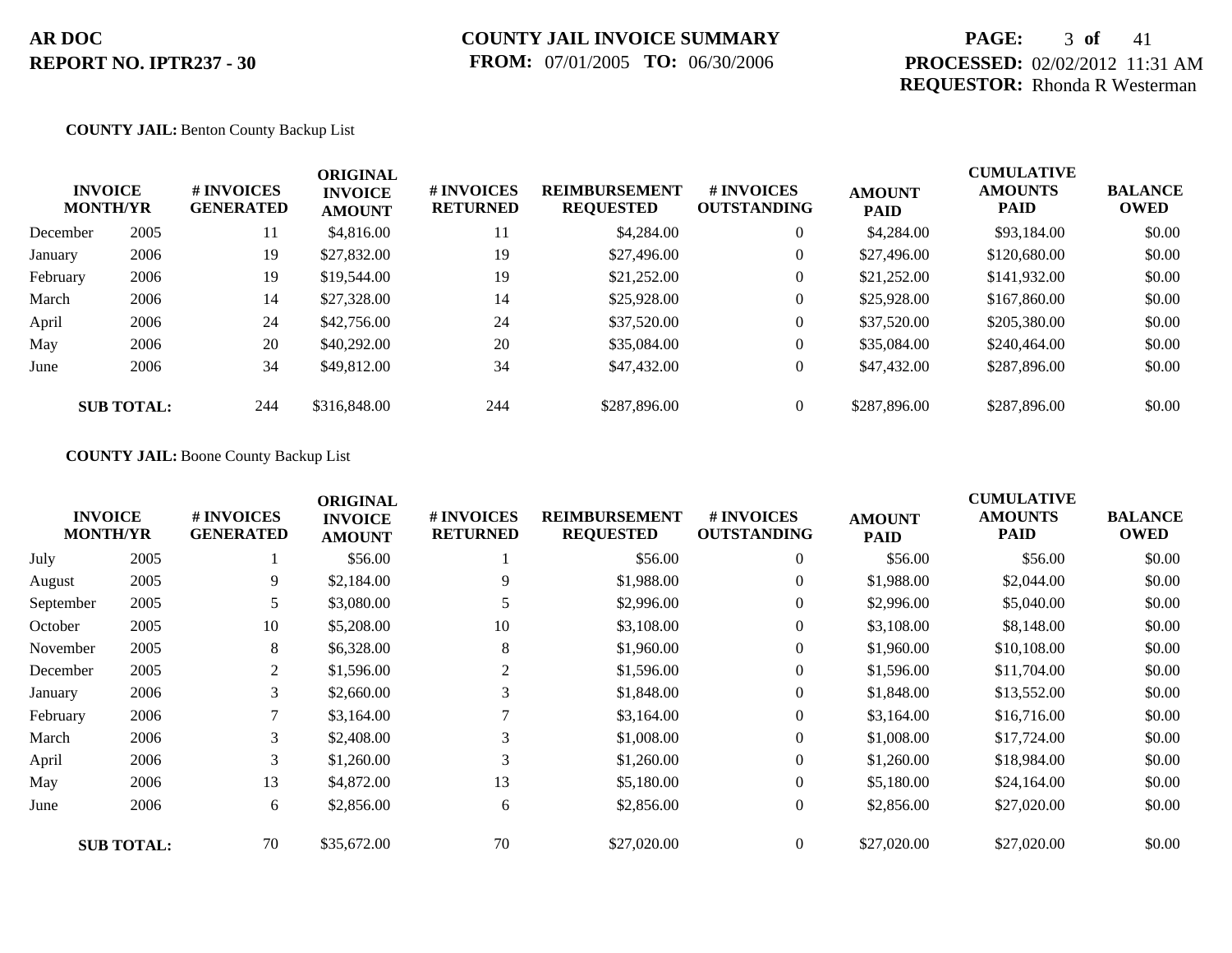## **COUNTY JAIL INVOICE SUMMARY FROM:** 07/01/2005 **TO:** 06/30/2006

## **PAGE:** 4 **of** 41 **PROCESSED:** 02/02/2012 11:31 AM **REQUESTOR:** Rhonda R Westerman

### **COUNTY JAIL:** Bradley County Backup List

|           | <b>INVOICE</b><br><b>MONTH/YR</b> | # INVOICES<br><b>GENERATED</b> | <b>ORIGINAL</b><br><b>INVOICE</b><br><b>AMOUNT</b> | # INVOICES<br><b>RETURNED</b> | <b>REIMBURSEMENT</b><br><b>REQUESTED</b> | # INVOICES<br><b>OUTSTANDING</b> | <b>AMOUNT</b><br><b>PAID</b> | <b>CUMULATIVE</b><br><b>AMOUNTS</b><br><b>PAID</b> | <b>BALANCE</b><br><b>OWED</b> |
|-----------|-----------------------------------|--------------------------------|----------------------------------------------------|-------------------------------|------------------------------------------|----------------------------------|------------------------------|----------------------------------------------------|-------------------------------|
| July      | 2005                              | $\overline{L}$                 | \$4,396.00                                         | $\sim$                        | \$4,396.00                               | $\theta$                         | \$4,396.00                   | \$4,396.00                                         | \$0.00                        |
| August    | 2005                              |                                | \$112.00                                           |                               | \$112.00                                 | $\theta$                         | \$112.00                     | \$4,508.00                                         | \$0.00                        |
| September | 2005                              |                                | \$196.00                                           |                               | \$28.00                                  | $\theta$                         | \$28.00                      | \$4,536.00                                         | \$0.00                        |
| October   | 2005                              |                                | \$616.00                                           |                               | \$588.00                                 | $\theta$                         | \$588.00                     | \$5,124.00                                         | \$0.00                        |
| January   | 2006                              |                                | \$2,016.00                                         | 2                             | \$2,016.00                               | $\theta$                         | \$2,016.00                   | \$7,140.00                                         | \$0.00                        |
| February  | 2006                              |                                | \$224.00                                           |                               | \$224.00                                 | $\theta$                         | \$224.00                     | \$7,364.00                                         | \$0.00                        |
| March     | 2006                              | 4                              | \$1,036.00                                         | 4                             | \$392.00                                 | $\overline{0}$                   | \$392.00                     | \$7,756.00                                         | \$0.00                        |
| April     | 2006                              | 5                              | \$19,712.00                                        | 5                             | \$3,780.00                               | $\overline{0}$                   | \$3,780.00                   | \$11,536.00                                        | \$0.00                        |
|           | <b>SUB TOTAL:</b>                 | 21                             | \$28,308.00                                        | 21                            | \$11,536.00                              | $\overline{0}$                   | \$11,536.00                  | \$11,536.00                                        | \$0.00                        |

### **COUNTY JAIL:** Calhoun County Backup List

|           | <b>INVOICE</b><br><b>MONTH/YR</b> | <b>#INVOICES</b><br><b>GENERATED</b> | <b>ORIGINAL</b><br><b>INVOICE</b><br><b>AMOUNT</b> | # INVOICES<br><b>RETURNED</b> | <b>REIMBURSEMENT</b><br><b>REQUESTED</b> | # INVOICES<br><b>OUTSTANDING</b> | <b>AMOUNT</b><br><b>PAID</b> | <b>CUMULATIVE</b><br><b>AMOUNTS</b><br><b>PAID</b> | <b>BALANCE</b><br><b>OWED</b> |
|-----------|-----------------------------------|--------------------------------------|----------------------------------------------------|-------------------------------|------------------------------------------|----------------------------------|------------------------------|----------------------------------------------------|-------------------------------|
| August    | 2005                              |                                      | \$588.00                                           |                               | \$588.00                                 | $\theta$                         | \$588.00                     | \$588.00                                           | \$0.00                        |
| September | 2005                              |                                      | \$5,264.00                                         |                               | \$5,264.00                               | $\theta$                         | \$5,264.00                   | \$5,852.00                                         | \$0.00                        |
| October   | 2005                              | 4                                    | \$728.00                                           | 4                             | \$728.00                                 | $\theta$                         | \$728.00                     | \$6,580.00                                         | \$0.00                        |
| November  | 2005                              | 2                                    | \$2,940.00                                         |                               | \$2,940.00                               | $\theta$                         | \$2,940.00                   | \$9,520.00                                         | \$0.00                        |
| December  | 2005                              |                                      | \$196.00                                           |                               | \$196.00                                 | $\theta$                         | \$196.00                     | \$9,716.00                                         | \$0.00                        |
| April     | 2006                              | 3                                    | \$1,988.00                                         | 3                             | \$1,988.00                               | $\overline{0}$                   | \$1,988.00                   | \$11,704.00                                        | \$0.00                        |
| May       | 2006                              |                                      | \$616.00                                           |                               | \$616.00                                 | $\overline{0}$                   | \$616.00                     | \$12,320.00                                        | \$0.00                        |
| June      | 2006                              | 3                                    | \$2,072.00                                         | 3                             | \$2,072.00                               | $\theta$                         | \$2,072.00                   | \$14,392.00                                        | \$0.00                        |
|           | <b>SUB TOTAL:</b>                 | 17                                   | \$14,392.00                                        | 17                            | \$14,392.00                              | $\theta$                         | \$14,392.00                  | \$14,392.00                                        | \$0.00                        |

**COUNTY JAIL:** Carlisle City Jail

|                 |                   | ORIGINAL       |                   |                  |                    |               | <b>CUMULATIVE</b> |                |
|-----------------|-------------------|----------------|-------------------|------------------|--------------------|---------------|-------------------|----------------|
| <b>INVOICE</b>  | <b># INVOICES</b> | <b>INVOICE</b> | <b># INVOICES</b> | REIMBURSEMENT    | # INVOICES         | <b>AMOUNT</b> | <b>AMOUNTS</b>    | <b>BALANCE</b> |
| <b>MONTH/YR</b> | <b>GENERATED</b>  | <b>AMOUNT</b>  | <b>RETURNED</b>   | <b>REQUESTED</b> | <b>OUTSTANDING</b> | <b>PAID</b>   | <b>PAID</b>       | <b>OWED</b>    |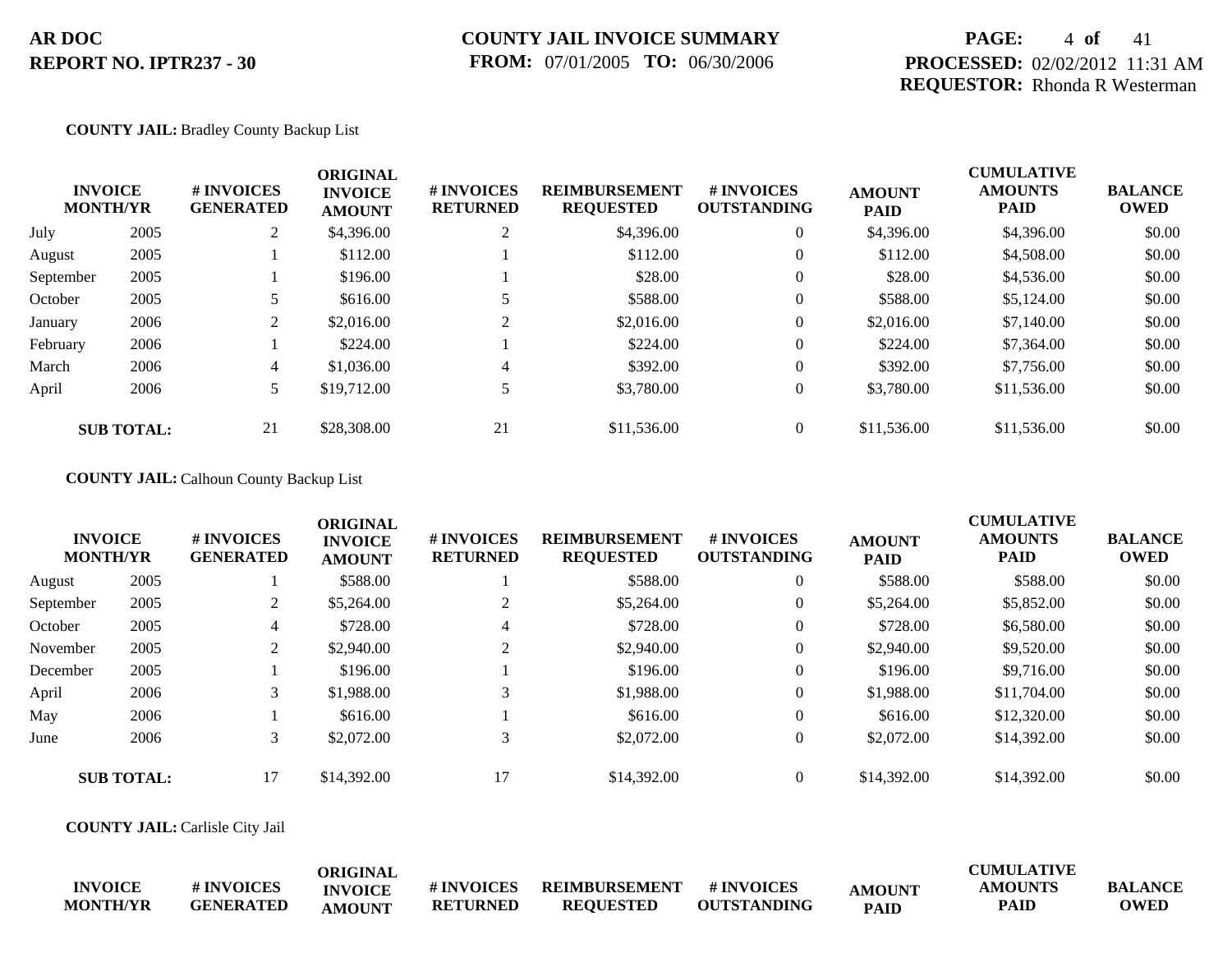## **PAGE:** 5 **of** 41 **PROCESSED:** 02/02/2012 11:31 AM **REQUESTOR:** Rhonda R Westerman

### **COUNTY JAIL:** Carlisle City Jail

|          | <b>INVOICE</b><br><b>MONTH/YR</b> | # INVOICES<br><b>GENERATED</b> | <b>ORIGINAL</b><br><b>INVOICE</b><br><b>AMOUNT</b> | # INVOICES<br><b>RETURNED</b> | <b>REIMBURSEMENT</b><br><b>REQUESTED</b> | # INVOICES<br><b>OUTSTANDING</b> | <b>AMOUNT</b><br><b>PAID</b> | <b>CUMULATIVE</b><br><b>AMOUNTS</b><br>PAID | <b>BALANCE</b><br><b>OWED</b> |
|----------|-----------------------------------|--------------------------------|----------------------------------------------------|-------------------------------|------------------------------------------|----------------------------------|------------------------------|---------------------------------------------|-------------------------------|
| August   | 2005                              |                                | \$1,036.00                                         |                               | \$1,036.00                               | $\overline{0}$                   | \$1,036.00                   | \$1,036.00                                  | \$0.00                        |
| October  | 2005                              |                                | \$840.00                                           |                               | \$840.00                                 | $\overline{0}$                   | \$840.00                     | \$1,876.00                                  | \$0.00                        |
| November | 2005                              |                                | \$168.00                                           |                               | \$168.00                                 | $\overline{0}$                   | \$168.00                     | \$2,044.00                                  | \$0.00                        |
| December | 2005                              |                                | \$1,372.00                                         | 3                             | \$1,372.00                               | $\overline{0}$                   | \$1,372.00                   | \$3,416.00                                  | \$0.00                        |
| February | 2006                              | 4                              | \$5,768.00                                         | 4                             | \$5,768.00                               | $\overline{0}$                   | \$5,768.00                   | \$9,184.00                                  | \$0.00                        |
| March    | 2006                              |                                | \$4,284.00                                         |                               | \$3,780.00                               | $\overline{0}$                   | \$3,780.00                   | \$12,964.00                                 | \$0.00                        |
| April    | 2006                              | 3                              | \$3,528.00                                         | 3                             | \$3,528.00                               | $\overline{0}$                   | \$3,528.00                   | \$16,492.00                                 | \$0.00                        |
| June     | 2006                              | 3                              | \$3,808.00                                         | 3                             | \$2,184.00                               | $\overline{0}$                   | \$2,184.00                   | \$18,676.00                                 | \$0.00                        |
|          | <b>SUB TOTAL:</b>                 | 21                             | \$20,804.00                                        | 21                            | \$18,676.00                              | $\theta$                         | \$18,676.00                  | \$18,676.00                                 | \$0.00                        |

## **COUNTY JAIL:** Carroll County Backup List

| <b>INVOICE</b><br><b>MONTH/YR</b> |                   | # INVOICES<br><b>GENERATED</b> | <b>ORIGINAL</b><br><b>INVOICE</b><br><b>AMOUNT</b> | # INVOICES<br><b>RETURNED</b> | <b>REIMBURSEMENT</b><br><b>REQUESTED</b> | # INVOICES<br><b>OUTSTANDING</b> | <b>AMOUNT</b><br><b>PAID</b> | <b>CUMULATIVE</b><br><b>AMOUNTS</b><br>PAID | <b>BALANCE</b><br><b>OWED</b> |
|-----------------------------------|-------------------|--------------------------------|----------------------------------------------------|-------------------------------|------------------------------------------|----------------------------------|------------------------------|---------------------------------------------|-------------------------------|
| July                              | 2005              | 4                              | \$20,972.00                                        | 4                             | \$1,680.00                               | $\overline{0}$                   | \$1,680.00                   | \$1,680.00                                  | \$0.00                        |
| August                            | 2005              | 2                              | \$308.00                                           | 2                             | \$308.00                                 | $\overline{0}$                   | \$308.00                     | \$1,988.00                                  | \$0.00                        |
| September                         | 2005              |                                | \$112.00                                           |                               | \$112.00                                 | $\overline{0}$                   | \$112.00                     | \$2,100.00                                  | \$0.00                        |
| October                           | 2005              | 5                              | \$1,288.00                                         |                               | \$1,288.00                               | $\overline{0}$                   | \$1,288.00                   | \$3,388.00                                  | \$0.00                        |
| November                          | 2005              | 4                              | \$10,668.00                                        | 4                             | \$4,312.00                               | $\overline{0}$                   | \$4,312.00                   | \$7,700.00                                  | \$0.00                        |
| January                           | 2006              | 2                              | \$1,316.00                                         | 2                             | \$1,316.00                               | $\overline{0}$                   | \$1,316.00                   | \$9,016.00                                  | \$0.00                        |
| February                          | 2006              | 4                              | \$2,912.00                                         | 4                             | \$2,464.00                               | $\overline{0}$                   | \$2,464.00                   | \$11,480.00                                 | \$0.00                        |
| March                             | 2006              | 2                              | \$2,296.00                                         | 2                             | \$112.00                                 | $\Omega$                         | \$112.00                     | \$11,592.00                                 | \$0.00                        |
| April                             | 2006              |                                | \$56.00                                            |                               | \$112.00                                 | $\overline{0}$                   | \$112.00                     | \$11,704.00                                 | \$0.00                        |
| June                              | 2006              | 6                              | \$10,668.00                                        | 6                             | \$4,060.00                               | $\overline{0}$                   | \$4,060.00                   | \$15,764.00                                 | \$0.00                        |
|                                   | <b>SUB TOTAL:</b> | 31                             | \$50,596.00                                        | 31                            | \$15,764.00                              | $\overline{0}$                   | \$15,764.00                  | \$15,764.00                                 | \$0.00                        |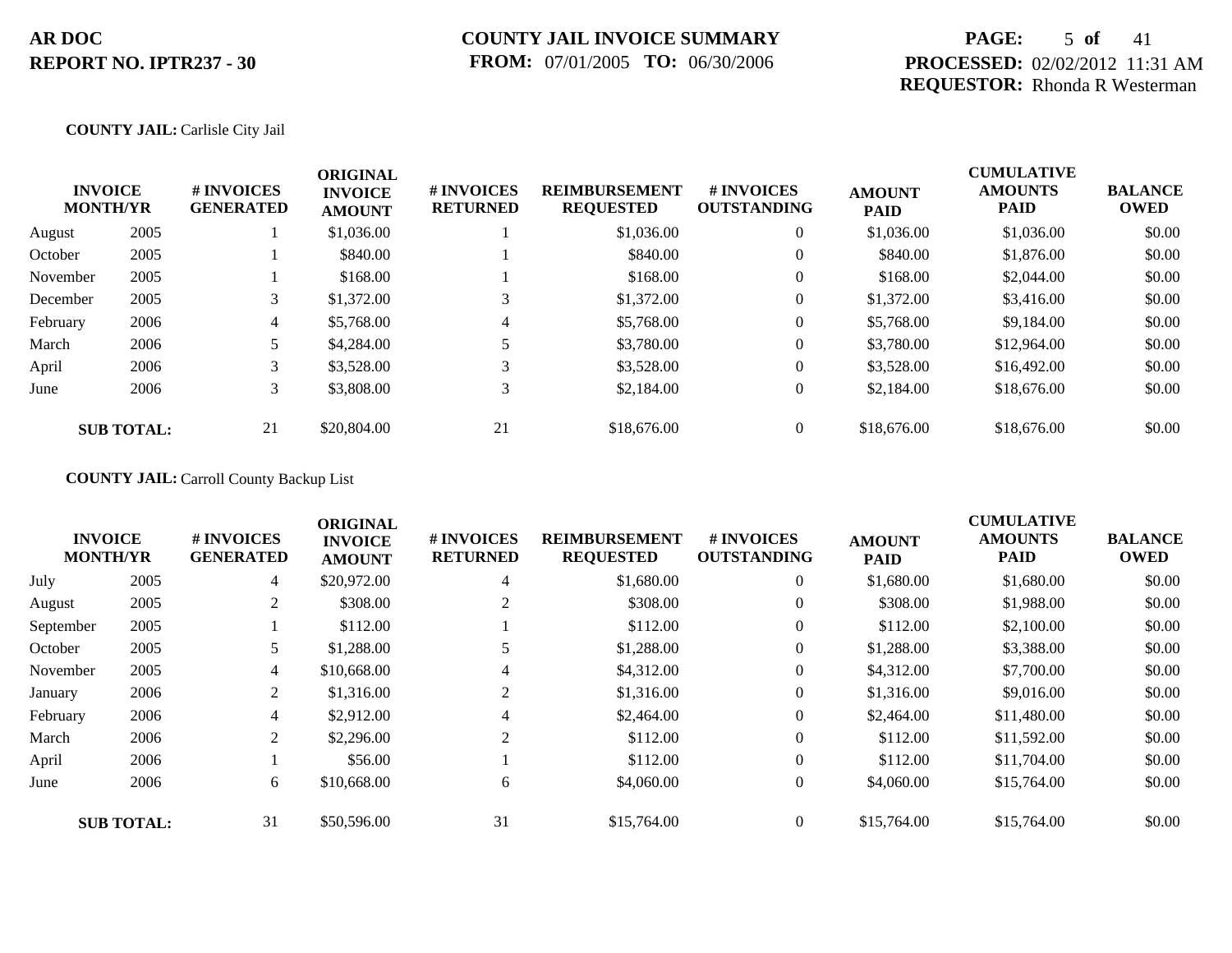## **COUNTY JAIL INVOICE SUMMARY FROM:** 07/01/2005 **TO:** 06/30/2006

## **PAGE:** 6 **of** 41 **PROCESSED:** 02/02/2012 11:31 AM **REQUESTOR:** Rhonda R Westerman

### **COUNTY JAIL:** Chicot County Backup List

|           | <b>INVOICE</b><br><b>MONTH/YR</b> | # INVOICES<br><b>GENERATED</b> | <b>ORIGINAL</b><br><b>INVOICE</b><br><b>AMOUNT</b> | # INVOICES<br><b>RETURNED</b> | <b>REIMBURSEMENT</b><br><b>REQUESTED</b> | # INVOICES<br><b>OUTSTANDING</b> | <b>AMOUNT</b><br><b>PAID</b> | <b>CUMULATIVE</b><br><b>AMOUNTS</b><br>PAID | <b>BALANCE</b><br><b>OWED</b> |
|-----------|-----------------------------------|--------------------------------|----------------------------------------------------|-------------------------------|------------------------------------------|----------------------------------|------------------------------|---------------------------------------------|-------------------------------|
| July      | 2005                              | $\overline{4}$                 | \$1,316.00                                         | 4                             | \$1,316.00                               | $\overline{0}$                   | \$1,316.00                   | \$1,316.00                                  | \$0.00                        |
| August    | 2005                              | 2                              | \$700.00                                           | 2                             | \$644.00                                 | $\overline{0}$                   | \$644.00                     | \$1,960.00                                  | \$0.00                        |
| September | 2005                              |                                | \$420.00                                           |                               | \$420.00                                 | $\overline{0}$                   | \$420.00                     | \$2,380.00                                  | \$0.00                        |
| October   | 2005                              | $\overline{4}$                 | \$980.00                                           | 4                             | \$980.00                                 | $\overline{0}$                   | \$980.00                     | \$3,360.00                                  | \$0.00                        |
| November  | 2005                              | 2                              | \$4,032.00                                         | 2                             | \$56.00                                  | $\overline{0}$                   | \$56.00                      | \$3,416.00                                  | \$0.00                        |
| December  | 2005                              |                                | \$476.00                                           |                               | \$0.00                                   | $\theta$                         | \$0.00                       | \$3,416.00                                  | \$0.00                        |
| January   | 2006                              | 4                              | \$1,232.00                                         | 4                             | \$1,232.00                               | $\theta$                         | \$1,232.00                   | \$4,648.00                                  | \$0.00                        |
| February  | 2006                              |                                | \$56.00                                            |                               | \$0.00                                   | $\overline{0}$                   | \$0.00                       | \$4,648.00                                  | \$0.00                        |
| March     | 2006                              | 2                              | \$616.00                                           | $\overline{2}$                | \$616.00                                 | $\overline{0}$                   | \$616.00                     | \$5,264.00                                  | \$0.00                        |
| April     | 2006                              | $\overline{4}$                 | \$2,240.00                                         | 4                             | \$1,316.00                               | $\overline{0}$                   | \$1,316.00                   | \$6,580.00                                  | \$0.00                        |
| May       | 2006                              | 3                              | \$924.00                                           | 3                             | \$924.00                                 | $\overline{0}$                   | \$924.00                     | \$7,504.00                                  | \$0.00                        |
| June      | 2006                              | 3                              | \$1,456.00                                         | 3                             | \$1,456.00                               | $\overline{0}$                   | \$1,456.00                   | \$8,960.00                                  | \$0.00                        |
|           | <b>SUB TOTAL:</b>                 | 31                             | \$14,448.00                                        | 31                            | \$8,960.00                               | $\overline{0}$                   | \$8,960.00                   | \$8,960.00                                  | \$0.00                        |

## **COUNTY JAIL:** Clark County Backup List

| <b>INVOICE</b><br><b>MONTH/YR</b> |      | # INVOICES<br><b>GENERATED</b> | <b>ORIGINAL</b><br><b>INVOICE</b><br><b>AMOUNT</b> | # INVOICES<br><b>RETURNED</b> | <b>REIMBURSEMENT</b><br><b>REQUESTED</b> | <b>#INVOICES</b><br><b>OUTSTANDING</b> | <b>AMOUNT</b><br><b>PAID</b> | <b>CUMULATIVE</b><br><b>AMOUNTS</b><br><b>PAID</b> | <b>BALANCE</b><br><b>OWED</b> |
|-----------------------------------|------|--------------------------------|----------------------------------------------------|-------------------------------|------------------------------------------|----------------------------------------|------------------------------|----------------------------------------------------|-------------------------------|
| July                              | 2005 |                                | \$812.00                                           |                               | \$812.00                                 | $\overline{0}$                         | \$812.00                     | \$812.00                                           | \$0.00                        |
| August                            | 2005 | 4                              | \$840.00                                           | 4                             | \$896.00                                 | $\overline{0}$                         | \$896.00                     | \$1,708.00                                         | \$0.00                        |
| September                         | 2005 |                                | \$6,048.00                                         |                               | \$6,048.00                               | $\overline{0}$                         | \$6,048.00                   | \$7,756.00                                         | \$0.00                        |
| October                           | 2005 |                                | \$448.00                                           |                               | \$448.00                                 | 0                                      | \$448.00                     | \$8,204.00                                         | \$0.00                        |
| December                          | 2005 |                                | \$4,732.00                                         |                               | \$4,732.00                               | $\overline{0}$                         | \$4,732.00                   | \$12,936.00                                        | \$0.00                        |
| February                          | 2006 | $\overline{4}$                 | \$4,592.00                                         |                               | \$4,592.00                               | 0                                      | \$4,592.00                   | \$17,528.00                                        | \$0.00                        |
| March                             | 2006 | 2                              | \$1,120.00                                         | ↑                             | \$1,120.00                               | $\overline{0}$                         | \$1,120.00                   | \$18,648.00                                        | \$0.00                        |
| April                             | 2006 |                                | \$700.00                                           |                               | \$700.00                                 | $\overline{0}$                         | \$700.00                     | \$19,348.00                                        | \$0.00                        |
| May                               | 2006 |                                | \$2,464.00                                         |                               | \$3,108.00                               | $\overline{0}$                         | \$3,108.00                   | \$22,456.00                                        | \$0.00                        |
| June                              | 2006 |                                | \$7,028.00                                         | $\sim$                        | \$2,240.00                               | $\overline{0}$                         | \$2,240.00                   | \$24,696.00                                        | \$0.00                        |
|                                   |      |                                |                                                    |                               |                                          |                                        |                              |                                                    |                               |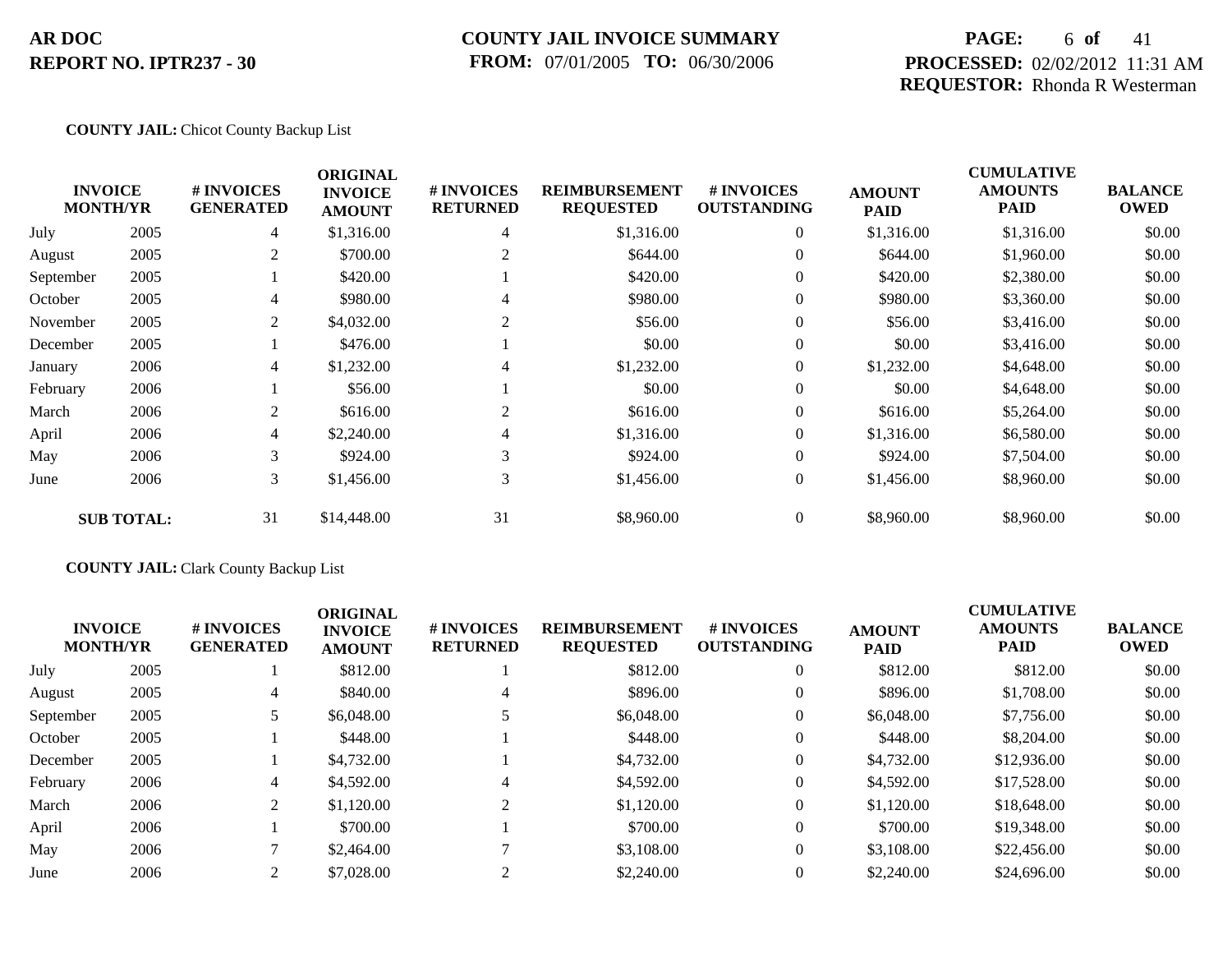# **PAGE:** 7 **of** 41 **PROCESSED:** 02/02/2012 11:31 AM **REQUESTOR:** Rhonda R Westerman

### **COUNTY JAIL:** Clark County Backup List

|                   |                  | ORIGINAL       |                 |                      |                    |               | <b>CUMULATIVE</b> |                |
|-------------------|------------------|----------------|-----------------|----------------------|--------------------|---------------|-------------------|----------------|
| <b>INVOICE</b>    | <b>#INVOICES</b> | <b>INVOICE</b> | # INVOICES      | <b>REIMBURSEMENT</b> | # INVOICES         | <b>AMOUNT</b> | <b>AMOUNTS</b>    | <b>BALANCE</b> |
| <b>MONTH/YR</b>   | <b>GENERATED</b> | <b>AMOUNT</b>  | <b>RETURNED</b> | <b>REOUESTED</b>     | <b>OUTSTANDING</b> | <b>PAID</b>   | PAID              | OWED           |
| <b>SUB TOTAL:</b> | 28               | \$28,784.00    | 28              | \$24,696.00          |                    | \$24,696.00   | \$24,696.00       | \$0.00         |

## **COUNTY JAIL:** Clay County Backup List

| <b>INVOICE</b><br><b>MONTH/YR</b> |                   | # INVOICES<br><b>GENERATED</b> | <b>ORIGINAL</b><br><b>INVOICE</b><br><b>AMOUNT</b> | # INVOICES<br><b>RETURNED</b> | <b>REIMBURSEMENT</b><br><b>REQUESTED</b> | # INVOICES<br><b>OUTSTANDING</b> | <b>AMOUNT</b><br><b>PAID</b> | <b>CUMULATIVE</b><br><b>AMOUNTS</b><br><b>PAID</b> | <b>BALANCE</b><br><b>OWED</b> |
|-----------------------------------|-------------------|--------------------------------|----------------------------------------------------|-------------------------------|------------------------------------------|----------------------------------|------------------------------|----------------------------------------------------|-------------------------------|
| August                            | 2005              | $\angle$                       | \$1,344.00                                         |                               | \$1,344.00                               | $\overline{0}$                   | \$1,344.00                   | \$1,344.00                                         | \$0.00                        |
| September                         | 2005              |                                | \$700.00                                           |                               | \$700.00                                 | $\overline{0}$                   | \$700.00                     | \$2,044.00                                         | \$0.00                        |
| October                           | 2005              | ◠                              | \$4,592.00                                         |                               | \$4,592.00                               | $\overline{0}$                   | \$4,592.00                   | \$6,636.00                                         | \$0.00                        |
| December                          | 2005              |                                | \$588.00                                           |                               | \$588.00                                 | $\overline{0}$                   | \$588.00                     | \$7,224.00                                         | \$0.00                        |
| March                             | 2006              |                                | \$1,764.00                                         |                               | \$1,764.00                               | $\overline{0}$                   | \$1,764.00                   | \$8,988.00                                         | \$0.00                        |
| June                              | 2006              | $\overline{4}$                 | \$9,436.00                                         | 4                             | \$9,436.00                               | $\overline{0}$                   | \$9,436.00                   | \$18,424.00                                        | \$0.00                        |
|                                   | <b>SUB TOTAL:</b> | 17                             | \$18,424.00                                        | 17                            | \$18,424.00                              | $\overline{0}$                   | \$18,424.00                  | \$18,424.00                                        | \$0.00                        |

### **COUNTY JAIL:** Cleburne County Backup List

|          | <b>INVOICE</b><br><b>MONTH/YR</b> | <b>#INVOICES</b><br><b>GENERATED</b> | <b>ORIGINAL</b><br><b>INVOICE</b><br><b>AMOUNT</b> | # INVOICES<br><b>RETURNED</b> | <b>REIMBURSEMENT</b><br><b>REQUESTED</b> | # INVOICES<br><b>OUTSTANDING</b> | <b>AMOUNT</b><br><b>PAID</b> | <b>CUMULATIVE</b><br><b>AMOUNTS</b><br><b>PAID</b> | <b>BALANCE</b><br><b>OWED</b> |
|----------|-----------------------------------|--------------------------------------|----------------------------------------------------|-------------------------------|------------------------------------------|----------------------------------|------------------------------|----------------------------------------------------|-------------------------------|
| July     | 2005                              | 6                                    | \$17,584.00                                        | 6                             | \$2,912.00                               | $\Omega$                         | \$2,912.00                   | \$2,912.00                                         | \$0.00                        |
| October  | 2005                              | 4                                    | \$8,092.00                                         | $\overline{4}$                | \$7,784.00                               | $\mathbf{0}$                     | \$7,784.00                   | \$10,696.00                                        | \$0.00                        |
| November | 2005                              |                                      | \$364.00                                           | 4                             | \$364.00                                 | $\theta$                         | \$364.00                     | \$11,060.00                                        | \$0.00                        |
| December | 2005                              |                                      | \$4,816.00                                         |                               | \$4,816.00                               | $\mathbf{0}$                     | \$4,816.00                   | \$15,876.00                                        | \$0.00                        |
| January  | 2006                              |                                      | \$1,904.00                                         | 3                             | \$1,708.00                               | $\theta$                         | \$1,708.00                   | \$17,584.00                                        | \$0.00                        |
| March    | 2006                              | 4                                    | \$3,024.00                                         | 4                             | \$3,024.00                               | $\Omega$                         | \$3,024.00                   | \$20,608.00                                        | \$0.00                        |
| April    | 2006                              |                                      | \$1,764.00                                         |                               | \$1,764.00                               | $\mathbf{0}$                     | \$1,764.00                   | \$22,372.00                                        | \$0.00                        |
| May      | 2006                              |                                      | \$560.00                                           |                               | \$560.00                                 | $\mathbf{0}$                     | \$560.00                     | \$22,932.00                                        | \$0.00                        |
| June     | 2006                              | 10                                   | \$16,576.00                                        | 10                            | \$15,204.00                              |                                  | \$15,204.00                  | \$38,136.00                                        | \$0.00                        |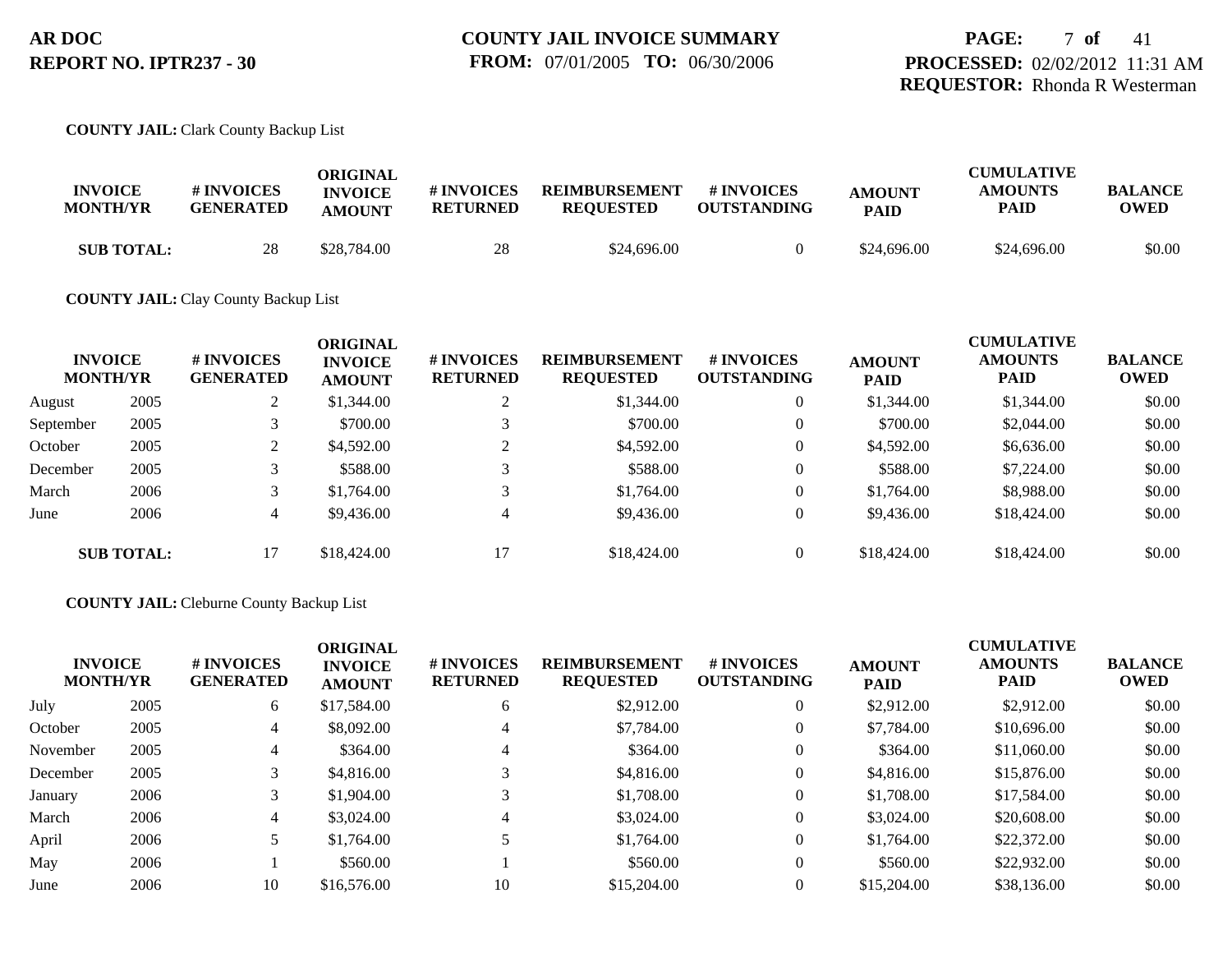#### **COUNTY JAIL:** Cleburne County Backup List

| <b>INVOICE</b><br><b>MONTH/YR</b> | # INVOICES<br><b>GENERATED</b> | ORIGINAL<br><b>INVOICE</b><br><b>AMOUNT</b> | # INVOICES<br><b>RETURNED</b> | <b>REIMBURSEMENT</b><br><b>REOUESTED</b> | # INVOICES<br><b>OUTSTANDING</b> | <b>AMOUNT</b><br><b>PAID</b> | <b>CUMULATIVE</b><br><b>AMOUNTS</b><br>PAID | <b>BALANCE</b><br>OWED |
|-----------------------------------|--------------------------------|---------------------------------------------|-------------------------------|------------------------------------------|----------------------------------|------------------------------|---------------------------------------------|------------------------|
| <b>SUB TOTAL:</b>                 | 40                             | \$54.684.00                                 | 40                            | \$38,136.00                              |                                  | \$38,136.00                  | \$38,136.00                                 | \$0.00                 |

### **COUNTY JAIL:** Cleveland Cnty Backup List

|           | <b>INVOICE</b><br><b>MONTH/YR</b> | # INVOICES<br><b>GENERATED</b> | <b>ORIGINAL</b><br><b>INVOICE</b><br><b>AMOUNT</b> | # INVOICES<br><b>RETURNED</b> | <b>REIMBURSEMENT</b><br><b>REQUESTED</b> | # INVOICES<br><b>OUTSTANDING</b> | <b>AMOUNT</b><br><b>PAID</b> | <b>CUMULATIVE</b><br><b>AMOUNTS</b><br><b>PAID</b> | <b>BALANCE</b><br><b>OWED</b> |
|-----------|-----------------------------------|--------------------------------|----------------------------------------------------|-------------------------------|------------------------------------------|----------------------------------|------------------------------|----------------------------------------------------|-------------------------------|
| August    | 2005                              | $\overline{4}$                 | \$1,176.00                                         | 4                             | \$1,176.00                               | $\overline{0}$                   | \$1,176.00                   | \$1,176.00                                         | \$0.00                        |
| September | 2005                              |                                | \$84.00                                            |                               | \$280.00                                 | $\overline{0}$                   | \$280.00                     | \$1,456.00                                         | \$0.00                        |
| November  | 2005                              |                                | \$504.00                                           |                               | \$504.00                                 | $\overline{0}$                   | \$504.00                     | \$1,960.00                                         | \$0.00                        |
| February  | 2006                              | 2                              | \$1,204.00                                         |                               | \$588.00                                 | $\overline{0}$                   | \$588.00                     | \$2,548.00                                         | \$0.00                        |
| March     | 2006                              |                                | \$616.00                                           |                               | \$420.00                                 | $\overline{0}$                   | \$420.00                     | \$2,968.00                                         | \$0.00                        |
| April     | 2006                              | 3                              | \$1,064.00                                         | 3                             | \$1,092.00                               | $\theta$                         | \$1,092.00                   | \$4,060.00                                         | \$0.00                        |
| May       | 2006                              |                                | \$5,516.00                                         |                               | \$0.00                                   | $\theta$                         | \$0.00                       | \$4,060.00                                         | \$0.00                        |
| June      | 2006                              | 2                              | \$1,120.00                                         | 2                             | \$1,120.00                               | $\theta$                         | \$1,120.00                   | \$5,180.00                                         | \$0.00                        |
|           | <b>SUB TOTAL:</b>                 | 17                             | \$11,284.00                                        | 17                            | \$5,180.00                               | $\overline{0}$                   | \$5,180.00                   | \$5,180.00                                         | \$0.00                        |

### **COUNTY JAIL:** Columbia County Backup List

| <b>INVOICE</b><br><b>MONTH/YR</b> |      | <b># INVOICES</b><br><b>GENERATED</b> | <b>ORIGINAL</b><br><b>INVOICE</b><br><b>AMOUNT</b> | # INVOICES<br><b>RETURNED</b> | <b>REIMBURSEMENT</b><br><b>REQUESTED</b> | # INVOICES<br><b>OUTSTANDING</b> | <b>AMOUNT</b><br><b>PAID</b> | <b>CUMULATIVE</b><br><b>AMOUNTS</b><br><b>PAID</b> | <b>BALANCE</b><br><b>OWED</b> |
|-----------------------------------|------|---------------------------------------|----------------------------------------------------|-------------------------------|------------------------------------------|----------------------------------|------------------------------|----------------------------------------------------|-------------------------------|
| July                              | 2005 |                                       | \$1,512.00                                         |                               | \$1,512.00                               | 0                                | \$1,512.00                   | \$1,512.00                                         | \$0.00                        |
| August                            | 2005 |                                       | \$10,444.00                                        |                               | \$10,444.00                              | 0                                | \$10,444.00                  | \$11,956.00                                        | \$0.00                        |
| September                         | 2005 |                                       | \$1,176.00                                         |                               | \$1,176.00                               | $\mathbf{0}$                     | \$1,176.00                   | \$13,132.00                                        | \$0.00                        |
| October                           | 2005 | 4                                     | \$1,288.00                                         |                               | \$1,288.00                               | $\mathbf{0}$                     | \$1,288.00                   | \$14,420.00                                        | \$0.00                        |
| November                          | 2005 |                                       | \$448.00                                           |                               | \$448.00                                 | $\mathbf{0}$                     | \$448.00                     | \$14,868.00                                        | \$0.00                        |
| December                          | 2005 | 4                                     | \$2,044.00                                         |                               | \$2,044.00                               | $\mathbf{0}$                     | \$2,044.00                   | \$16,912.00                                        | \$0.00                        |
| February                          | 2006 |                                       | \$5,628.00                                         |                               | \$4,228.00                               | $\theta$                         | \$4,228.00                   | \$21,140.00                                        | \$0.00                        |
| March                             | 2006 |                                       | \$1,512.00                                         |                               | \$1,512.00                               |                                  | \$1,512.00                   | \$22,652.00                                        | \$0.00                        |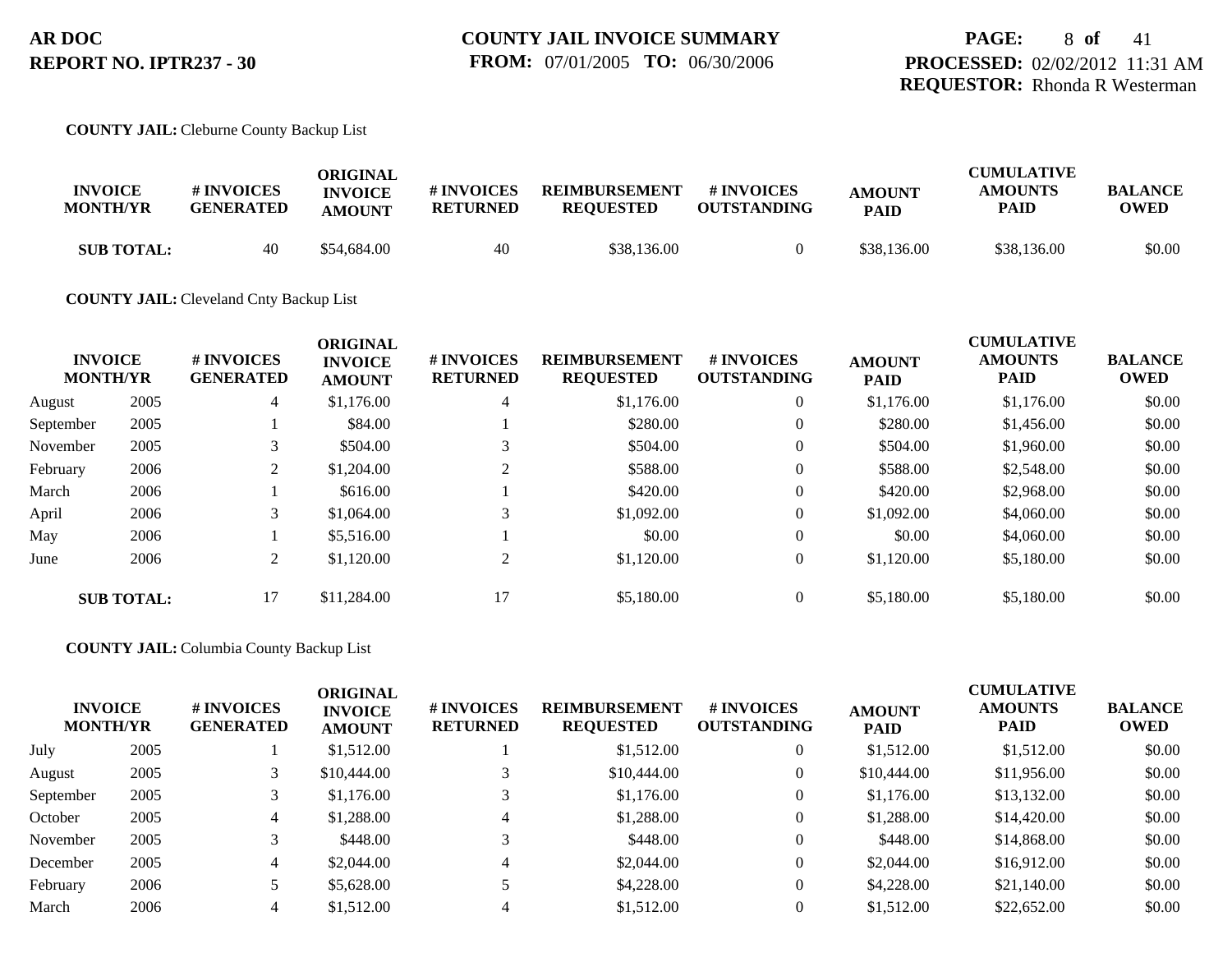## **PAGE:** 9 **of** 41 **PROCESSED:** 02/02/2012 11:31 AM **REQUESTOR:** Rhonda R Westerman

## **COUNTY JAIL:** Columbia County Backup List

|       | <b>INVOICE</b><br><b>MONTH/YR</b> | # INVOICES<br><b>GENERATED</b> | ORIGINAL<br><b>INVOICE</b><br><b>AMOUNT</b> | # INVOICES<br><b>RETURNED</b> | <b>REIMBURSEMENT</b><br><b>REQUESTED</b> | # INVOICES<br><b>OUTSTANDING</b> | <b>AMOUNT</b><br><b>PAID</b> | <b>CUMULATIVE</b><br><b>AMOUNTS</b><br><b>PAID</b> | <b>BALANCE</b><br><b>OWED</b> |
|-------|-----------------------------------|--------------------------------|---------------------------------------------|-------------------------------|------------------------------------------|----------------------------------|------------------------------|----------------------------------------------------|-------------------------------|
| April | 2006                              |                                | \$6,552.00                                  |                               | \$6,552.00                               | $\overline{0}$                   | \$6,552.00                   | \$29,204.00                                        | \$0.00                        |
| May   | 2006                              | ∠                              | \$2,240.00                                  |                               | \$2,240.00                               | $\overline{0}$                   | \$2,240.00                   | \$31,444.00                                        | \$0.00                        |
| June  | 2006                              |                                | \$476.00                                    |                               | \$476.00                                 | $\theta$                         | \$476.00                     | \$31,920.00                                        | \$0.00                        |
|       | <b>SUB TOTAL:</b>                 | 39                             | \$33,320.00                                 | 39                            | \$31,920.00                              | $\theta$                         | \$31,920.00                  | \$31,920.00                                        | \$0.00                        |

**COUNTY JAIL:** Conway County Backup List

|           | <b>INVOICE</b><br><b>MONTH/YR</b> | # INVOICES<br><b>GENERATED</b> | <b>ORIGINAL</b><br><b>INVOICE</b><br><b>AMOUNT</b> | # INVOICES<br><b>RETURNED</b> | <b>REIMBURSEMENT</b><br><b>REQUESTED</b> | <b>#INVOICES</b><br><b>OUTSTANDING</b> | <b>AMOUNT</b><br><b>PAID</b> | <b>CUMULATIVE</b><br><b>AMOUNTS</b><br><b>PAID</b> | <b>BALANCE</b><br><b>OWED</b> |
|-----------|-----------------------------------|--------------------------------|----------------------------------------------------|-------------------------------|------------------------------------------|----------------------------------------|------------------------------|----------------------------------------------------|-------------------------------|
| July      | 2005                              | 3                              | \$1,064.00                                         | 3                             | \$840.00                                 | $\overline{0}$                         | \$840.00                     | \$840.00                                           | \$0.00                        |
| August    | 2005                              |                                | \$84.00                                            |                               | \$84.00                                  | $\overline{0}$                         | \$84.00                      | \$924.00                                           | \$0.00                        |
| September | 2005                              | 5                              | \$1,904.00                                         | 5                             | \$1,904.00                               | $\overline{0}$                         | \$1,904.00                   | \$2,828.00                                         | \$0.00                        |
| October   | 2005                              |                                | \$4,788.00                                         |                               | \$4,788.00                               | $\overline{0}$                         | \$4,788.00                   | \$7.616.00                                         | \$0.00                        |
| November  | 2005                              | $\overline{4}$                 | \$1,568.00                                         | 4                             | \$1,484.00                               | $\overline{0}$                         | \$1,484.00                   | \$9,100.00                                         | \$0.00                        |
| January   | 2006                              | 2                              | \$2,548.00                                         | 2                             | \$0.00                                   | $\overline{0}$                         | \$0.00                       | \$9,100.00                                         | \$0.00                        |
| February  | 2006                              | 3                              | \$924.00                                           | 3                             | \$924.00                                 | $\overline{0}$                         | \$924.00                     | \$10,024.00                                        | \$0.00                        |
| March     | 2006                              | 2                              | \$952.00                                           | 2                             | \$868.00                                 | $\overline{0}$                         | \$868.00                     | \$10,892.00                                        | \$0.00                        |
| April     | 2006                              | 2                              | \$1,428.00                                         | 2                             | \$924.00                                 | $\overline{0}$                         | \$924.00                     | \$11,816.00                                        | \$0.00                        |
| June      | 2006                              | $\overline{4}$                 | \$5,516.00                                         | $\overline{4}$                | \$5,376.00                               | $\overline{0}$                         | \$5,376.00                   | \$17,192.00                                        | \$0.00                        |
|           | <b>SUB TOTAL:</b>                 | 27                             | \$20,776.00                                        | 27                            | \$17,192,00                              | $\overline{0}$                         | \$17,192.00                  | \$17,192.00                                        | \$0.00                        |

### **COUNTY JAIL:** Craighead Cnty Backup List

|                                   |      |                                | ORIGINAL                        |                               |                                          |                                        |                              | CUMULATIVE             |                               |
|-----------------------------------|------|--------------------------------|---------------------------------|-------------------------------|------------------------------------------|----------------------------------------|------------------------------|------------------------|-------------------------------|
| <b>INVOICE</b><br><b>MONTH/YR</b> |      | # INVOICES<br><b>GENERATED</b> | <b>INVOICE</b><br><b>AMOUNT</b> | # INVOICES<br><b>RETURNED</b> | <b>REIMBURSEMENT</b><br><b>REOUESTED</b> | <b>#INVOICES</b><br><b>OUTSTANDING</b> | <b>AMOUNT</b><br><b>PAID</b> | <b>AMOUNTS</b><br>PAID | <b>BALANCE</b><br><b>OWED</b> |
| July                              | 2005 |                                | \$12,908.00                     | 13                            | \$12,320.00                              |                                        | \$12,320.00                  | \$12,320.00            | \$0.00                        |
| August                            | 2005 | 20                             | \$12,796.00                     | 20                            | \$12,348.00                              |                                        | \$12,348.00                  | \$24,668.00            | \$0.00                        |
| September                         | 2005 |                                | \$11,060.00                     |                               | \$10,668.00                              |                                        | \$10,668.00                  | \$35,336.00            | \$0.00                        |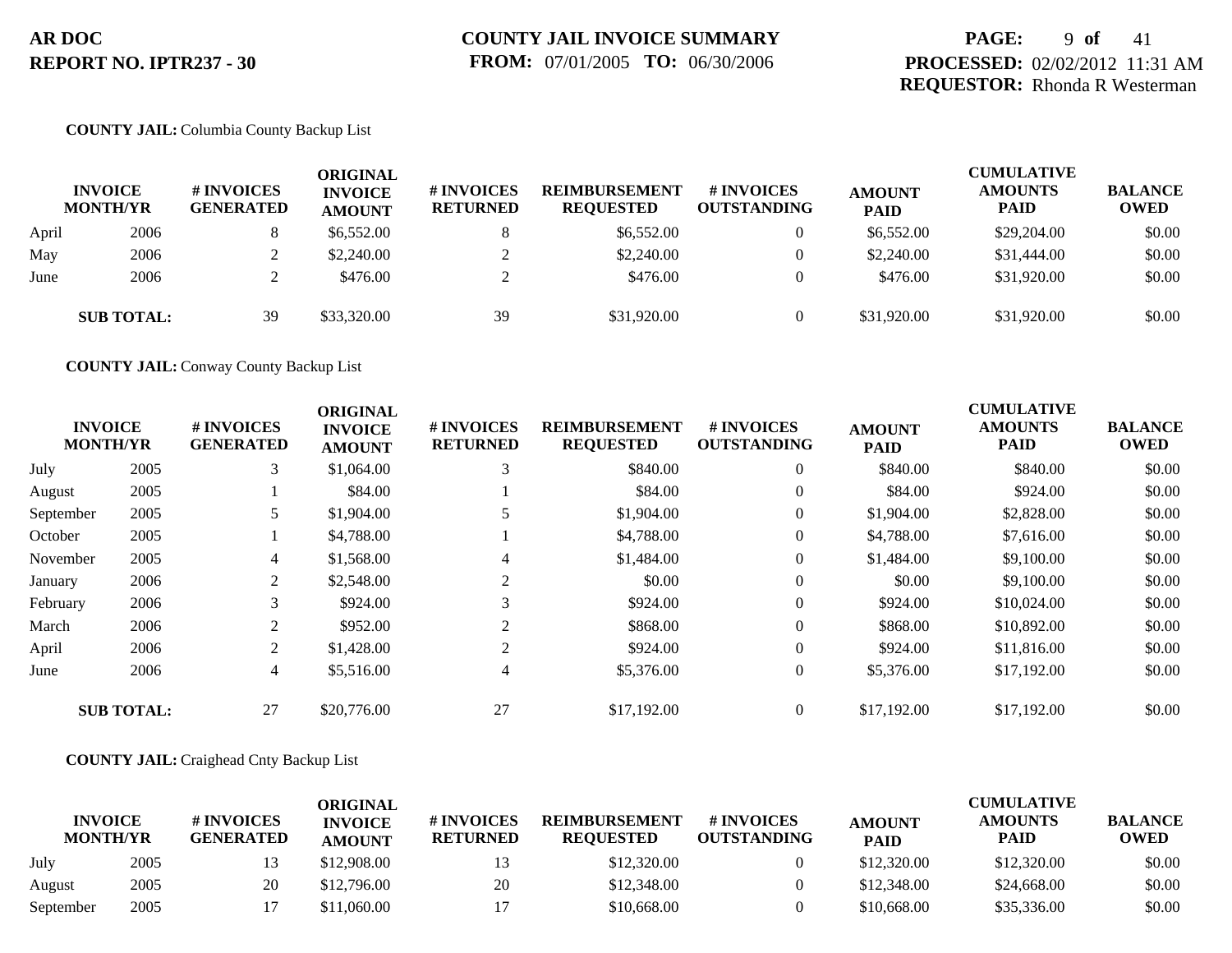# **COUNTY JAIL INVOICE SUMMARY FROM:** 07/01/2005 **TO:** 06/30/2006

## **PAGE:** 10 **of** 41 **PROCESSED:** 02/02/2012 11:31 AM **REQUESTOR:** Rhonda R Westerman

### **COUNTY JAIL:** Craighead Cnty Backup List

|          | <b>INVOICE</b><br><b>MONTH/YR</b> | # INVOICES<br><b>GENERATED</b> | <b>ORIGINAL</b><br><b>INVOICE</b><br><b>AMOUNT</b> | # INVOICES<br><b>RETURNED</b> | <b>REIMBURSEMENT</b><br><b>REQUESTED</b> | <b>#INVOICES</b><br><b>OUTSTANDING</b> | <b>AMOUNT</b><br><b>PAID</b> | <b>CUMULATIVE</b><br><b>AMOUNTS</b><br><b>PAID</b> | <b>BALANCE</b><br><b>OWED</b> |
|----------|-----------------------------------|--------------------------------|----------------------------------------------------|-------------------------------|------------------------------------------|----------------------------------------|------------------------------|----------------------------------------------------|-------------------------------|
| October  | 2005                              | 16                             | \$5,880.00                                         | 16                            | \$5,880.00                               | $\overline{0}$                         | \$5,880.00                   | \$41,216.00                                        | \$0.00                        |
| November | 2005                              | 25                             | \$9,296.00                                         | 25                            | \$9,296.00                               | $\overline{0}$                         | \$9,296.00                   | \$50,512.00                                        | \$0.00                        |
| December | 2005                              | $\overline{4}$                 | \$7,392.00                                         | 4                             | \$7,392.00                               | $\overline{0}$                         | \$7,392.00                   | \$57,904.00                                        | \$0.00                        |
| January  | 2006                              | 14                             | \$10,080.00                                        | 14                            | \$10,080.00                              | $\overline{0}$                         | \$10,080.00                  | \$67,984.00                                        | \$0.00                        |
| February | 2006                              | 12                             | \$5,124.00                                         | 12                            | \$4,564.00                               | $\overline{0}$                         | \$4,564.00                   | \$72,548.00                                        | \$0.00                        |
| March    | 2006                              | 26                             | \$39,564.00                                        | 26                            | \$23,436.00                              | $\overline{0}$                         | \$23,436.00                  | \$95,984.00                                        | \$0.00                        |
| April    | 2006                              | 15                             | \$17,808.00                                        | 15                            | \$16,996.00                              | $\overline{0}$                         | \$16,996.00                  | \$112,980.00                                       | \$0.00                        |
| May      | 2006                              | 15                             | \$5,096.00                                         | 15                            | \$5,096.00                               | $\overline{0}$                         | \$5,096.00                   | \$118,076.00                                       | \$0.00                        |
| June     | 2006                              | 17                             | \$38,668.00                                        | 17                            | \$38,668.00                              | $\overline{0}$                         | \$38,668.00                  | \$156,744.00                                       | \$0.00                        |
|          | <b>SUB TOTAL:</b>                 | 194                            | \$175,672.00                                       | 194                           | \$156,744.00                             | $\overline{0}$                         | \$156,744.00                 | \$156,744.00                                       | \$0.00                        |

**COUNTY JAIL:** Crawford County Backup List

|           | <b>INVOICE</b><br><b>MONTH/YR</b> | # INVOICES<br><b>GENERATED</b> | <b>ORIGINAL</b><br><b>INVOICE</b><br><b>AMOUNT</b> | # INVOICES<br><b>RETURNED</b> | <b>REIMBURSEMENT</b><br><b>REQUESTED</b> | # INVOICES<br><b>OUTSTANDING</b> | <b>AMOUNT</b><br><b>PAID</b> | <b>CUMULATIVE</b><br><b>AMOUNTS</b><br><b>PAID</b> | <b>BALANCE</b><br><b>OWED</b> |
|-----------|-----------------------------------|--------------------------------|----------------------------------------------------|-------------------------------|------------------------------------------|----------------------------------|------------------------------|----------------------------------------------------|-------------------------------|
| July      | 2005                              | 15                             | \$10,612.00                                        | 15                            | \$5,236.00                               | $\overline{0}$                   | \$5,236.00                   | \$5,236.00                                         | \$0.00                        |
| August    | 2005                              | 4                              | \$2,884.00                                         | 4                             | \$588.00                                 | $\overline{0}$                   | \$588.00                     | \$5,824.00                                         | \$0.00                        |
| September | 2005                              | 8                              | \$10,976.00                                        | 8                             | \$8,960.00                               | $\overline{0}$                   | \$8,960.00                   | \$14,784.00                                        | \$0.00                        |
| October   | 2005                              | 14                             | \$31,108.00                                        | 14                            | \$18,368.00                              | $\overline{0}$                   | \$18,368.00                  | \$33,152.00                                        | \$0.00                        |
| November  | 2005                              | 18                             | \$7,084.00                                         | 18                            | \$3,472.00                               | $\overline{0}$                   | \$3,472.00                   | \$36,624.00                                        | \$0.00                        |
| December  | 2005                              | 4                              | \$2,128.00                                         | 4                             | \$336.00                                 | $\overline{0}$                   | \$336.00                     | \$36,960.00                                        | \$0.00                        |
| January   | 2006                              | 4                              | \$3,556.00                                         | 4                             | \$2,212.00                               | $\boldsymbol{0}$                 | \$2,212.00                   | \$39,172.00                                        | \$0.00                        |
| February  | 2006                              | 20                             | \$25,844.00                                        | 20                            | \$12,432.00                              | $\boldsymbol{0}$                 | \$12,432.00                  | \$51,604.00                                        | \$0.00                        |
| March     | 2006                              | 11                             | \$19,740.00                                        | 11                            | \$4,760.00                               | $\overline{0}$                   | \$4,760.00                   | \$56,364.00                                        | \$0.00                        |
| April     | 2006                              | 15                             | \$27,412.00                                        | 15                            | \$11,452.00                              | $\overline{0}$                   | \$11,452.00                  | \$67,816.00                                        | \$0.00                        |
| May       | 2006                              | 13                             | \$26,992.00                                        | 13                            | \$3,164.00                               | $\overline{0}$                   | \$3,164.00                   | \$70,980.00                                        | \$0.00                        |
| June      | 2006                              | 11                             | \$23,240.00                                        | 11                            | \$7,224.00                               | $\boldsymbol{0}$                 | \$7,224.00                   | \$78,204.00                                        | \$0.00                        |
|           | <b>SUB TOTAL:</b>                 | 137                            | \$191,576.00                                       | 137                           | \$78,204.00                              | $\overline{0}$                   | \$78,204.00                  | \$78,204.00                                        | \$0.00                        |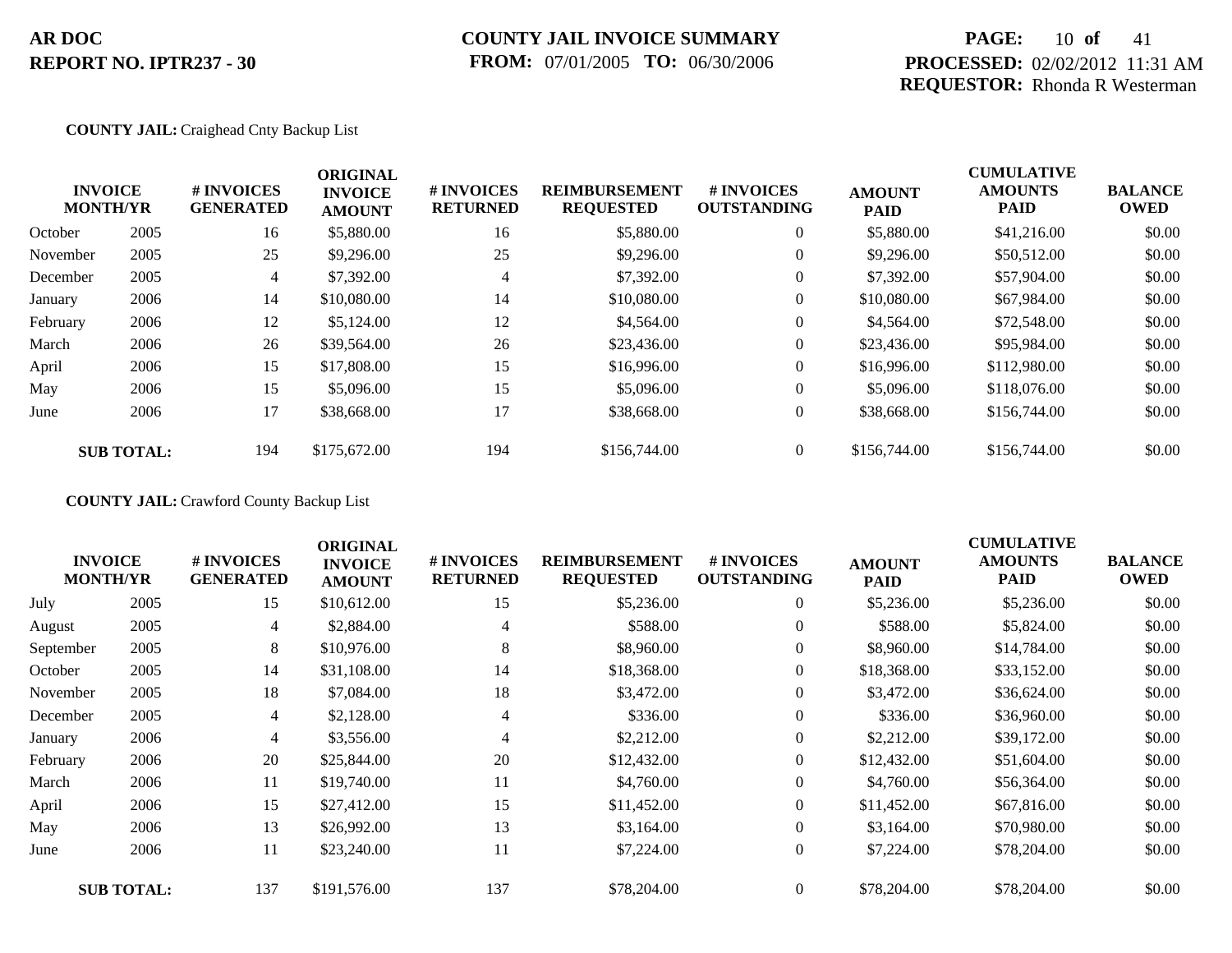## **COUNTY JAIL INVOICE SUMMARY FROM:** 07/01/2005 **TO:** 06/30/2006

## **PAGE:** 11 **of** 41 **PROCESSED:** 02/02/2012 11:31 AM **REQUESTOR:** Rhonda R Westerman

### **COUNTY JAIL:** Crittenden Cnty Backup List

|           | <b>INVOICE</b><br><b>MONTH/YR</b> | # INVOICES<br><b>GENERATED</b> | <b>ORIGINAL</b><br><b>INVOICE</b><br><b>AMOUNT</b> | # INVOICES<br><b>RETURNED</b> | <b>REIMBURSEMENT</b><br><b>REQUESTED</b> | <b># INVOICES</b><br><b>OUTSTANDING</b> | <b>AMOUNT</b><br><b>PAID</b> | <b>CUMULATIVE</b><br><b>AMOUNTS</b><br>PAID | <b>BALANCE</b><br><b>OWED</b> |
|-----------|-----------------------------------|--------------------------------|----------------------------------------------------|-------------------------------|------------------------------------------|-----------------------------------------|------------------------------|---------------------------------------------|-------------------------------|
| July      | 2005                              | 22                             | \$10,052.00                                        | 22                            | \$6,468.00                               | $\overline{0}$                          | \$6,468.00                   | \$6,468.00                                  | \$0.00                        |
| August    | 2005                              | 17                             | \$2,100.00                                         | 17                            | \$2,100.00                               | $\overline{0}$                          | \$2,100.00                   | \$8,568.00                                  | \$0.00                        |
| September | 2005                              | 27                             | \$14,840.00                                        | 27                            | \$15,064.00                              | $\overline{0}$                          | \$15,064.00                  | \$23,632.00                                 | \$0.00                        |
| October   | 2005                              | 27                             | \$24,024.00                                        | 27                            | \$24,752.00                              | $\overline{0}$                          | \$24,752.00                  | \$48,384.00                                 | \$0.00                        |
| November  | 2005                              | 19                             | \$15,456.00                                        | 19                            | \$15,456.00                              | $\overline{0}$                          | \$15,456.00                  | \$63,840.00                                 | \$0.00                        |
| December  | 2005                              |                                | \$1,764.00                                         |                               | \$1,904.00                               | $\overline{0}$                          | \$1,904.00                   | \$65,744.00                                 | \$0.00                        |
| January   | 2006                              | 13                             | \$9,296.00                                         | 13                            | \$8,484.00                               | $\overline{0}$                          | \$8,484.00                   | \$74,228.00                                 | \$0.00                        |
| February  | 2006                              | 23                             | \$23,324.00                                        | 23                            | \$23,380.00                              | $\overline{0}$                          | \$23,380.00                  | \$97,608.00                                 | \$0.00                        |
| March     | 2006                              | 15                             | \$15,372.00                                        | 15                            | \$15,372.00                              | $\overline{0}$                          | \$15,372.00                  | \$112,980.00                                | \$0.00                        |
| April     | 2006                              | 46                             | \$36,008.00                                        | 46                            | \$36,400.00                              | $\theta$                                | \$36,400.00                  | \$149,380.00                                | \$0.00                        |
| May       | 2006                              | 13                             | \$4,172.00                                         | 13                            | \$4,172.00                               | $\overline{0}$                          | \$4,172.00                   | \$153,552.00                                | \$0.00                        |
| June      | 2006                              | 23                             | \$20,664.00                                        | 23                            | \$21,560.00                              | $\overline{0}$                          | \$21,560.00                  | \$175,112.00                                | \$0.00                        |
|           | <b>SUB TOTAL:</b>                 | 252                            | \$177,072.00                                       | 252                           | \$175,112.00                             | $\overline{0}$                          | \$175,112.00                 | \$175,112.00                                | \$0.00                        |

## **COUNTY JAIL:** Cross County Backup List

| <b>INVOICE</b><br><b>MONTH/YR</b> |                   | # INVOICES<br><b>GENERATED</b> | <b>ORIGINAL</b><br><b>INVOICE</b><br><b>AMOUNT</b> | # INVOICES<br><b>RETURNED</b> | <b>REIMBURSEMENT</b><br><b>REQUESTED</b> | <b>#INVOICES</b><br><b>OUTSTANDING</b> | <b>AMOUNT</b><br><b>PAID</b> | <b>CUMULATIVE</b><br><b>AMOUNTS</b><br>PAID | <b>BALANCE</b><br><b>OWED</b> |
|-----------------------------------|-------------------|--------------------------------|----------------------------------------------------|-------------------------------|------------------------------------------|----------------------------------------|------------------------------|---------------------------------------------|-------------------------------|
| September                         | 2005              |                                | \$784.00                                           |                               | \$784.00                                 | $\overline{0}$                         | \$784.00                     | \$784.00                                    | \$0.00                        |
| October                           | 2005              | 4                              | \$1,428.00                                         | 4                             | \$1,428.00                               | $\theta$                               | \$1,428.00                   | \$2,212.00                                  | \$0.00                        |
| December                          | 2005              |                                | \$560.00                                           |                               | \$560.00                                 | $\theta$                               | \$560.00                     | \$2,772.00                                  | \$0.00                        |
| April                             | 2006              |                                | \$1,120.00                                         |                               | \$1,120.00                               | $\theta$                               | \$1,120.00                   | \$3,892.00                                  | \$0.00                        |
| June                              | 2006              |                                | \$672.00                                           |                               | \$672.00                                 | $\Omega$                               | \$672.00                     | \$4,564.00                                  | \$0.00                        |
|                                   | <b>SUB TOTAL:</b> | 14                             | \$4,564.00                                         | 14                            | \$4,564.00                               | $\Omega$                               | \$4,564.00                   | \$4,564.00                                  | \$0.00                        |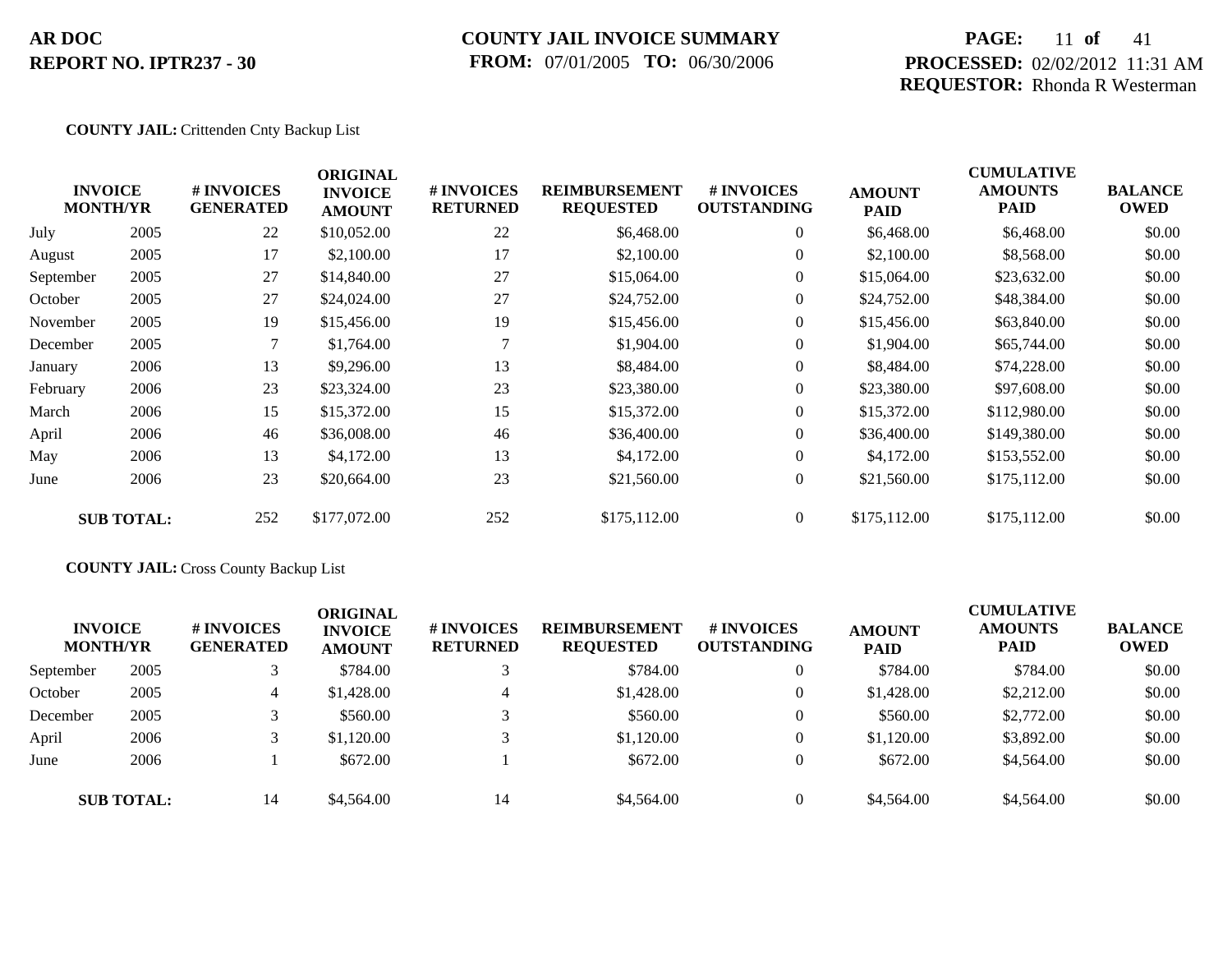## **COUNTY JAIL INVOICE SUMMARY FROM:** 07/01/2005 **TO:** 06/30/2006

## **PAGE:** 12 **of** 41 **PROCESSED:** 02/02/2012 11:31 AM **REQUESTOR:** Rhonda R Westerman

### **COUNTY JAIL:** Dallas County Backup List

|           | <b>INVOICE</b><br><b>MONTH/YR</b> | # INVOICES<br><b>GENERATED</b> | <b>ORIGINAL</b><br><b>INVOICE</b><br><b>AMOUNT</b> | # INVOICES<br><b>RETURNED</b> | <b>REIMBURSEMENT</b><br><b>REQUESTED</b> | # INVOICES<br><b>OUTSTANDING</b> | <b>AMOUNT</b><br><b>PAID</b> | <b>CUMULATIVE</b><br><b>AMOUNTS</b><br><b>PAID</b> | <b>BALANCE</b><br><b>OWED</b> |
|-----------|-----------------------------------|--------------------------------|----------------------------------------------------|-------------------------------|------------------------------------------|----------------------------------|------------------------------|----------------------------------------------------|-------------------------------|
| July      | 2005                              | 9                              | \$9,240.00                                         | 9                             | \$9,240.00                               | $\overline{0}$                   | \$9,240.00                   | \$9,240.00                                         | \$0.00                        |
| August    | 2005                              |                                | \$4,368.00                                         |                               | \$3,024.00                               | $\overline{0}$                   | \$3,024.00                   | \$12,264.00                                        | \$0.00                        |
| September | 2005                              | 3                              | \$392.00                                           |                               | \$392.00                                 | $\theta$                         | \$392.00                     | \$12,656.00                                        | \$0.00                        |
| October   | 2005                              |                                | \$15,512.00                                        |                               | \$15,512.00                              | $\overline{0}$                   | \$15,512.00                  | \$28,168.00                                        | \$0.00                        |
| November  | 2005                              | 3                              | \$728.00                                           | 3                             | \$728.00                                 | $\overline{0}$                   | \$728.00                     | \$28,896.00                                        | \$0.00                        |
| December  | 2005                              |                                | \$364.00                                           |                               | \$364.00                                 | $\overline{0}$                   | \$364.00                     | \$29,260.00                                        | \$0.00                        |
| January   | 2006                              | 20                             | \$28,084.00                                        | 20                            | \$28,084.00                              | $\overline{0}$                   | \$28,084.00                  | \$57,344.00                                        | \$0.00                        |
| February  | 2006                              | 23                             | \$22,176.00                                        | 23                            | \$19,376.00                              | $\overline{0}$                   | \$19,376.00                  | \$76,720.00                                        | \$0.00                        |
| March     | 2006                              | 8                              | \$18,424.00                                        | 8                             | \$18,424.00                              | $\overline{0}$                   | \$18,424.00                  | \$95,144.00                                        | \$0.00                        |
| April     | 2006                              | 22                             | \$19,544.00                                        | 22                            | \$19,544.00                              | $\theta$                         | \$19,544.00                  | \$114,688.00                                       | \$0.00                        |
| May       | 2006                              | 2                              | \$5,236.00                                         | 2                             | \$5,236.00                               | $\overline{0}$                   | \$5,236.00                   | \$119,924.00                                       | \$0.00                        |
| June      | 2006                              | 11                             | \$18,396.00                                        | 11                            | \$18,396.00                              | $\overline{0}$                   | \$18,396.00                  | \$138,320.00                                       | \$0.00                        |
|           | <b>SUB TOTAL:</b>                 | 110                            | \$142,464.00                                       | 110                           | \$138,320.00                             | $\overline{0}$                   | \$138,320.00                 | \$138,320.00                                       | \$0.00                        |

## **COUNTY JAIL:** Desha County Backup List

| <b>INVOICE</b><br><b>MONTH/YR</b> |      | # INVOICES<br><b>GENERATED</b> | <b>ORIGINAL</b><br><b>INVOICE</b><br><b>AMOUNT</b> | # INVOICES<br><b>RETURNED</b> | <b>REIMBURSEMENT</b><br><b>REQUESTED</b> | <b>#INVOICES</b><br><b>OUTSTANDING</b> | <b>AMOUNT</b><br><b>PAID</b> | <b>CUMULATIVE</b><br><b>AMOUNTS</b><br><b>PAID</b> | <b>BALANCE</b><br><b>OWED</b> |
|-----------------------------------|------|--------------------------------|----------------------------------------------------|-------------------------------|------------------------------------------|----------------------------------------|------------------------------|----------------------------------------------------|-------------------------------|
| July                              | 2005 | 2                              | \$5,628.00                                         |                               | \$5,628.00                               | $\theta$                               | \$5,628.00                   | \$5,628.00                                         | \$0.00                        |
| August                            | 2005 | 2                              | \$224.00                                           |                               | \$224.00                                 | $\theta$                               | \$224.00                     | \$5,852.00                                         | \$0.00                        |
| September                         | 2005 | 3                              | \$392.00                                           |                               | \$392.00                                 | $\boldsymbol{0}$                       | \$392.00                     | \$6,244.00                                         | \$0.00                        |
| October                           | 2005 |                                | \$1,008.00                                         |                               | \$1,008.00                               | $\theta$                               | \$1,008.00                   | \$7,252.00                                         | \$0.00                        |
| November                          | 2005 | 4                              | \$616.00                                           | 4                             | \$616.00                                 | $\overline{0}$                         | \$616.00                     | \$7,868.00                                         | \$0.00                        |
| December                          | 2005 |                                | \$392.00                                           |                               | \$392.00                                 | $\Omega$                               | \$392.00                     | \$8,260.00                                         | \$0.00                        |
| January                           | 2006 |                                | \$868.00                                           |                               | \$868.00                                 | $\Omega$                               | \$868.00                     | \$9,128.00                                         | \$0.00                        |
| February                          | 2006 |                                | \$364.00                                           |                               | \$112.00                                 | $\theta$                               | \$112.00                     | \$9,240.00                                         | \$0.00                        |
| March                             | 2006 | 5                              | \$1,092.00                                         |                               | \$1,092.00                               | $\theta$                               | \$1,092.00                   | \$10,332.00                                        | \$0.00                        |
| April                             | 2006 |                                | \$23,296.00                                        |                               | \$11,480.00                              | $\Omega$                               | \$11,480.00                  | \$21,812.00                                        | \$0.00                        |
| June                              | 2006 | 3                              | \$3,752.00                                         |                               | \$3,752.00                               |                                        | \$3,752.00                   | \$25,564.00                                        | \$0.00                        |
|                                   |      |                                |                                                    |                               |                                          |                                        |                              |                                                    |                               |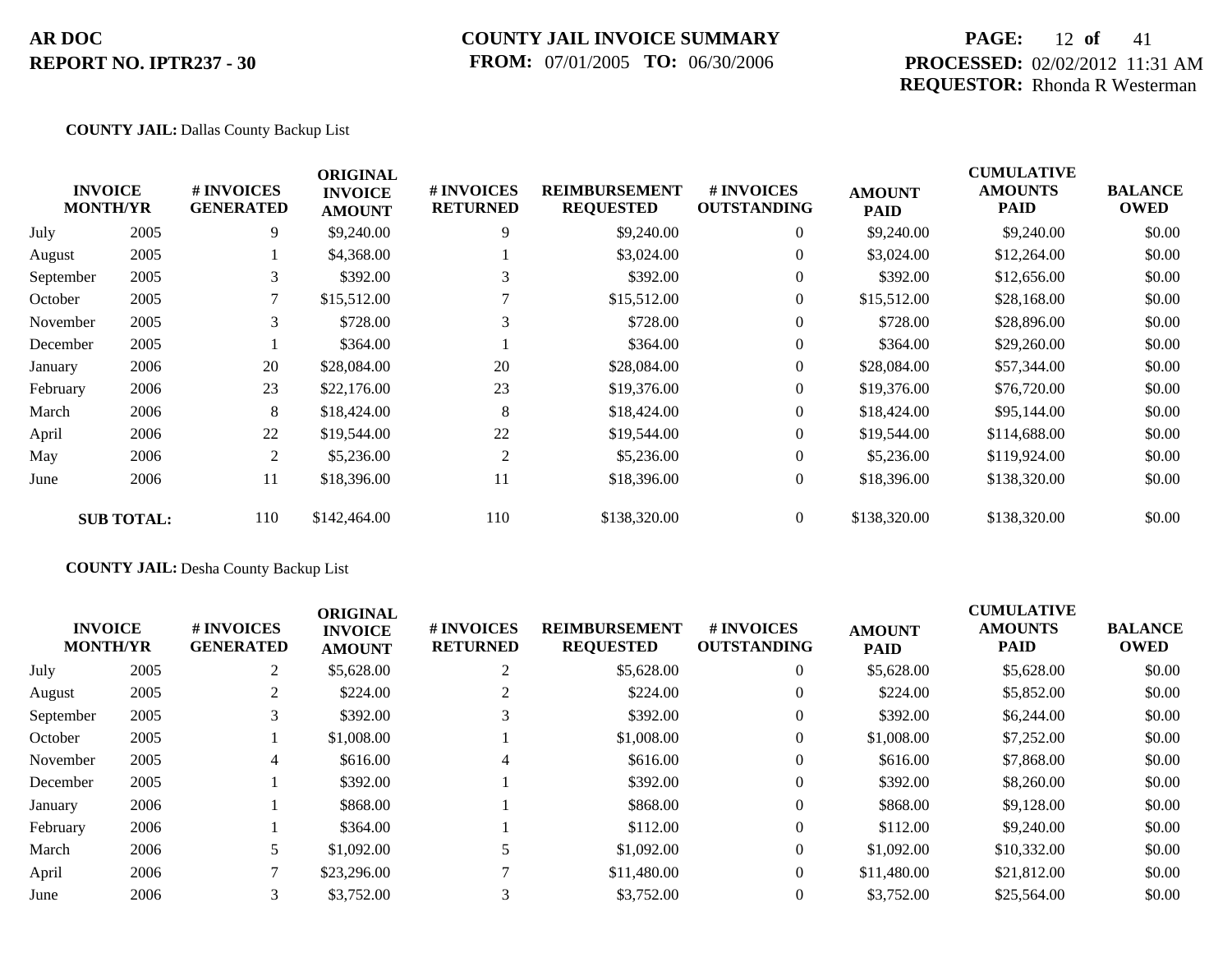## **PAGE:** 13 **of** 41 **PROCESSED:** 02/02/2012 11:31 AM **REQUESTOR:** Rhonda R Westerman

### **COUNTY JAIL:** Desha County Backup List

| <b>INVOICE</b><br><b>MONTH/YR</b> | <b>#INVOICES</b><br><b>GENERATED</b> | ORIGINAL<br><b>INVOICE</b><br><b>AMOUNT</b> | # INVOICES<br><b>RETURNED</b> | <b>REIMBURSEMENT</b><br><b>REOUESTED</b> | # INVOICES<br><b>OUTSTANDING</b> | <b>AMOUNT</b><br><b>PAID</b> | <b>CUMULATIVE</b><br><b>AMOUNTS</b><br>PAID | <b>BALANCE</b><br>OWED |
|-----------------------------------|--------------------------------------|---------------------------------------------|-------------------------------|------------------------------------------|----------------------------------|------------------------------|---------------------------------------------|------------------------|
| <b>SUB TOTAL:</b>                 | 30                                   | \$37.632.00                                 | 30                            | \$25,564.00                              |                                  | \$25,564.00                  | \$25,564.00                                 | \$0.00                 |

### **COUNTY JAIL:** Drew County Backup List

|           |                                   |                                | <b>ORIGINAL</b>                 |                               |                                          |                                  |                              | <b>CUMULATIVE</b>      |                               |
|-----------|-----------------------------------|--------------------------------|---------------------------------|-------------------------------|------------------------------------------|----------------------------------|------------------------------|------------------------|-------------------------------|
|           | <b>INVOICE</b><br><b>MONTH/YR</b> | # INVOICES<br><b>GENERATED</b> | <b>INVOICE</b><br><b>AMOUNT</b> | # INVOICES<br><b>RETURNED</b> | <b>REIMBURSEMENT</b><br><b>REQUESTED</b> | # INVOICES<br><b>OUTSTANDING</b> | <b>AMOUNT</b><br><b>PAID</b> | <b>AMOUNTS</b><br>PAID | <b>BALANCE</b><br><b>OWED</b> |
| July      | 2005                              | 6                              | \$2,884.00                      | 6                             | \$3,108.00                               | $\overline{0}$                   | \$3,108.00                   | \$3,108.00             | \$0.00                        |
| August    | 2005                              | 2                              | \$252.00                        |                               | \$252.00                                 | $\overline{0}$                   | \$252.00                     | \$3,360.00             | \$0.00                        |
| September | 2005                              | 3                              | \$1,540.00                      | 3                             | \$700.00                                 | $\overline{0}$                   | \$700.00                     | \$4,060.00             | \$0.00                        |
| October   | 2005                              | 5                              | \$2,492.00                      |                               | \$784.00                                 | $\overline{0}$                   | \$784.00                     | \$4,844.00             | \$0.00                        |
| November  | 2005                              | $\overline{4}$                 | \$1,120.00                      | 4                             | \$1,120.00                               | $\theta$                         | \$1,120.00                   | \$5,964.00             | \$0.00                        |
| December  | 2005                              |                                | \$140.00                        |                               | \$140.00                                 | $\overline{0}$                   | \$140.00                     | \$6,104.00             | \$0.00                        |
| January   | 2006                              | 3                              | \$2,016.00                      | 3                             | \$2,016.00                               | $\overline{0}$                   | \$2,016.00                   | \$8,120.00             | \$0.00                        |
| February  | 2006                              | 3                              | \$1,372.00                      | 3                             | \$1,372.00                               | $\overline{0}$                   | \$1,372.00                   | \$9,492.00             | \$0.00                        |
| March     | 2006                              | 3                              | \$2,212.00                      | 3                             | \$2,212.00                               | $\overline{0}$                   | \$2,212.00                   | \$11,704.00            | \$0.00                        |
| May       | 2006                              | 2                              | \$1,344.00                      | 2                             | \$1,344.00                               | $\overline{0}$                   | \$1,344.00                   | \$13,048.00            | \$0.00                        |
| June      | 2006                              | $\overline{2}$                 | \$3,668.00                      | 2                             | \$3,276.00                               | $\boldsymbol{0}$                 | \$3,276.00                   | \$16,324.00            | \$0.00                        |
|           | <b>SUB TOTAL:</b>                 | 34                             | \$19,040.00                     | 34                            | \$16,324.00                              | $\overline{0}$                   | \$16,324.00                  | \$16,324.00            | \$0.00                        |

### **COUNTY JAIL:** Dumas City Jail

| <b>INVOICE</b><br><b>MONTH/YR</b> |                   | <b>#INVOICES</b><br><b>GENERATED</b> | <b>ORIGINAL</b><br><b>INVOICE</b><br><b>AMOUNT</b> | # INVOICES<br><b>RETURNED</b> | <b>REIMBURSEMENT</b><br><b>REOUESTED</b> | <b>#INVOICES</b><br><b>OUTSTANDING</b> | <b>AMOUNT</b><br><b>PAID</b> | CUMULATIVE<br><b>AMOUNTS</b><br>PAID | <b>BALANCE</b><br><b>OWED</b> |
|-----------------------------------|-------------------|--------------------------------------|----------------------------------------------------|-------------------------------|------------------------------------------|----------------------------------------|------------------------------|--------------------------------------|-------------------------------|
| November                          | 2005              |                                      | \$504.00                                           |                               | \$504.00                                 |                                        | \$504.00                     | \$504.00                             | \$0.00                        |
|                                   | <b>SUB TOTAL:</b> |                                      | \$504.00                                           |                               | \$504.00                                 |                                        | \$504.00                     | \$504.00                             | \$0.00                        |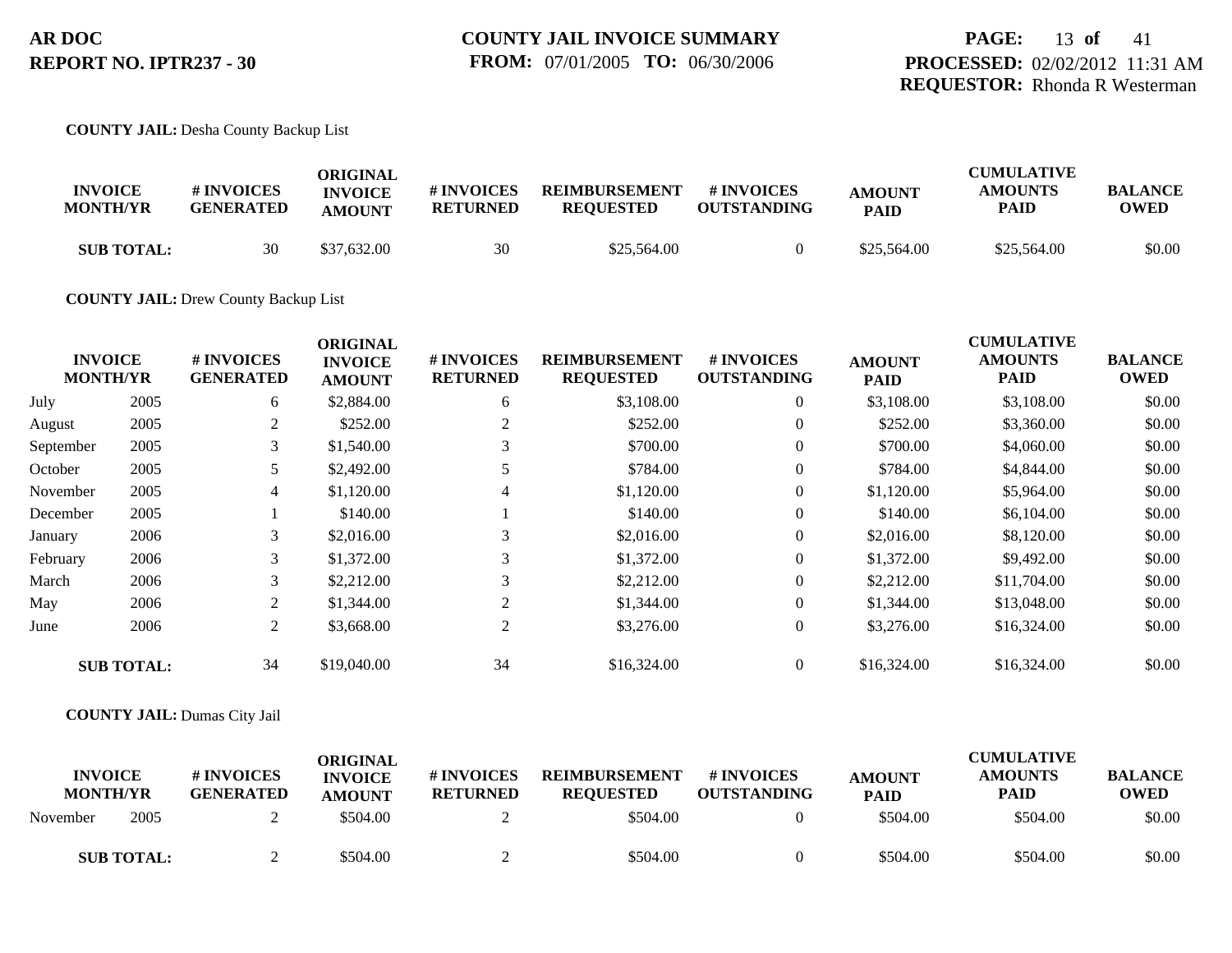## **COUNTY JAIL INVOICE SUMMARY FROM:** 07/01/2005 **TO:** 06/30/2006

## **PAGE:** 14 **of** 41 **PROCESSED:** 02/02/2012 11:31 AM **REQUESTOR:** Rhonda R Westerman

### **COUNTY JAIL:** Faulkner County Backup List

|           | <b>INVOICE</b><br><b>MONTH/YR</b> | # INVOICES<br><b>GENERATED</b> | <b>ORIGINAL</b><br><b>INVOICE</b><br><b>AMOUNT</b> | # INVOICES<br><b>RETURNED</b> | <b>REIMBURSEMENT</b><br><b>REQUESTED</b> | <b>#INVOICES</b><br><b>OUTSTANDING</b> | <b>AMOUNT</b><br><b>PAID</b> | <b>CUMULATIVE</b><br><b>AMOUNTS</b><br><b>PAID</b> | <b>BALANCE</b><br><b>OWED</b> |
|-----------|-----------------------------------|--------------------------------|----------------------------------------------------|-------------------------------|------------------------------------------|----------------------------------------|------------------------------|----------------------------------------------------|-------------------------------|
| July      | 2005                              | 33                             | \$29,652.00                                        | 33                            | \$11,844.00                              | $\overline{0}$                         | \$11,844.00                  | \$11,844.00                                        | \$0.00                        |
| August    | 2005                              | 12                             | \$2,296.00                                         | 12                            | \$2,828.00                               | $\overline{0}$                         | \$2,828.00                   | \$14,672.00                                        | \$0.00                        |
| September | 2005                              | 13                             | \$3,948.00                                         | 13                            | \$3,948.00                               | $\overline{0}$                         | \$3,948.00                   | \$18,620.00                                        | \$0.00                        |
| October   | 2005                              | 22                             | \$20,944.00                                        | 22                            | \$14,560.00                              | $\overline{0}$                         | \$14,560.00                  | \$33,180.00                                        | \$0.00                        |
| November  | 2005                              | 11                             | \$3,360.00                                         | 11                            | \$2,464.00                               | $\overline{0}$                         | \$2,464.00                   | \$35,644.00                                        | \$0.00                        |
| December  | 2005                              | 11                             | \$19,040.00                                        | 11                            | \$3,248.00                               | $\overline{0}$                         | \$3,248.00                   | \$38,892.00                                        | \$0.00                        |
| January   | 2006                              | 26                             | \$39,396.00                                        | 26                            | \$25,172.00                              | $\overline{0}$                         | \$25,172.00                  | \$64,064.00                                        | \$0.00                        |
| February  | 2006                              | 4                              | \$1,820.00                                         | 4                             | \$1,820.00                               | $\overline{0}$                         | \$1,820.00                   | \$65,884.00                                        | \$0.00                        |
| March     | 2006                              | 14                             | \$27,104.00                                        | 14                            | \$10,388.00                              | $\overline{0}$                         | \$10,388.00                  | \$76,272.00                                        | \$0.00                        |
| April     | 2006                              | 12                             | \$21,504.00                                        | 12                            | \$11,200.00                              | $\overline{0}$                         | \$11,200.00                  | \$87,472.00                                        | \$0.00                        |
| May       | 2006                              | 18                             | \$19,992.00                                        | 18                            | \$17,304.00                              | $\overline{0}$                         | \$17,304.00                  | \$104,776.00                                       | \$0.00                        |
| June      | 2006                              | 22                             | \$48,664.00                                        | 22                            | \$19,684.00                              | $\overline{0}$                         | \$19,684.00                  | \$124,460.00                                       | \$0.00                        |
|           | <b>SUB TOTAL:</b>                 | 198                            | \$237,720.00                                       | 198                           | \$124,460.00                             | $\overline{0}$                         | \$124,460.00                 | \$124,460.00                                       | \$0.00                        |

## **COUNTY JAIL:** Franklin County Backup List

| <b>INVOICE</b><br><b>MONTH/YR</b> |      | # INVOICES<br><b>GENERATED</b> | <b>ORIGINAL</b><br><b>INVOICE</b><br><b>AMOUNT</b> | # INVOICES<br><b>RETURNED</b> | <b>REIMBURSEMENT</b><br><b>REQUESTED</b> | # INVOICES<br><b>OUTSTANDING</b> | <b>AMOUNT</b><br><b>PAID</b> | <b>CUMULATIVE</b><br><b>AMOUNTS</b><br><b>PAID</b> | <b>BALANCE</b><br><b>OWED</b> |
|-----------------------------------|------|--------------------------------|----------------------------------------------------|-------------------------------|------------------------------------------|----------------------------------|------------------------------|----------------------------------------------------|-------------------------------|
| July                              | 2005 |                                | \$2,128.00                                         |                               | \$2,128.00                               | $\overline{0}$                   | \$2,128.00                   | \$2,128.00                                         | \$0.00                        |
| August                            | 2005 |                                | \$196.00                                           |                               | \$196.00                                 | $\overline{0}$                   | \$196.00                     | \$2,324.00                                         | \$0.00                        |
| September                         | 2005 |                                | \$700.00                                           |                               | \$700.00                                 | $\overline{0}$                   | \$700.00                     | \$3,024.00                                         | \$0.00                        |
| October                           | 2005 | 4                              | \$1,064.00                                         | 4                             | \$1,064.00                               | 0                                | \$1,064.00                   | \$4,088.00                                         | \$0.00                        |
| November                          | 2005 |                                | \$420.00                                           |                               | \$420.00                                 | $\overline{0}$                   | \$420.00                     | \$4,508.00                                         | \$0.00                        |
| January                           | 2006 |                                | \$1,736.00                                         | 3                             | \$1,736.00                               | $\overline{0}$                   | \$1,736.00                   | \$6,244.00                                         | \$0.00                        |
| February                          | 2006 | 2                              | \$1,848.00                                         |                               | \$1,428.00                               | $\overline{0}$                   | \$1,428.00                   | \$7,672.00                                         | \$0.00                        |
| April                             | 2006 | 6                              | \$3,052.00                                         | 6                             | \$3,052.00                               | $\overline{0}$                   | \$3,052.00                   | \$10,724.00                                        | \$0.00                        |
| May                               | 2006 | 6                              | \$4,144.00                                         | 6                             | \$4,144.00                               | $\overline{0}$                   | \$4,144.00                   | \$14,868,00                                        | \$0.00                        |
| June                              | 2006 | 4                              | \$7,392.00                                         |                               | \$2,296.00                               | 0                                | \$2,296.00                   | \$17,164.00                                        | \$0.00                        |
|                                   |      |                                |                                                    |                               |                                          |                                  |                              |                                                    |                               |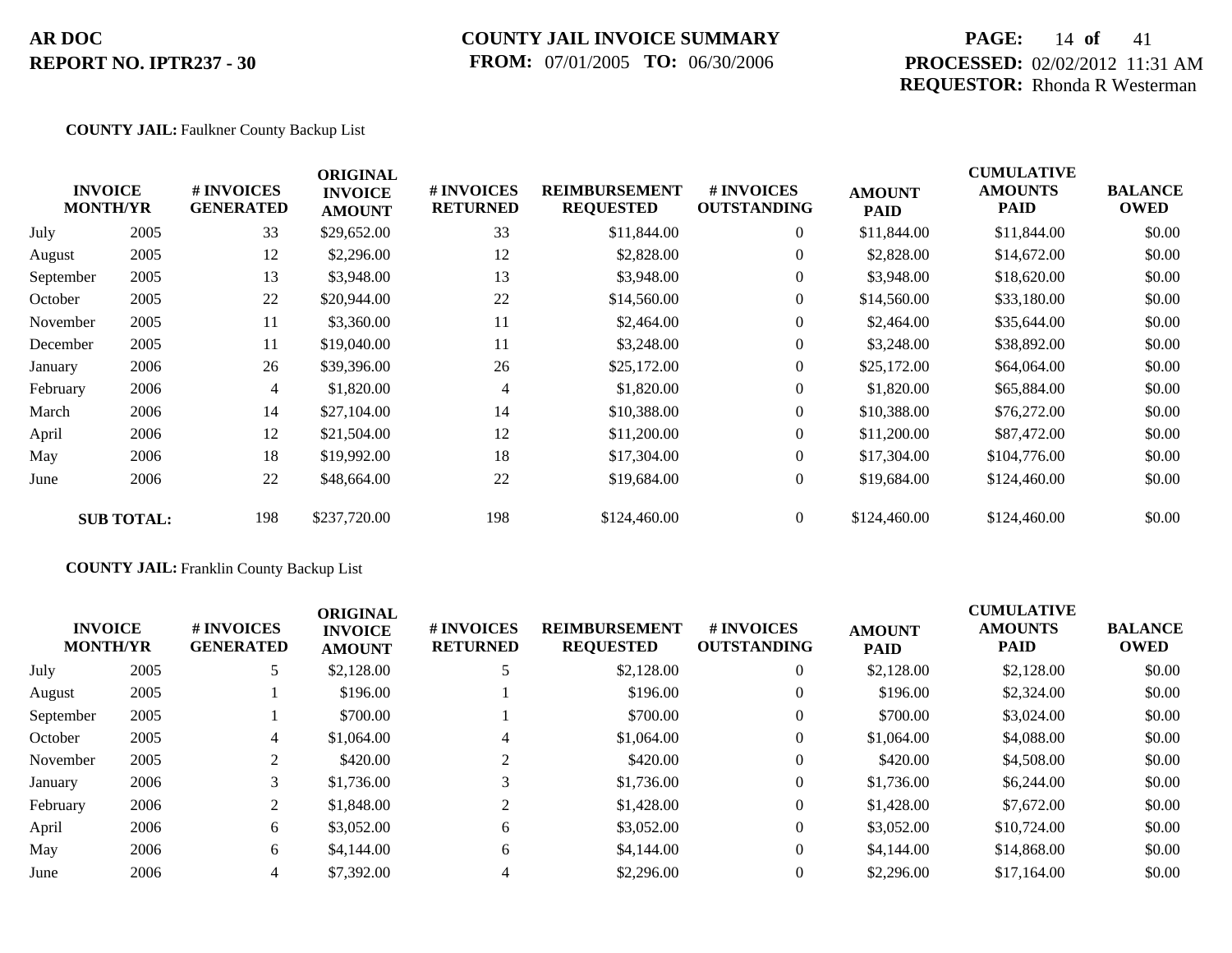**COUNTY JAIL:** Franklin County Backup List

| <b>INVOICE</b><br><b>MONTH/YR</b> | <b># INVOICES</b><br><b>GENERATED</b> | ORIGINAL<br><b>INVOICE</b><br><b>AMOUNT</b> | # INVOICES<br><b>RETURNED</b> | <b>REIMBURSEMENT</b><br><b>REOUESTED</b> | # INVOICES<br><b>OUTSTANDING</b> | <b>AMOUNT</b><br><b>PAID</b> | <b>CUMULATIVE</b><br><b>AMOUNTS</b><br>PAID | <b>BALANCE</b><br><b>OWED</b> |
|-----------------------------------|---------------------------------------|---------------------------------------------|-------------------------------|------------------------------------------|----------------------------------|------------------------------|---------------------------------------------|-------------------------------|
| <b>SUB TOTAL:</b>                 | 34                                    | \$22,680.00                                 | 34                            | \$17,164.00                              |                                  | \$17,164.00                  | \$17,164.00                                 | \$0.00                        |

**COUNTY JAIL:** Fulton County Backup List

|           | <b>INVOICE</b><br><b>MONTH/YR</b> | <b>#INVOICES</b><br><b>GENERATED</b> | <b>ORIGINAL</b><br><b>INVOICE</b><br><b>AMOUNT</b> | # INVOICES<br><b>RETURNED</b> | <b>REIMBURSEMENT</b><br><b>REQUESTED</b> | <b>#INVOICES</b><br><b>OUTSTANDING</b> | <b>AMOUNT</b><br><b>PAID</b> | <b>CUMULATIVE</b><br><b>AMOUNTS</b><br><b>PAID</b> | <b>BALANCE</b><br><b>OWED</b> |
|-----------|-----------------------------------|--------------------------------------|----------------------------------------------------|-------------------------------|------------------------------------------|----------------------------------------|------------------------------|----------------------------------------------------|-------------------------------|
| July      | 2005                              |                                      | \$980.00                                           |                               | \$980.00                                 | $\overline{0}$                         | \$980.00                     | \$980.00                                           | \$0.00                        |
| September | 2005                              |                                      | \$336.00                                           |                               | \$336.00                                 | $\overline{0}$                         | \$336.00                     | \$1,316.00                                         | \$0.00                        |
| October   | 2005                              |                                      | \$364.00                                           |                               | \$364.00                                 | $\overline{0}$                         | \$364.00                     | \$1,680.00                                         | \$0.00                        |
| November  | 2005                              | 4                                    | \$616.00                                           | 4                             | \$28.00                                  | $\overline{0}$                         | \$28.00                      | \$1,708.00                                         | \$0.00                        |
| December  | 2005                              |                                      | \$672.00                                           |                               | \$280.00                                 | $\overline{0}$                         | \$280.00                     | \$1,988.00                                         | \$0.00                        |
| January   | 2006                              |                                      | \$112.00                                           |                               | \$112.00                                 | $\overline{0}$                         | \$112.00                     | \$2,100.00                                         | \$0.00                        |
| March     | 2006                              | 3                                    | \$5,516.00                                         |                               | \$672.00                                 | $\overline{0}$                         | \$672.00                     | \$2,772.00                                         | \$0.00                        |
| June      | 2006                              | 2                                    | \$3,108.00                                         | ↑                             | \$0.00                                   | $\overline{0}$                         | \$0.00                       | \$2,772.00                                         | \$0.00                        |
|           | <b>SUB TOTAL:</b>                 | 14                                   | \$11,704.00                                        | 14                            | \$2,772.00                               | $\overline{0}$                         | \$2,772.00                   | \$2,772.00                                         | \$0.00                        |

**COUNTY JAIL:** Garland County Backup List

| <b>MONTH/YR</b> | <b>INVOICE</b> | <b># INVOICES</b><br><b>GENERATED</b> | <b>ORIGINAL</b><br><b>INVOICE</b><br><b>AMOUNT</b> | # INVOICES<br><b>RETURNED</b> | <b>REIMBURSEMENT</b><br><b>REQUESTED</b> | # INVOICES<br><b>OUTSTANDING</b> | <b>AMOUNT</b><br><b>PAID</b> | <b>CUMULATIVE</b><br><b>AMOUNTS</b><br><b>PAID</b> | <b>BALANCE</b><br><b>OWED</b> |
|-----------------|----------------|---------------------------------------|----------------------------------------------------|-------------------------------|------------------------------------------|----------------------------------|------------------------------|----------------------------------------------------|-------------------------------|
| July            | 2005           | 22                                    | \$28,364.00                                        | 22                            | \$29,176.00                              | $\theta$                         | \$29,176.00                  | \$29,176.00                                        | \$0.00                        |
| August          | 2005           | 6                                     | \$2,660.00                                         | 6                             | \$2,660.00                               | 0                                | \$2,660.00                   | \$31,836.00                                        | \$0.00                        |
| September       | 2005           | 8                                     | \$3,752.00                                         | $\circ$                       | \$3,752.00                               | $\theta$                         | \$3,752.00                   | \$35,588.00                                        | \$0.00                        |
| October         | 2005           | 12                                    | \$11,256.00                                        | 12                            | \$11,648.00                              | $\overline{0}$                   | \$11,648.00                  | \$47,236.00                                        | \$0.00                        |
| November        | 2005           | 6                                     | \$1,428.00                                         | 6                             | \$1,428.00                               | $\theta$                         | \$1,428.00                   | \$48,664.00                                        | \$0.00                        |
| December        | 2005           | 6                                     | \$1,624.00                                         | 6.                            | \$1,624.00                               | $\Omega$                         | \$1,624.00                   | \$50,288.00                                        | \$0.00                        |
| January         | 2006           |                                       | \$14,672.00                                        |                               | \$14,672.00                              | $\theta$                         | \$14,672.00                  | \$64,960.00                                        | \$0.00                        |
| February        | 2006           |                                       | \$13,972.00                                        |                               | \$980.00                                 |                                  | \$980.00                     | \$65,940.00                                        | \$0.00                        |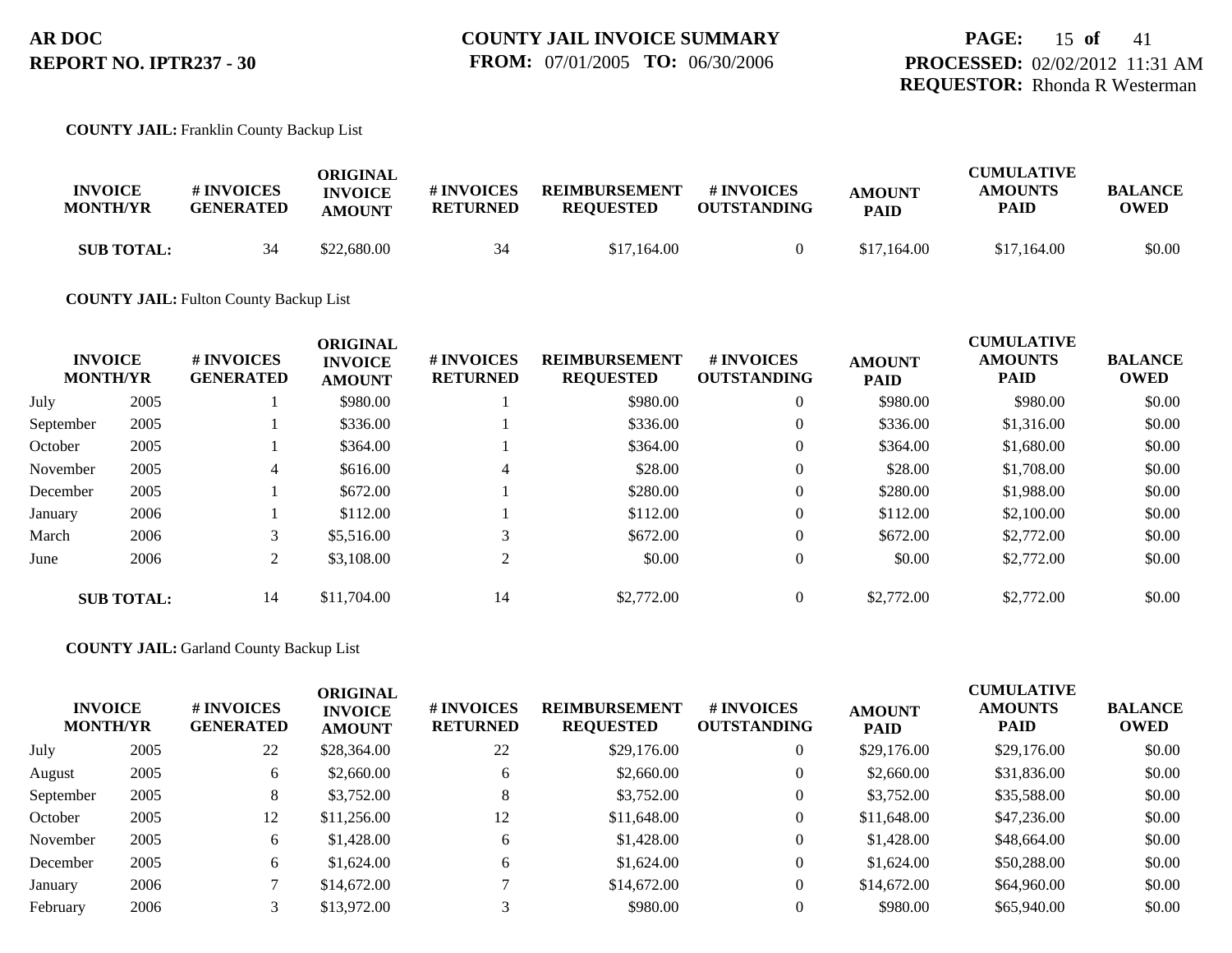## **PAGE:** 16 **of** 41 **PROCESSED:** 02/02/2012 11:31 AM **REQUESTOR:** Rhonda R Westerman

### **COUNTY JAIL:** Garland County Backup List

|       | <b>INVOICE</b><br><b>MONTH/YR</b> | # INVOICES<br><b>GENERATED</b> | ORIGINAL<br><b>INVOICE</b><br><b>AMOUNT</b> | <b># INVOICES</b><br><b>RETURNED</b> | <b>REIMBURSEMENT</b><br><b>REQUESTED</b> | # INVOICES<br><b>OUTSTANDING</b> | <b>AMOUNT</b><br><b>PAID</b> | <b>CUMULATIVE</b><br><b>AMOUNTS</b><br><b>PAID</b> | <b>BALANCE</b><br><b>OWED</b> |
|-------|-----------------------------------|--------------------------------|---------------------------------------------|--------------------------------------|------------------------------------------|----------------------------------|------------------------------|----------------------------------------------------|-------------------------------|
| March | 2006                              |                                | \$13,776.00                                 |                                      | \$13,776.00                              | $\overline{0}$                   | \$13,776.00                  | \$79,716.00                                        | \$0.00                        |
| April | 2006                              | 16                             | \$11,648.00                                 | 16                                   | \$13,328.00                              | $\overline{0}$                   | \$13,328.00                  | \$93,044.00                                        | \$0.00                        |
| May   | 2006                              |                                | \$6,216.00                                  | ◠                                    | \$6,216.00                               | $\overline{0}$                   | \$6,216.00                   | \$99,260.00                                        | \$0.00                        |
| June  | 2006                              | 10                             | \$14,588.00                                 | 10                                   | \$14,588.00                              | $\theta$                         | \$14,588.00                  | \$113,848.00                                       | \$0.00                        |
|       | <b>SUB TOTAL:</b>                 | 105                            | \$123,956.00                                | 105                                  | \$113,848.00                             | $\Omega$                         | \$113,848.00                 | \$113,848.00                                       | \$0.00                        |

**COUNTY JAIL:** Grant County Backup List

|           | <b>INVOICE</b><br><b>MONTH/YR</b> | # INVOICES<br><b>GENERATED</b> | <b>ORIGINAL</b><br><b>INVOICE</b><br><b>AMOUNT</b> | # INVOICES<br><b>RETURNED</b> | <b>REIMBURSEMENT</b><br><b>REQUESTED</b> | # INVOICES<br><b>OUTSTANDING</b> | <b>AMOUNT</b><br><b>PAID</b> | <b>CUMULATIVE</b><br><b>AMOUNTS</b><br><b>PAID</b> | <b>BALANCE</b><br><b>OWED</b> |
|-----------|-----------------------------------|--------------------------------|----------------------------------------------------|-------------------------------|------------------------------------------|----------------------------------|------------------------------|----------------------------------------------------|-------------------------------|
| July      | 2005                              | 5                              | \$3,276.00                                         |                               | \$3,276.00                               | $\overline{0}$                   | \$3,276.00                   | \$3,276.00                                         | \$0.00                        |
| August    | 2005                              |                                | \$56.00                                            |                               | \$56.00                                  | $\overline{0}$                   | \$56.00                      | \$3,332.00                                         | \$0.00                        |
| September | 2005                              | 4                              | \$5,852.00                                         | $\overline{4}$                | \$5,432.00                               | $\overline{0}$                   | \$5,432.00                   | \$8,764.00                                         | \$0.00                        |
| October   | 2005                              | 6                              | \$2,128.00                                         | 6                             | \$1,624.00                               | $\overline{0}$                   | \$1,624.00                   | \$10,388.00                                        | \$0.00                        |
| November  | 2005                              | 3                              | \$560.00                                           | 3                             | \$308.00                                 | $\overline{0}$                   | \$308.00                     | \$10,696.00                                        | \$0.00                        |
| February  | 2006                              | 4                              | \$5,796.00                                         | $\overline{4}$                | \$4,648.00                               | $\overline{0}$                   | \$4,648.00                   | \$15,344.00                                        | \$0.00                        |
| April     | 2006                              | 3                              | \$1,848.00                                         | 3                             | \$1,848.00                               | $\overline{0}$                   | \$1,848.00                   | \$17,192.00                                        | \$0.00                        |
| May       | 2006                              | 3                              | \$1,092.00                                         | 3                             | \$644.00                                 | $\theta$                         | \$644.00                     | \$17,836.00                                        | \$0.00                        |
| June      | 2006                              | $\overline{2}$                 | \$812.00                                           | 2                             | \$812.00                                 | $\overline{0}$                   | \$812.00                     | \$18,648.00                                        | \$0.00                        |
|           | <b>SUB TOTAL:</b>                 | 31                             | \$21,420.00                                        | 31                            | \$18,648.00                              | $\overline{0}$                   | \$18,648.00                  | \$18,648.00                                        | \$0.00                        |

### **COUNTY JAIL:** Greene County Backup List

|                                   |      |                                | ORIGINAL                        |                               |                                          |                                  |                              | <b>CUMULATIVE</b>      |                               |
|-----------------------------------|------|--------------------------------|---------------------------------|-------------------------------|------------------------------------------|----------------------------------|------------------------------|------------------------|-------------------------------|
| <b>INVOICE</b><br><b>MONTH/YR</b> |      | # INVOICES<br><b>GENERATED</b> | <b>INVOICE</b><br><b>AMOUNT</b> | # INVOICES<br><b>RETURNED</b> | <b>REIMBURSEMENT</b><br><b>REOUESTED</b> | # INVOICES<br><b>OUTSTANDING</b> | <b>AMOUNT</b><br><b>PAID</b> | <b>AMOUNTS</b><br>PAID | <b>BALANCE</b><br><b>OWED</b> |
| July                              | 2005 | 21                             | \$24,668.00                     | 21                            | \$19,320.00                              |                                  | \$19,320.00                  | \$19,320.00            | \$0.00                        |
| August                            | 2005 |                                | \$2,324.00                      |                               | \$2,352.00                               |                                  | \$2,352.00                   | \$21,672.00            | \$0.00                        |
| September                         | 2005 |                                | \$2,240.00                      |                               | \$2,296.00                               |                                  | \$2,296.00                   | \$23,968.00            | \$0.00                        |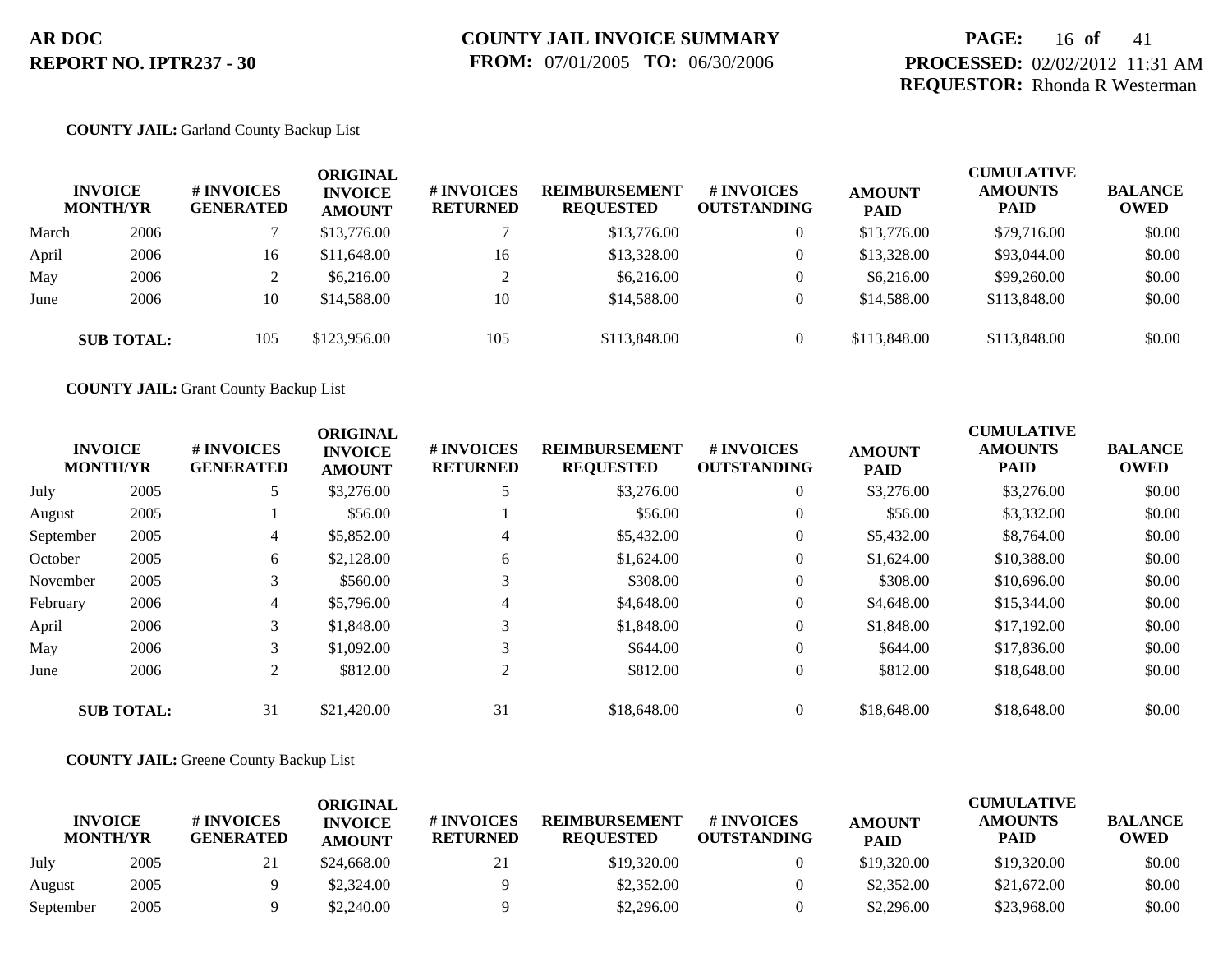## **COUNTY JAIL INVOICE SUMMARY FROM:** 07/01/2005 **TO:** 06/30/2006

# **PAGE:** 17 **of** 41 **PROCESSED:** 02/02/2012 11:31 AM **REQUESTOR:** Rhonda R Westerman

### **COUNTY JAIL:** Greene County Backup List

|          | <b>INVOICE</b><br><b>MONTH/YR</b> | # INVOICES<br><b>GENERATED</b> | <b>ORIGINAL</b><br><b>INVOICE</b><br><b>AMOUNT</b> | # INVOICES<br><b>RETURNED</b> | <b>REIMBURSEMENT</b><br><b>REQUESTED</b> | <b>#INVOICES</b><br><b>OUTSTANDING</b> | <b>AMOUNT</b><br><b>PAID</b> | <b>CUMULATIVE</b><br><b>AMOUNTS</b><br><b>PAID</b> | <b>BALANCE</b><br><b>OWED</b> |
|----------|-----------------------------------|--------------------------------|----------------------------------------------------|-------------------------------|------------------------------------------|----------------------------------------|------------------------------|----------------------------------------------------|-------------------------------|
| October  | 2005                              | 2                              | \$4,900.00                                         | ◠<br>$\overline{ }$           | \$4,900.00                               | $\overline{0}$                         | \$4,900.00                   | \$28,868,00                                        | \$0.00                        |
| November | 2005                              | 3                              | \$784.00                                           | 3                             | \$784.00                                 | $\overline{0}$                         | \$784.00                     | \$29,652.00                                        | \$0.00                        |
| December | 2005                              |                                | \$3,920.00                                         |                               | \$4,396.00                               | $\overline{0}$                         | \$4,396.00                   | \$34,048.00                                        | \$0.00                        |
| January  | 2006                              | 11                             | \$23,856.00                                        | 11                            | \$23,884.00                              | $\overline{0}$                         | \$23,884.00                  | \$57,932.00                                        | \$0.00                        |
| February | 2006                              | $\mathcal{L}$                  | \$11,984.00                                        |                               | \$12,012.00                              | $\overline{0}$                         | \$12,012.00                  | \$69,944.00                                        | \$0.00                        |
| March    | 2006                              | 4                              | \$1,344.00                                         | 4                             | \$1,344.00                               | $\overline{0}$                         | \$1,344.00                   | \$71,288.00                                        | \$0.00                        |
| April    | 2006                              | 16                             | \$79,240.00                                        | 16                            | \$13,888.00                              | $\overline{0}$                         | \$13,888.00                  | \$85,176.00                                        | \$0.00                        |
| May      | 2006                              | 4                              | \$6,944.00                                         | $\overline{4}$                | \$6,944.00                               | $\overline{0}$                         | \$6,944.00                   | \$92,120.00                                        | \$0.00                        |
| June     | 2006                              | 10                             | \$19,432.00                                        | 10                            | \$15,680.00                              | $\overline{0}$                         | \$15,680.00                  | \$107,800.00                                       | \$0.00                        |
|          | <b>SUB TOTAL:</b>                 | 103                            | \$181,636.00                                       | 103                           | \$107,800.00                             | $\overline{0}$                         | \$107,800.00                 | \$107,800.00                                       | \$0.00                        |

**COUNTY JAIL:** Hempstead County Backup List

|           | <b>INVOICE</b><br><b>MONTH/YR</b> | # INVOICES<br><b>GENERATED</b> | <b>ORIGINAL</b><br><b>INVOICE</b><br><b>AMOUNT</b> | # INVOICES<br><b>RETURNED</b> | <b>REIMBURSEMENT</b><br><b>REQUESTED</b> | <b>#INVOICES</b><br><b>OUTSTANDING</b> | <b>AMOUNT</b><br><b>PAID</b> | <b>CUMULATIVE</b><br><b>AMOUNTS</b><br><b>PAID</b> | <b>BALANCE</b><br><b>OWED</b> |
|-----------|-----------------------------------|--------------------------------|----------------------------------------------------|-------------------------------|------------------------------------------|----------------------------------------|------------------------------|----------------------------------------------------|-------------------------------|
| July      | 2005                              | 5                              | \$3,332.00                                         |                               | \$3,332.00                               | $\overline{0}$                         | \$3,332.00                   | \$3,332.00                                         | \$0.00                        |
| August    | 2005                              |                                | \$448.00                                           |                               | \$448.00                                 | $\overline{0}$                         | \$448.00                     | \$3,780.00                                         | \$0.00                        |
| September | 2005                              | 6                              | \$10,080.00                                        | 6                             | \$10,080.00                              | $\overline{0}$                         | \$10,080.00                  | \$13,860.00                                        | \$0.00                        |
| October   | 2005                              |                                | \$3,360.00                                         |                               | \$3,360.00                               | $\overline{0}$                         | \$3,360.00                   | \$17,220.00                                        | \$0.00                        |
| March     | 2006                              | 4                              | \$6,356.00                                         | 4                             | \$6,356.00                               | $\overline{0}$                         | \$6,356.00                   | \$23,576.00                                        | \$0.00                        |
| April     | 2006                              |                                | \$3,388.00                                         |                               | \$3,388.00                               | $\overline{0}$                         | \$3,388.00                   | \$26,964.00                                        | \$0.00                        |
|           | <b>SUB TOTAL:</b>                 | 28                             | \$26,964.00                                        | 28                            | \$26,964.00                              | $\Omega$                               | \$26,964.00                  | \$26,964.00                                        | \$0.00                        |

### **COUNTY JAIL:** Hot Spring County Backup List

|      | <b>INVOICE</b><br><b>MONTH/YR</b> | # INVOICES<br><b>GENERATED</b> | ORIGINAL<br><b>INVOICE</b> | # INVOICES<br><b>RETURNED</b> | <b>REIMBURSEMENT</b><br><b>REQUESTED</b> | # INVOICES<br><b>OUTSTANDING</b> | <b>AMOUNT</b> | CUMULATIVE<br><b>AMOUNTS</b><br>PAID | <b>BALANCE</b><br><b>OWED</b> |
|------|-----------------------------------|--------------------------------|----------------------------|-------------------------------|------------------------------------------|----------------------------------|---------------|--------------------------------------|-------------------------------|
|      |                                   |                                | AMOUNT                     |                               |                                          |                                  | PAID          |                                      |                               |
| July | 2005                              |                                | \$5,572.00                 |                               | \$3,976.00                               |                                  | \$3,976.00    | \$3,976.00                           | \$0.00                        |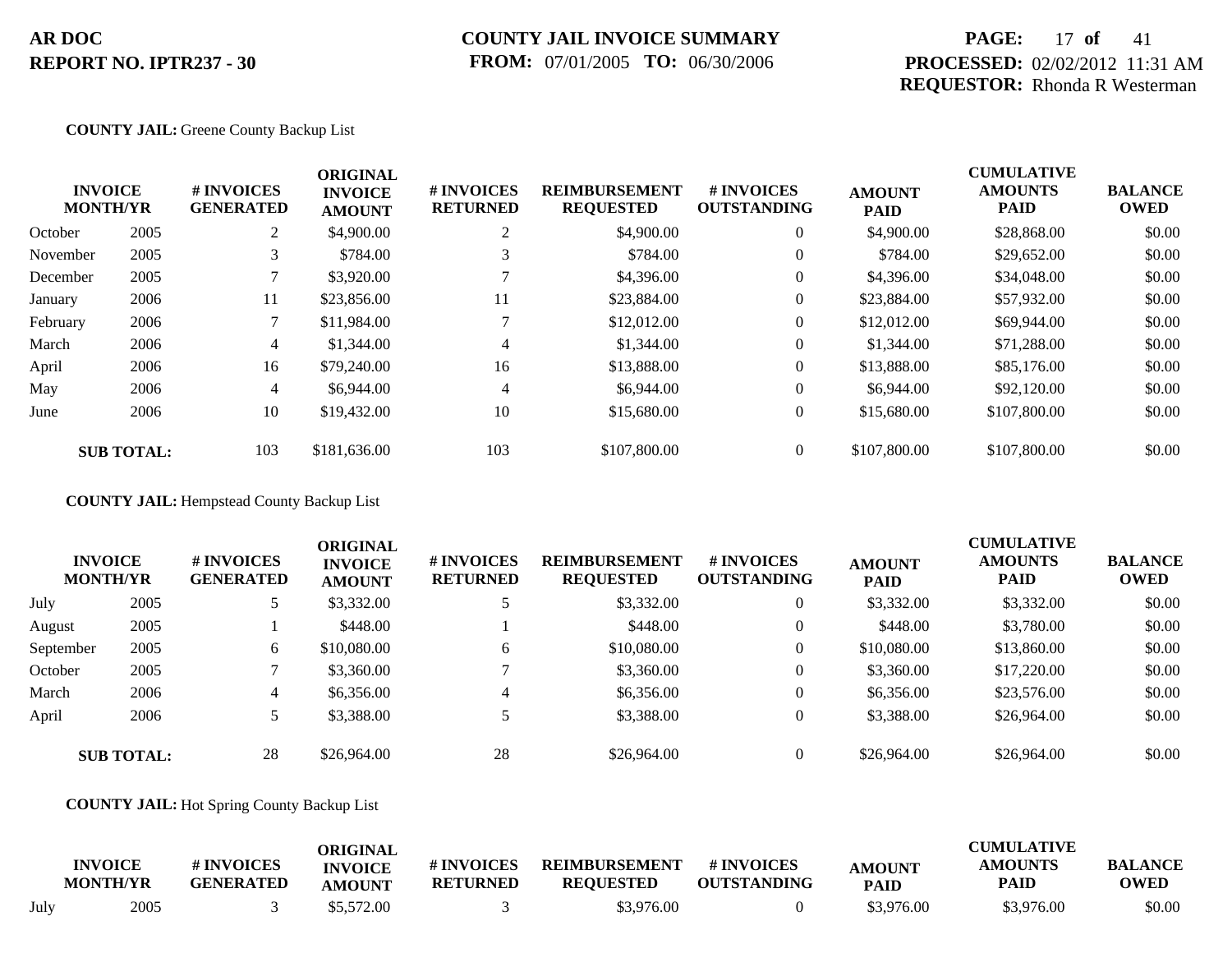## **COUNTY JAIL INVOICE SUMMARY FROM:** 07/01/2005 **TO:** 06/30/2006

## **PAGE:** 18 **of** 41 **PROCESSED:** 02/02/2012 11:31 AM **REQUESTOR:** Rhonda R Westerman

### **COUNTY JAIL:** Hot Spring County Backup List

|           |                                   |                                | <b>ORIGINAL</b>                 |                               |                                          |                                        |                              | <b>CUMULATIVE</b>             |                               |
|-----------|-----------------------------------|--------------------------------|---------------------------------|-------------------------------|------------------------------------------|----------------------------------------|------------------------------|-------------------------------|-------------------------------|
|           | <b>INVOICE</b><br><b>MONTH/YR</b> | # INVOICES<br><b>GENERATED</b> | <b>INVOICE</b><br><b>AMOUNT</b> | # INVOICES<br><b>RETURNED</b> | <b>REIMBURSEMENT</b><br><b>REQUESTED</b> | <b>#INVOICES</b><br><b>OUTSTANDING</b> | <b>AMOUNT</b><br><b>PAID</b> | <b>AMOUNTS</b><br><b>PAID</b> | <b>BALANCE</b><br><b>OWED</b> |
| August    | 2005                              | 6                              | \$2,436.00                      | 6                             | \$1,680.00                               | $\overline{0}$                         | \$1,680.00                   | \$5,656.00                    | \$0.00                        |
| September | 2005                              | 2                              | \$392.00                        | 2                             | \$280.00                                 | $\overline{0}$                         | \$280.00                     | \$5,936.00                    | \$0.00                        |
| October   | 2005                              | 5.                             | \$6,776.00                      |                               | \$3,024.00                               | $\overline{0}$                         | \$3,024.00                   | \$8,960.00                    | \$0.00                        |
| November  | 2005                              | 9                              | \$15,624.00                     | 9                             | \$14,840.00                              | $\overline{0}$                         | \$14,840.00                  | \$23,800.00                   | \$0.00                        |
| January   | 2006                              | 6                              | \$15,148.00                     | 6                             | \$6,860.00                               | $\overline{0}$                         | \$6,860.00                   | \$30,660.00                   | \$0.00                        |
| February  | 2006                              |                                | \$5,096.00                      |                               | \$4,816.00                               | $\overline{0}$                         | \$4,816.00                   | \$35,476.00                   | \$0.00                        |
| March     | 2006                              | 11                             | \$7,364.00                      | 11                            | \$3,500.00                               | $\overline{0}$                         | \$3,500.00                   | \$38,976.00                   | \$0.00                        |
| April     | 2006                              | $\overline{4}$                 | \$2,548.00                      | 4                             | \$2,016.00                               | $\overline{0}$                         | \$2,016.00                   | \$40,992.00                   | \$0.00                        |
| May       | 2006                              | $\overline{4}$                 | \$2,996.00                      | 4                             | \$3,024.00                               | $\overline{0}$                         | \$3,024.00                   | \$44,016.00                   | \$0.00                        |
| June      | 2006                              | 9                              | \$17,864.00                     | 9                             | \$11,872.00                              | $\overline{0}$                         | \$11,872.00                  | \$55,888.00                   | \$0.00                        |
|           | <b>SUB TOTAL:</b>                 | 60                             | \$81,816.00                     | 60                            | \$55,888.00                              | $\overline{0}$                         | \$55,888.00                  | \$55,888.00                   | \$0.00                        |

**COUNTY JAIL:** Howard County Backup List

|           |                                   |                                | <b>ORIGINAL</b>                 |                               |                                          |                                         |                              | <b>CUMULATIVE</b>             |                               |
|-----------|-----------------------------------|--------------------------------|---------------------------------|-------------------------------|------------------------------------------|-----------------------------------------|------------------------------|-------------------------------|-------------------------------|
|           | <b>INVOICE</b><br><b>MONTH/YR</b> | # INVOICES<br><b>GENERATED</b> | <b>INVOICE</b><br><b>AMOUNT</b> | # INVOICES<br><b>RETURNED</b> | <b>REIMBURSEMENT</b><br><b>REQUESTED</b> | <b># INVOICES</b><br><b>OUTSTANDING</b> | <b>AMOUNT</b><br><b>PAID</b> | <b>AMOUNTS</b><br><b>PAID</b> | <b>BALANCE</b><br><b>OWED</b> |
| July      | 2005                              | 6                              | \$7,560.00                      | 6                             | \$5,404.00                               | $\theta$                                | \$5,404.00                   | \$5,404.00                    | \$0.00                        |
| August    | 2005                              | 4                              | \$5,908.00                      |                               | \$5,908.00                               |                                         | \$5,908.00                   | \$11,312.00                   | \$0.00                        |
| September | 2005                              | 6                              | \$1,736.00                      | 6                             | \$1,736.00                               |                                         | \$1,736.00                   | \$13,048.00                   | \$0.00                        |
| October   | 2005                              | 4                              | \$1,820.00                      | 4                             | \$1,456.00                               | $\overline{0}$                          | \$1,456.00                   | \$14,504.00                   | \$0.00                        |
| November  | 2005                              | 3                              | \$448.00                        | 3                             | \$588.00                                 | $\theta$                                | \$588.00                     | \$15,092.00                   | \$0.00                        |
| December  | 2005                              | 4                              | \$728.00                        | 4                             | \$812.00                                 | $\theta$                                | \$812.00                     | \$15,904.00                   | \$0.00                        |
| January   | 2006                              | 6                              | \$2,296.00                      | 6                             | \$2,436.00                               | $\overline{0}$                          | \$2,436.00                   | \$18,340.00                   | \$0.00                        |
| March     | 2006                              | 10                             | \$7,784.00                      | 10                            | \$5,600.00                               | $\overline{0}$                          | \$5,600.00                   | \$23,940.00                   | \$0.00                        |
| April     | 2006                              | 2                              | \$9,800.00                      | 2                             | \$9,996.00                               | $\overline{0}$                          | \$9,996.00                   | \$33,936.00                   | \$0.00                        |
| May       | 2006                              | 6                              | \$4,032.00                      | 6                             | \$1,232.00                               | $\overline{0}$                          | \$1,232.00                   | \$35,168.00                   | \$0.00                        |
| June      | 2006                              | 3                              | \$1,512.00                      | 3                             | \$1,932.00                               | $\overline{0}$                          | \$1,932.00                   | \$37,100.00                   | \$0.00                        |
|           | <b>SUB TOTAL:</b>                 | 54                             | \$43,624.00                     | 54                            | \$37,100.00                              |                                         | \$37,100.00                  | \$37,100.00                   | \$0.00                        |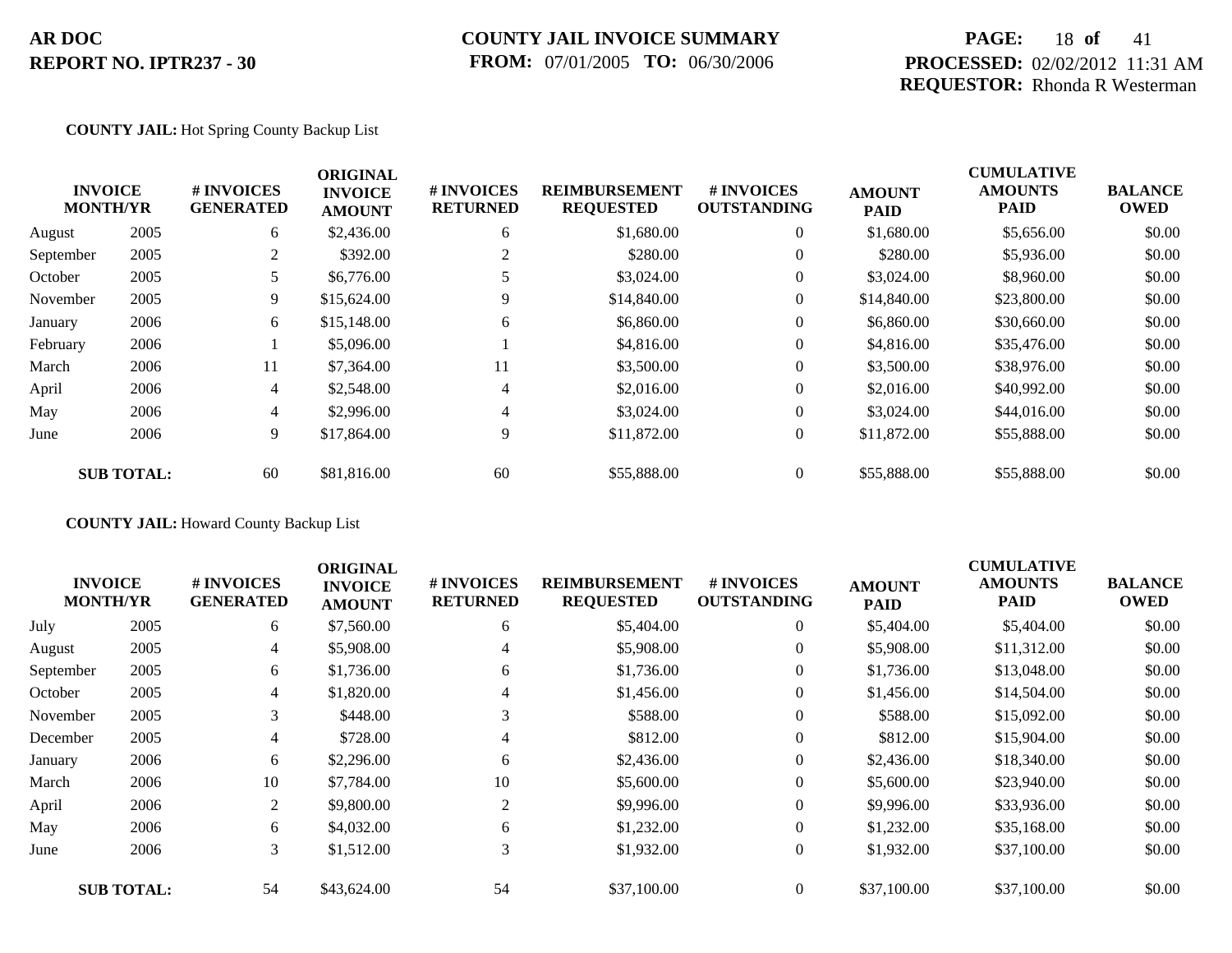## **COUNTY JAIL INVOICE SUMMARY FROM:** 07/01/2005 **TO:** 06/30/2006

## **PAGE:** 19 **of** 41 **PROCESSED:** 02/02/2012 11:31 AM **REQUESTOR:** Rhonda R Westerman

### **COUNTY JAIL:** Independence County Backup List

|           | <b>INVOICE</b><br><b>MONTH/YR</b> | # INVOICES<br><b>GENERATED</b> | <b>ORIGINAL</b><br><b>INVOICE</b><br><b>AMOUNT</b> | # INVOICES<br><b>RETURNED</b> | <b>REIMBURSEMENT</b><br><b>REQUESTED</b> | # INVOICES<br><b>OUTSTANDING</b> | <b>AMOUNT</b><br><b>PAID</b> | <b>CUMULATIVE</b><br><b>AMOUNTS</b><br><b>PAID</b> | <b>BALANCE</b><br><b>OWED</b> |
|-----------|-----------------------------------|--------------------------------|----------------------------------------------------|-------------------------------|------------------------------------------|----------------------------------|------------------------------|----------------------------------------------------|-------------------------------|
| July      | 2005                              |                                | \$8,428.00                                         |                               | \$7,028.00                               | $\overline{0}$                   | \$7,028.00                   | \$7,028.00                                         | \$0.00                        |
| August    | 2005                              | 13                             | \$3,080.00                                         | 13                            | \$2,772.00                               | $\Omega$                         | \$2,772.00                   | \$9,800.00                                         | \$0.00                        |
| September | 2005                              | 13                             | \$11,032.00                                        | 13                            | \$7,140.00                               | $\overline{0}$                   | \$7,140.00                   | \$16,940.00                                        | \$0.00                        |
| October   | 2005                              |                                | \$29,148.00                                        |                               | \$9,520.00                               | $\overline{0}$                   | \$9,520.00                   | \$26,460.00                                        | \$0.00                        |
| November  | 2005                              | 5                              | \$1,904.00                                         |                               | \$840.00                                 | $\overline{0}$                   | \$840.00                     | \$27,300.00                                        | \$0.00                        |
| December  | 2005                              | 6                              | \$4,620.00                                         | 6                             | \$3,276.00                               | $\overline{0}$                   | \$3,276.00                   | \$30,576.00                                        | \$0.00                        |
| January   | 2006                              |                                | \$196.00                                           |                               | \$196.00                                 | $\overline{0}$                   | \$196.00                     | \$30,772.00                                        | \$0.00                        |
| February  | 2006                              | 11                             | \$6,076.00                                         | 11                            | \$6,076.00                               | $\overline{0}$                   | \$6,076.00                   | \$36,848.00                                        | \$0.00                        |
| March     | 2006                              | 10                             | \$5,572.00                                         | 10                            | \$5,572.00                               | $\overline{0}$                   | \$5,572.00                   | \$42,420.00                                        | \$0.00                        |
| April     | 2006                              | 2                              | \$1,064.00                                         | 2                             | \$728.00                                 | $\overline{0}$                   | \$728.00                     | \$43,148.00                                        | \$0.00                        |
| May       | 2006                              | 7                              | \$14,560.00                                        |                               | \$13,608.00                              | $\overline{0}$                   | \$13,608.00                  | \$56,756.00                                        | \$0.00                        |
| June      | 2006                              | 8                              | \$15,988.00                                        | 8                             | \$7,448.00                               | $\overline{0}$                   | \$7,448.00                   | \$64,204.00                                        | \$0.00                        |
|           | <b>SUB TOTAL:</b>                 | 90                             | \$101,668.00                                       | 90                            | \$64,204.00                              | $\overline{0}$                   | \$64,204.00                  | \$64,204.00                                        | \$0.00                        |

## **COUNTY JAIL:** Izard County Backup List

|           | <b>INVOICE</b><br><b>MONTH/YR</b> | # INVOICES<br><b>GENERATED</b> | <b>ORIGINAL</b><br><b>INVOICE</b><br><b>AMOUNT</b> | # INVOICES<br><b>RETURNED</b> | <b>REIMBURSEMENT</b><br><b>REQUESTED</b> | <b># INVOICES</b><br><b>OUTSTANDING</b> | <b>AMOUNT</b><br><b>PAID</b> | <b>CUMULATIVE</b><br><b>AMOUNTS</b><br><b>PAID</b> | <b>BALANCE</b><br><b>OWED</b> |
|-----------|-----------------------------------|--------------------------------|----------------------------------------------------|-------------------------------|------------------------------------------|-----------------------------------------|------------------------------|----------------------------------------------------|-------------------------------|
| July      | 2005                              | 8                              | \$7,616.00                                         | 8                             | \$6,440.00                               | $\overline{0}$                          | \$6,440.00                   | \$6,440.00                                         | \$0.00                        |
| September | 2005                              | 2                              | \$15,316.00                                        |                               | \$672.00                                 | $\overline{0}$                          | \$672.00                     | \$7,112.00                                         | \$0.00                        |
| October   | 2005                              |                                | \$1,372.00                                         |                               | \$756.00                                 | $\overline{0}$                          | \$756.00                     | \$7,868.00                                         | \$0.00                        |
| November  | 2005                              |                                | \$84.00                                            |                               | \$84.00                                  | $\overline{0}$                          | \$84.00                      | \$7,952.00                                         | \$0.00                        |
| December  | 2005                              |                                | \$140.00                                           |                               | \$140.00                                 | $\overline{0}$                          | \$140.00                     | \$8,092.00                                         | \$0.00                        |
| February  | 2006                              | 2                              | \$3,472.00                                         | $\gamma$                      | \$3,472.00                               | $\overline{0}$                          | \$3,472.00                   | \$11,564.00                                        | \$0.00                        |
| April     | 2006                              | 3                              | \$3,108.00                                         | 3                             | \$812.00                                 | $\overline{0}$                          | \$812.00                     | \$12,376.00                                        | \$0.00                        |
| May       | 2006                              | 2                              | \$1,064.00                                         | 2                             | \$700.00                                 | $\overline{0}$                          | \$700.00                     | \$13,076.00                                        | \$0.00                        |
| June      | 2006                              |                                | \$532.00                                           |                               | \$532.00                                 | $\overline{0}$                          | \$532.00                     | \$13,608.00                                        | \$0.00                        |
|           | <b>SUB TOTAL:</b>                 | 25                             | \$32,704.00                                        | 25                            | \$13,608.00                              | $\theta$                                | \$13,608.00                  | \$13,608.00                                        | \$0.00                        |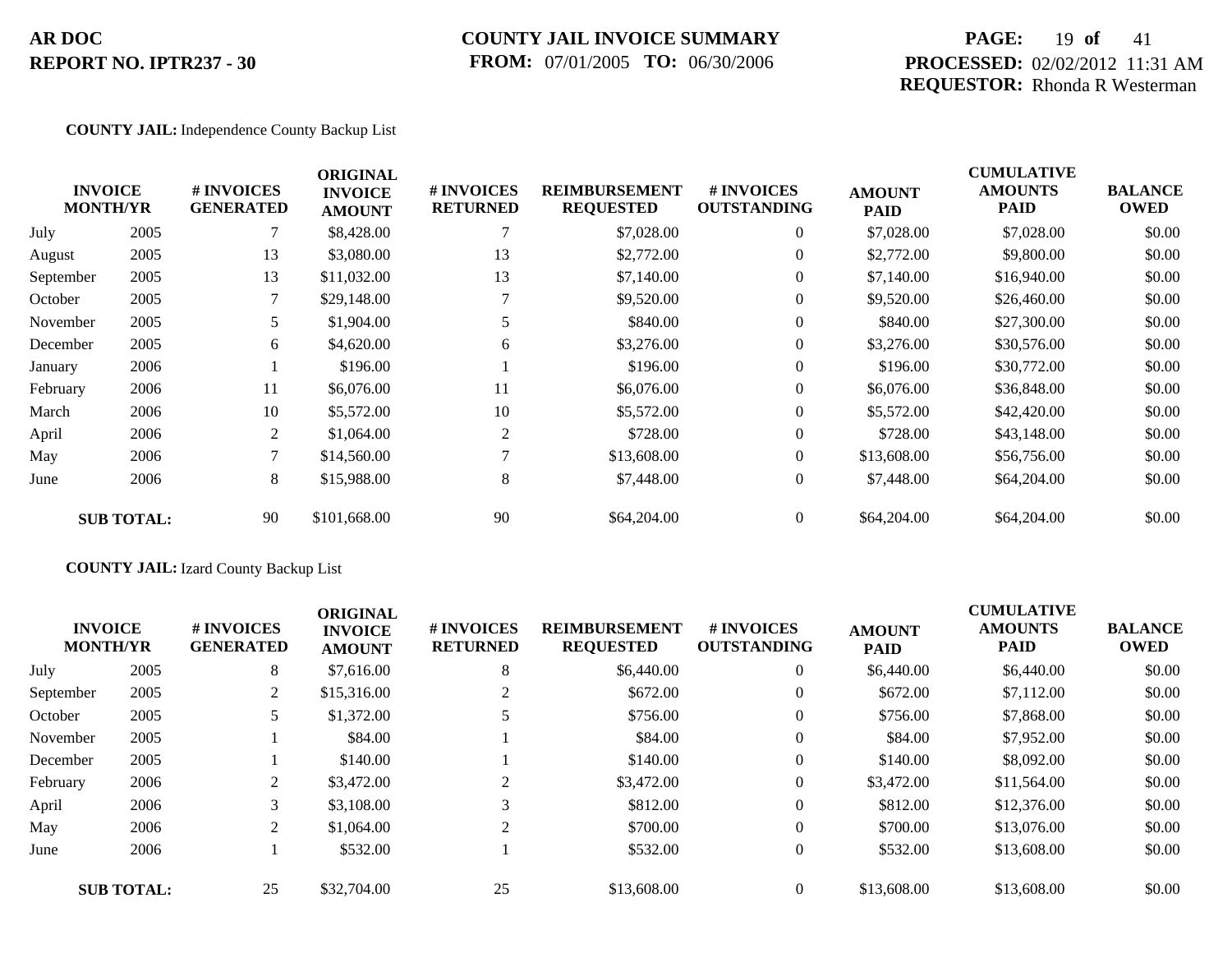## **COUNTY JAIL INVOICE SUMMARY FROM:** 07/01/2005 **TO:** 06/30/2006

## **PAGE:** 20 **of** 41 **PROCESSED:** 02/02/2012 11:31 AM **REQUESTOR:** Rhonda R Westerman

### **COUNTY JAIL:** Jackson County Backup List

|           |                                   |                                | <b>ORIGINAL</b>                 |                               |                                          |                                  |                              | <b>CUMULATIVE</b>             |                               |
|-----------|-----------------------------------|--------------------------------|---------------------------------|-------------------------------|------------------------------------------|----------------------------------|------------------------------|-------------------------------|-------------------------------|
|           | <b>INVOICE</b><br><b>MONTH/YR</b> | # INVOICES<br><b>GENERATED</b> | <b>INVOICE</b><br><b>AMOUNT</b> | # INVOICES<br><b>RETURNED</b> | <b>REIMBURSEMENT</b><br><b>REQUESTED</b> | # INVOICES<br><b>OUTSTANDING</b> | <b>AMOUNT</b><br><b>PAID</b> | <b>AMOUNTS</b><br><b>PAID</b> | <b>BALANCE</b><br><b>OWED</b> |
| July      | 2005                              | 5                              | \$1,148.00                      |                               | \$1,148.00                               | $\overline{0}$                   | \$1,148.00                   | \$1,148.00                    | \$0.00                        |
| August    | 2005                              | 3                              | \$392.00                        | 3                             | \$392.00                                 | $\overline{0}$                   | \$392.00                     | \$1,540.00                    | \$0.00                        |
| September | 2005                              | 3                              | \$560.00                        | 3                             | \$560.00                                 | $\overline{0}$                   | \$560.00                     | \$2,100.00                    | \$0.00                        |
| October   | 2005                              | 8                              | \$1,288.00                      | 8                             | \$1,288.00                               | $\overline{0}$                   | \$1,288.00                   | \$3,388.00                    | \$0.00                        |
| November  | 2005                              | 3                              | \$21,756.00                     | 3                             | \$1,288.00                               | $\overline{0}$                   | \$1,288.00                   | \$4,676.00                    | \$0.00                        |
| January   | 2006                              | 12                             | \$6,356.00                      | 12                            | \$6,356.00                               | $\overline{0}$                   | \$6,356.00                   | \$11,032.00                   | \$0.00                        |
| February  | 2006                              | $\overline{4}$                 | \$16,996.00                     | 4                             | \$1,484.00                               | $\overline{0}$                   | \$1,484.00                   | \$12,516.00                   | \$0.00                        |
| March     | 2006                              | 14                             | \$3,388.00                      | 14                            | \$3,388.00                               | $\overline{0}$                   | \$3,388.00                   | \$15,904.00                   | \$0.00                        |
| April     | 2006                              | 5.                             | \$2,912.00                      | 5                             | \$2,912.00                               | $\overline{0}$                   | \$2,912.00                   | \$18,816.00                   | \$0.00                        |
| May       | 2006                              | $\overline{4}$                 | \$1,904.00                      | 4                             | \$1,904.00                               | $\theta$                         | \$1,904.00                   | \$20,720.00                   | \$0.00                        |
| June      | 2006                              | 3                              | \$896.00                        | 3                             | \$896.00                                 | $\overline{0}$                   | \$896.00                     | \$21,616.00                   | \$0.00                        |
|           | <b>SUB TOTAL:</b>                 | 64                             | \$57,596.00                     | 64                            | \$21,616.00                              | $\overline{0}$                   | \$21,616.00                  | \$21,616.00                   | \$0.00                        |

## **COUNTY JAIL:** Jefferson County Backup List

| <b>INVOICE</b><br><b>MONTH/YR</b> |      | # INVOICES<br><b>GENERATED</b> | <b>ORIGINAL</b><br><b>INVOICE</b><br><b>AMOUNT</b> | # INVOICES<br><b>RETURNED</b> | <b>REIMBURSEMENT</b><br><b>REQUESTED</b> | # INVOICES<br><b>OUTSTANDING</b> | <b>AMOUNT</b><br><b>PAID</b> | <b>CUMULATIVE</b><br><b>AMOUNTS</b><br><b>PAID</b> | <b>BALANCE</b><br><b>OWED</b> |
|-----------------------------------|------|--------------------------------|----------------------------------------------------|-------------------------------|------------------------------------------|----------------------------------|------------------------------|----------------------------------------------------|-------------------------------|
| July                              | 2005 | 11                             | \$13,160.00                                        | 11                            | \$13,160.00                              | $\overline{0}$                   | \$13,160.00                  | \$13,160.00                                        | \$0.00                        |
| August                            | 2005 | 12                             | \$4,340.00                                         | 12                            | \$4,312.00                               | $\overline{0}$                   | \$4,312.00                   | \$17,472.00                                        | \$0.00                        |
| September                         | 2005 | 6                              | \$1,428.00                                         | 6                             | \$1,428.00                               | $\overline{0}$                   | \$1,428.00                   | \$18,900.00                                        | \$0.00                        |
| October                           | 2005 | 15                             | \$15,176.00                                        | 15                            | \$15,876.00                              | $\overline{0}$                   | \$15,876.00                  | \$34,776.00                                        | \$0.00                        |
| November                          | 2005 | 8                              | \$3,052.00                                         | 8                             | \$2,520.00                               | $\overline{0}$                   | \$2,520.00                   | \$37,296.00                                        | \$0.00                        |
| December                          | 2005 | 8                              | \$6,104.00                                         | 8                             | \$3,192.00                               | $\overline{0}$                   | \$3,192.00                   | \$40,488.00                                        | \$0.00                        |
| January                           | 2006 |                                | \$112.00                                           |                               | \$112.00                                 | $\Omega$                         | \$112.00                     | \$40,600.00                                        | \$0.00                        |
| February                          | 2006 |                                | \$168.00                                           |                               | \$0.00                                   | $\overline{0}$                   | \$0.00                       | \$40,600.00                                        | \$0.00                        |
| March                             | 2006 |                                | \$896.00                                           | 3                             | \$1,092.00                               | $\Omega$                         | \$1,092.00                   | \$41,692.00                                        | \$0.00                        |
| April                             | 2006 | 16                             | \$8,512.00                                         | 16                            | \$5,600.00                               | $\overline{0}$                   | \$5,600.00                   | \$47,292.00                                        | \$0.00                        |
| May                               | 2006 | 3                              | \$924.00                                           | 3                             | \$868.00                                 | $\Omega$                         | \$868.00                     | \$48,160.00                                        | \$0.00                        |
| June                              | 2006 | 16                             | \$14,644.00                                        | 16                            | \$14,896.00                              | $\Omega$                         | \$14,896.00                  | \$63,056.00                                        | \$0.00                        |
|                                   |      |                                |                                                    |                               |                                          |                                  |                              |                                                    |                               |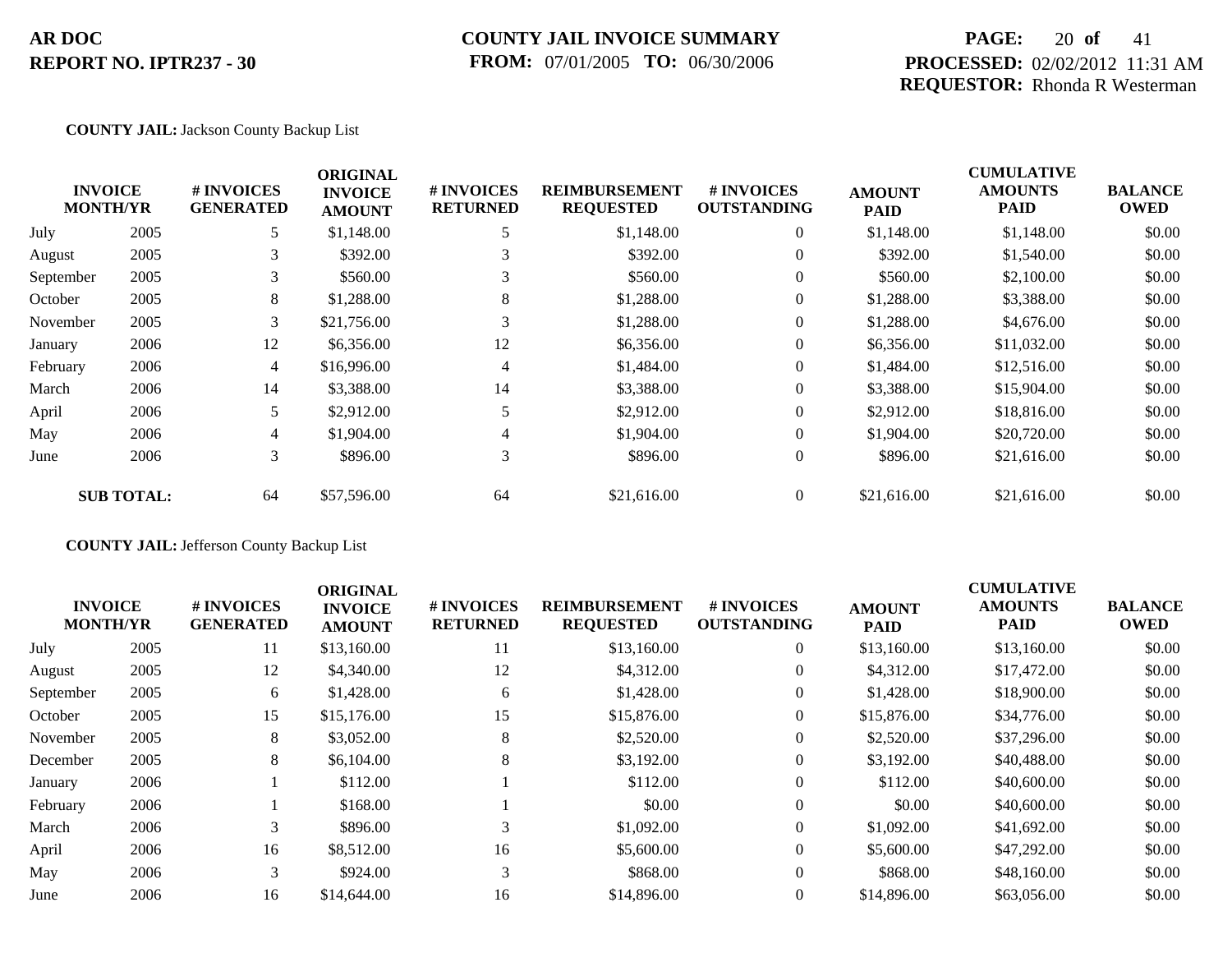### **COUNTY JAIL:** Jefferson County Backup List

| <b>INVOICE</b><br><b>MONTH/YR</b> | <b>#INVOICES</b><br><b>GENERATED</b> | ORIGINAL<br><b>INVOICE</b><br><b>AMOUNT</b> | # INVOICES<br>RETURNED | <b>REIMBURSEMENT</b><br><b>REQUESTED</b> | # INVOICES<br><b>OUTSTANDING</b> | <b>AMOUNT</b><br><b>PAID</b> | <b>CUMULATIVE</b><br><b>AMOUNTS</b><br><b>PAID</b> | <b>BALANCE</b><br>OWED |
|-----------------------------------|--------------------------------------|---------------------------------------------|------------------------|------------------------------------------|----------------------------------|------------------------------|----------------------------------------------------|------------------------|
| <b>SUB TOTAL:</b>                 | 100                                  | \$68,516.00                                 | 100                    | \$63,056.00                              |                                  | \$63,056.00                  | \$63,056.00                                        | \$0.00                 |

**COUNTY JAIL:** Johnson County Backup List

|           | <b>INVOICE</b><br><b>MONTH/YR</b> | # INVOICES<br><b>GENERATED</b> | <b>ORIGINAL</b><br><b>INVOICE</b><br><b>AMOUNT</b> | # INVOICES<br><b>RETURNED</b> | <b>REIMBURSEMENT</b><br><b>REQUESTED</b> | <b>#INVOICES</b><br><b>OUTSTANDING</b> | <b>AMOUNT</b><br><b>PAID</b> | <b>CUMULATIVE</b><br><b>AMOUNTS</b><br><b>PAID</b> | <b>BALANCE</b><br><b>OWED</b> |
|-----------|-----------------------------------|--------------------------------|----------------------------------------------------|-------------------------------|------------------------------------------|----------------------------------------|------------------------------|----------------------------------------------------|-------------------------------|
| July      | 2005                              |                                | \$3,920.00                                         |                               | \$3,920.00                               | $\overline{0}$                         | \$3,920.00                   | \$3,920.00                                         | \$0.00                        |
| August    | 2005                              |                                | \$2,212.00                                         |                               | \$2,212.00                               | $\overline{0}$                         | \$2,212.00                   | \$6.132.00                                         | \$0.00                        |
| September | 2005                              |                                | \$4,592.00                                         |                               | \$4,592.00                               | $\overline{0}$                         | \$4,592.00                   | \$10,724.00                                        | \$0.00                        |
| October   | 2005                              | 12                             | \$26,796.00                                        | 12                            | \$12,992.00                              | $\overline{0}$                         | \$12,992.00                  | \$23,716.00                                        | \$0.00                        |
| November  | 2005                              | 3                              | \$2,072.00                                         | 3                             | \$2,072.00                               | $\overline{0}$                         | \$2,072.00                   | \$25,788,00                                        | \$0.00                        |
| January   | 2006                              | 4                              | \$6,440.00                                         | 4                             | \$6,440.00                               | $\overline{0}$                         | \$6,440.00                   | \$32,228.00                                        | \$0.00                        |
| March     | 2006                              | 3 <sup>1</sup>                 | \$1,176.00                                         | 3                             | \$1,176.00                               | $\overline{0}$                         | \$1,176.00                   | \$33,404.00                                        | \$0.00                        |
| April     | 2006                              | 3                              | \$5,656.00                                         | 3                             | \$5,656.00                               | $\overline{0}$                         | \$5,656.00                   | \$39,060.00                                        | \$0.00                        |
| May       | 2006                              | 8                              | \$4,984.00                                         | 8                             | \$5,152.00                               | $\overline{0}$                         | \$5,152.00                   | \$44,212.00                                        | \$0.00                        |
|           | <b>SUB TOTAL:</b>                 | 46                             | \$57,848.00                                        | 46                            | \$44,212.00                              | $\overline{0}$                         | \$44,212.00                  | \$44,212.00                                        | \$0.00                        |

**COUNTY JAIL:** Lafayette County Backup List

| <b>INVOICE</b><br><b>MONTH/YR</b> |      | # INVOICES<br><b>GENERATED</b> | <b>ORIGINAL</b><br><b>INVOICE</b><br><b>AMOUNT</b> | # INVOICES<br><b>RETURNED</b> | <b>REIMBURSEMENT</b><br><b>REQUESTED</b> | <b># INVOICES</b><br><b>OUTSTANDING</b> | <b>AMOUNT</b><br><b>PAID</b> | <b>CUMULATIVE</b><br><b>AMOUNTS</b><br><b>PAID</b> | <b>BALANCE</b><br><b>OWED</b> |
|-----------------------------------|------|--------------------------------|----------------------------------------------------|-------------------------------|------------------------------------------|-----------------------------------------|------------------------------|----------------------------------------------------|-------------------------------|
| July                              | 2005 |                                | \$2,016.00                                         |                               | \$2,016.00                               | $\overline{0}$                          | \$2,016.00                   | \$2,016.00                                         | \$0.00                        |
| September                         | 2005 |                                | \$308.00                                           |                               | \$308.00                                 | $\overline{0}$                          | \$308.00                     | \$2,324.00                                         | \$0.00                        |
| October                           | 2005 |                                | \$56.00                                            |                               | \$56.00                                  | $\overline{0}$                          | \$56.00                      | \$2,380.00                                         | \$0.00                        |
| November                          | 2005 | 4                              | \$616.00                                           |                               | \$616.00                                 | $\Omega$                                | \$616.00                     | \$2,996.00                                         | \$0.00                        |
| January                           | 2006 | 4                              | \$1,512.00                                         |                               | \$1,512.00                               | $\Omega$                                | \$1,512.00                   | \$4,508.00                                         | \$0.00                        |
| February                          | 2006 |                                | \$2,632.00                                         |                               | \$2,632.00                               | $\overline{0}$                          | \$2,632.00                   | \$7,140.00                                         | \$0.00                        |
| May                               | 2006 |                                | \$3,136.00                                         |                               | \$1,456.00                               | $\Omega$                                | \$1,456.00                   | \$8,596.00                                         | \$0.00                        |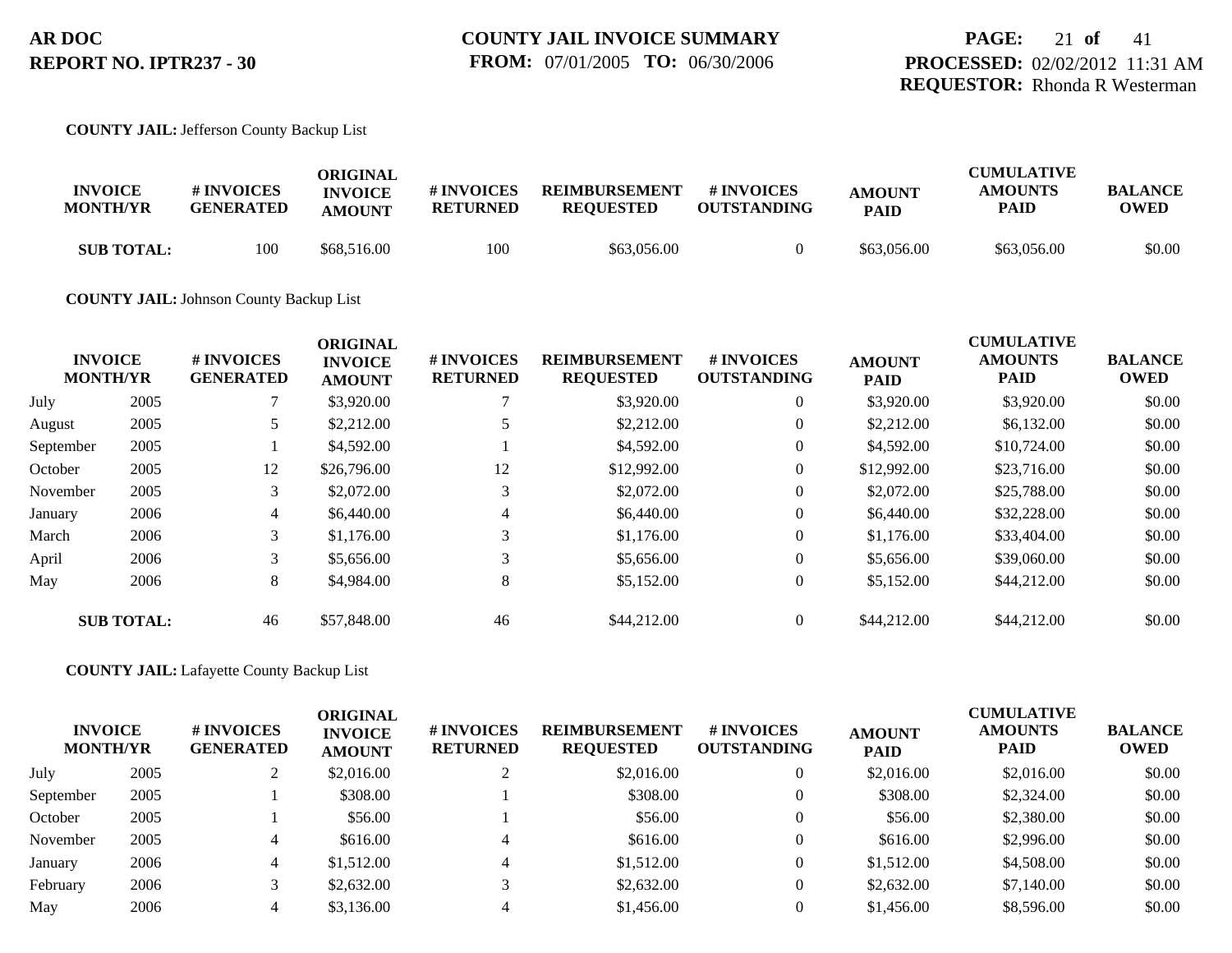### **COUNTY JAIL:** Lafayette County Backup List

|      | <b>INVOICE</b><br><b>MONTH/YR</b> | # INVOICES<br><b>GENERATED</b> | ORIGINAL<br><b>INVOICE</b><br><b>AMOUNT</b> | <b>#INVOICES</b><br><b>RETURNED</b> | <b>REIMBURSEMENT</b><br><b>REQUESTED</b> | <b>#INVOICES</b><br><b>OUTSTANDING</b> | <b>AMOUNT</b><br><b>PAID</b> | <b>CUMULATIVE</b><br><b>AMOUNTS</b><br><b>PAID</b> | <b>BALANCE</b><br><b>OWED</b> |
|------|-----------------------------------|--------------------------------|---------------------------------------------|-------------------------------------|------------------------------------------|----------------------------------------|------------------------------|----------------------------------------------------|-------------------------------|
| June | 2006                              |                                | \$1,764.00                                  |                                     | \$1,764.00                               |                                        | \$1,764.00                   | \$10,360.00                                        | \$0.00                        |
|      | <b>SUB TOTAL:</b>                 | 22                             | \$12,040.00                                 | 22                                  | \$10,360.00                              |                                        | \$10,360.00                  | \$10,360.00                                        | \$0.00                        |

**COUNTY JAIL:** Lawrence County Backup List

|           | <b>INVOICE</b><br><b>MONTH/YR</b> | <b>#INVOICES</b><br><b>GENERATED</b> | <b>ORIGINAL</b><br><b>INVOICE</b><br><b>AMOUNT</b> | # INVOICES<br><b>RETURNED</b> | <b>REIMBURSEMENT</b><br><b>REQUESTED</b> | # INVOICES<br><b>OUTSTANDING</b> | <b>AMOUNT</b><br><b>PAID</b> | <b>CUMULATIVE</b><br><b>AMOUNTS</b><br><b>PAID</b> | <b>BALANCE</b><br><b>OWED</b> |
|-----------|-----------------------------------|--------------------------------------|----------------------------------------------------|-------------------------------|------------------------------------------|----------------------------------|------------------------------|----------------------------------------------------|-------------------------------|
| July      | 2005                              | 2                                    | \$4,256.00                                         | $\bigcap$                     | \$280.00                                 | $\overline{0}$                   | \$280.00                     | \$280.00                                           | \$0.00                        |
| September | 2005                              |                                      | \$420.00                                           |                               | \$224.00                                 | $\overline{0}$                   | \$224.00                     | \$504.00                                           | \$0.00                        |
| October   | 2005                              |                                      | \$1,064.00                                         |                               | \$1,064.00                               | $\overline{0}$                   | \$1,064.00                   | \$1,568.00                                         | \$0.00                        |
| January   | 2006                              | 3                                    | \$2,632.00                                         |                               | \$952.00                                 | $\overline{0}$                   | \$952.00                     | \$2,520.00                                         | \$0.00                        |
| March     | 2006                              |                                      | \$1,568.00                                         |                               | \$1,568.00                               | $\overline{0}$                   | \$1,568.00                   | \$4,088.00                                         | \$0.00                        |
| May       | 2006                              | 2                                    | \$1,316.00                                         |                               | \$1,316.00                               | $\overline{0}$                   | \$1,316.00                   | \$5,404.00                                         | \$0.00                        |
| June      | 2006                              | 4                                    | \$6,804.00                                         | 4                             | \$6,804.00                               | $\overline{0}$                   | \$6,804.00                   | \$12,208,00                                        | \$0.00                        |
|           | <b>SUB TOTAL:</b>                 | 16                                   | \$18,060.00                                        | 16                            | \$12,208.00                              | $\overline{0}$                   | \$12,208.00                  | \$12,208.00                                        | \$0.00                        |

**COUNTY JAIL:** Lee County Backup List

| <b>INVOICE</b><br><b>MONTH/YR</b> |      | # INVOICES<br><b>GENERATED</b> | <b>ORIGINAL</b><br><b>INVOICE</b><br><b>AMOUNT</b> | # INVOICES<br><b>RETURNED</b> | <b>REIMBURSEMENT</b><br><b>REQUESTED</b> | <b>#INVOICES</b><br><b>OUTSTANDING</b> | <b>AMOUNT</b><br><b>PAID</b> | <b>CUMULATIVE</b><br><b>AMOUNTS</b><br><b>PAID</b> | <b>BALANCE</b><br><b>OWED</b> |
|-----------------------------------|------|--------------------------------|----------------------------------------------------|-------------------------------|------------------------------------------|----------------------------------------|------------------------------|----------------------------------------------------|-------------------------------|
| October                           | 2005 |                                | \$868.00                                           |                               | \$868.00                                 | 0                                      | \$868.00                     | \$868.00                                           | \$0.00                        |
| November                          | 2005 |                                | \$6,664.00                                         |                               | \$308.00                                 | 0                                      | \$308.00                     | \$1,176.00                                         | \$0.00                        |
| January                           | 2006 |                                | \$56.00                                            |                               | \$56.00                                  | 0                                      | \$56.00                      | \$1,232.00                                         | \$0.00                        |
| February                          | 2006 |                                | \$1,708.00                                         |                               | \$1,708.00                               | 0                                      | \$1,708.00                   | \$2,940.00                                         | \$0.00                        |
| March                             | 2006 | 4                              | \$8,512.00                                         |                               | \$8,512.00                               | 0                                      | \$8,512.00                   | \$11,452.00                                        | \$0.00                        |
| April                             | 2006 |                                | \$1,736.00                                         |                               | \$1,736.00                               | 0                                      | \$1,736.00                   | \$13,188.00                                        | \$0.00                        |
| May                               | 2006 |                                | \$756.00                                           |                               | \$756.00                                 | 0                                      | \$756.00                     | \$13,944.00                                        | \$0.00                        |
| June                              | 2006 |                                | \$2,772.00                                         |                               | \$2,772.00                               |                                        | \$2,772.00                   | \$16,716.00                                        | \$0.00                        |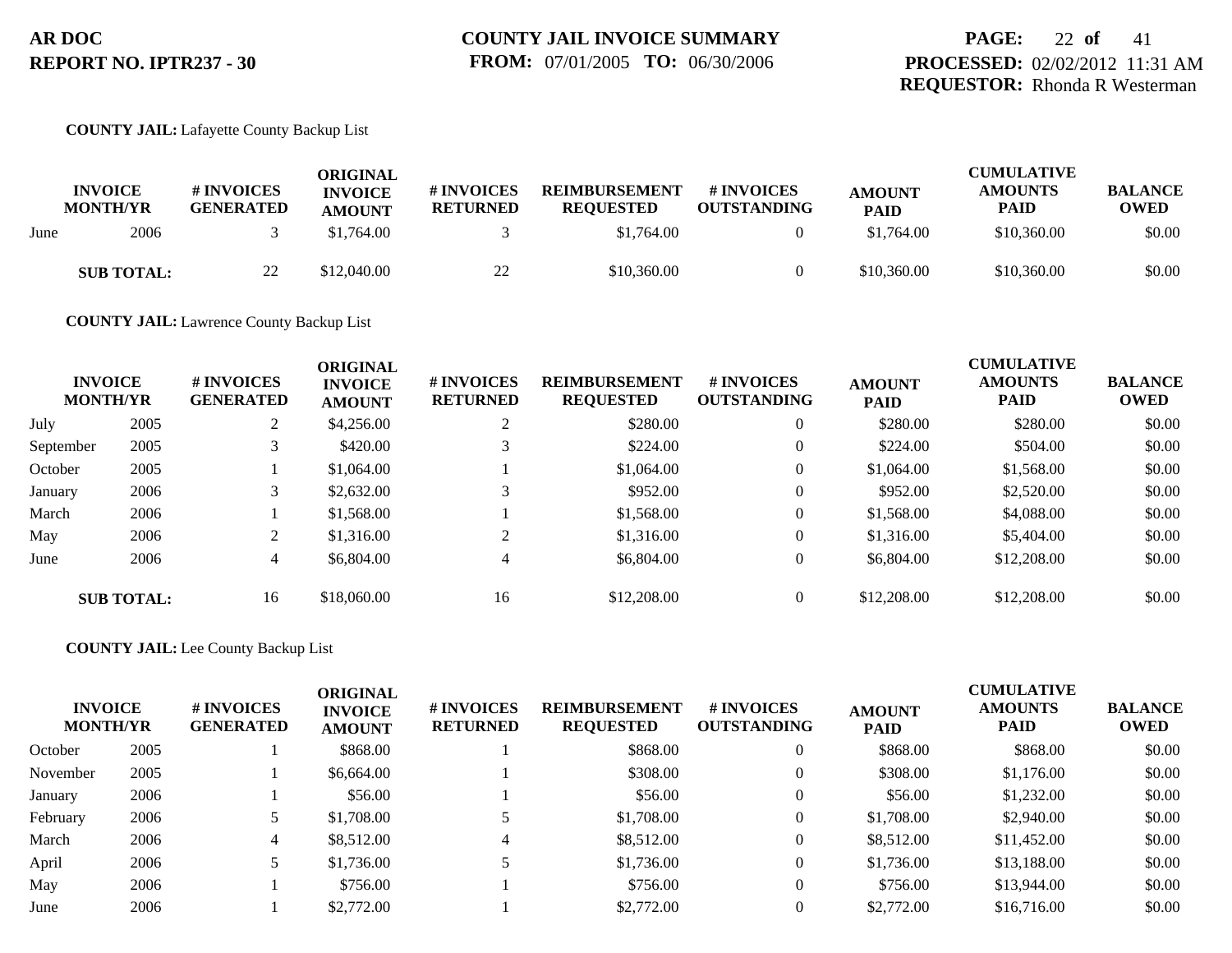### **COUNTY JAIL:** Lee County Backup List

| <b>INVOICE</b><br><b>MONTH/YR</b> | <b># INVOICES</b><br><b>GENERATED</b> | ORIGINAL<br><b>INVOICE</b><br><b>AMOUNT</b> | # INVOICES<br><b>RETURNED</b> | <b>REIMBURSEMENT</b><br><b>REOUESTED</b> | # INVOICES<br><b>OUTSTANDING</b> | <b>AMOUNT</b><br><b>PAID</b> | <b>CUMULATIVE</b><br><b>AMOUNTS</b><br>PAID | <b>BALANCE</b><br><b>OWED</b> |
|-----------------------------------|---------------------------------------|---------------------------------------------|-------------------------------|------------------------------------------|----------------------------------|------------------------------|---------------------------------------------|-------------------------------|
| <b>SUB TOTAL:</b>                 |                                       | \$23,072.00                                 | 19                            | \$16,716.00                              |                                  | \$16,716.00                  | \$16,716.00                                 | \$0.00                        |

### **COUNTY JAIL:** Lincoln County Backup List

|          | <b>INVOICE</b><br><b>MONTH/YR</b> | # INVOICES<br><b>GENERATED</b> | <b>ORIGINAL</b><br><b>INVOICE</b><br><b>AMOUNT</b> | # INVOICES<br><b>RETURNED</b> | <b>REIMBURSEMENT</b><br><b>REQUESTED</b> | # INVOICES<br><b>OUTSTANDING</b> | <b>AMOUNT</b><br><b>PAID</b> | <b>CUMULATIVE</b><br><b>AMOUNTS</b><br><b>PAID</b> | <b>BALANCE</b><br><b>OWED</b> |
|----------|-----------------------------------|--------------------------------|----------------------------------------------------|-------------------------------|------------------------------------------|----------------------------------|------------------------------|----------------------------------------------------|-------------------------------|
| August   | 2005                              | ∠                              | \$1,624.00                                         |                               | \$700.00                                 | $\theta$                         | \$700.00                     | \$700.00                                           | \$0.00                        |
| December | 2005                              |                                | \$56.00                                            |                               | \$56.00                                  | $\overline{0}$                   | \$56.00                      | \$756.00                                           | \$0.00                        |
| March    | 2006                              |                                | \$616.00                                           |                               | \$616.00                                 | $\overline{0}$                   | \$616.00                     | \$1,372.00                                         | \$0.00                        |
| April    | 2006                              | $\bigcap$<br>∠                 | \$6,300.00                                         | ◠                             | \$4,900.00                               | $\theta$                         | \$4,900.00                   | \$6,272.00                                         | \$0.00                        |
| May      | 2006                              |                                | \$280.00                                           |                               | \$280.00                                 | $\overline{0}$                   | \$280.00                     | \$6,552.00                                         | \$0.00                        |
| June     | 2006                              |                                | \$1,764.00                                         |                               | \$420.00                                 | $\theta$                         | \$420.00                     | \$6,972.00                                         | \$0.00                        |
|          | <b>SUB TOTAL:</b>                 | 8                              | \$10,640.00                                        | 8                             | \$6,972.00                               | $\theta$                         | \$6,972.00                   | \$6,972.00                                         | \$0.00                        |

### **COUNTY JAIL:** Little River County Backup List

|           | <b>INVOICE</b><br><b>MONTH/YR</b> | # INVOICES<br><b>GENERATED</b> | <b>ORIGINAL</b><br><b>INVOICE</b><br><b>AMOUNT</b> | # INVOICES<br><b>RETURNED</b> | <b>REIMBURSEMENT</b><br><b>REQUESTED</b> | # INVOICES<br><b>OUTSTANDING</b> | <b>AMOUNT</b><br><b>PAID</b> | <b>CUMULATIVE</b><br><b>AMOUNTS</b><br><b>PAID</b> | <b>BALANCE</b><br><b>OWED</b> |
|-----------|-----------------------------------|--------------------------------|----------------------------------------------------|-------------------------------|------------------------------------------|----------------------------------|------------------------------|----------------------------------------------------|-------------------------------|
| July      | 2005                              |                                | \$700.00                                           |                               | \$700.00                                 |                                  | \$700.00                     | \$700.00                                           | \$0.00                        |
| September | 2005                              |                                | \$11,004.00                                        |                               | \$6,440.00                               | $\mathbf{0}$                     | \$6,440.00                   | \$7,140.00                                         | \$0.00                        |
| October   | 2005                              |                                | \$812.00                                           |                               | \$812.00                                 | $\theta$                         | \$812.00                     | \$7,952.00                                         | \$0.00                        |
| November  | 2005                              |                                | \$392.00                                           |                               | \$392.00                                 | $\theta$                         | \$392.00                     | \$8,344.00                                         | \$0.00                        |
| December  | 2005                              |                                | \$1,316.00                                         |                               | \$1,316.00                               | $\mathbf{0}$                     | \$1,316.00                   | \$9,660.00                                         | \$0.00                        |
| March     | 2006                              | 8                              | \$38,332.00                                        | 8                             | \$10,556.00                              | $\mathbf{0}$                     | \$10,556.00                  | \$20,216.00                                        | \$0.00                        |
| April     | 2006                              | 4                              | \$2,100.00                                         | 4                             | \$2,548.00                               | $\Omega$                         | \$2,548.00                   | \$22,764.00                                        | \$0.00                        |
| May       | 2006                              |                                | \$5,684.00                                         |                               | \$4,704.00                               | $\mathbf{0}$                     | \$4,704.00                   | \$27,468.00                                        | \$0.00                        |
| June      | 2006                              |                                | \$2,940.00                                         |                               | \$0.00                                   |                                  | \$0.00                       | \$27,468.00                                        | \$0.00                        |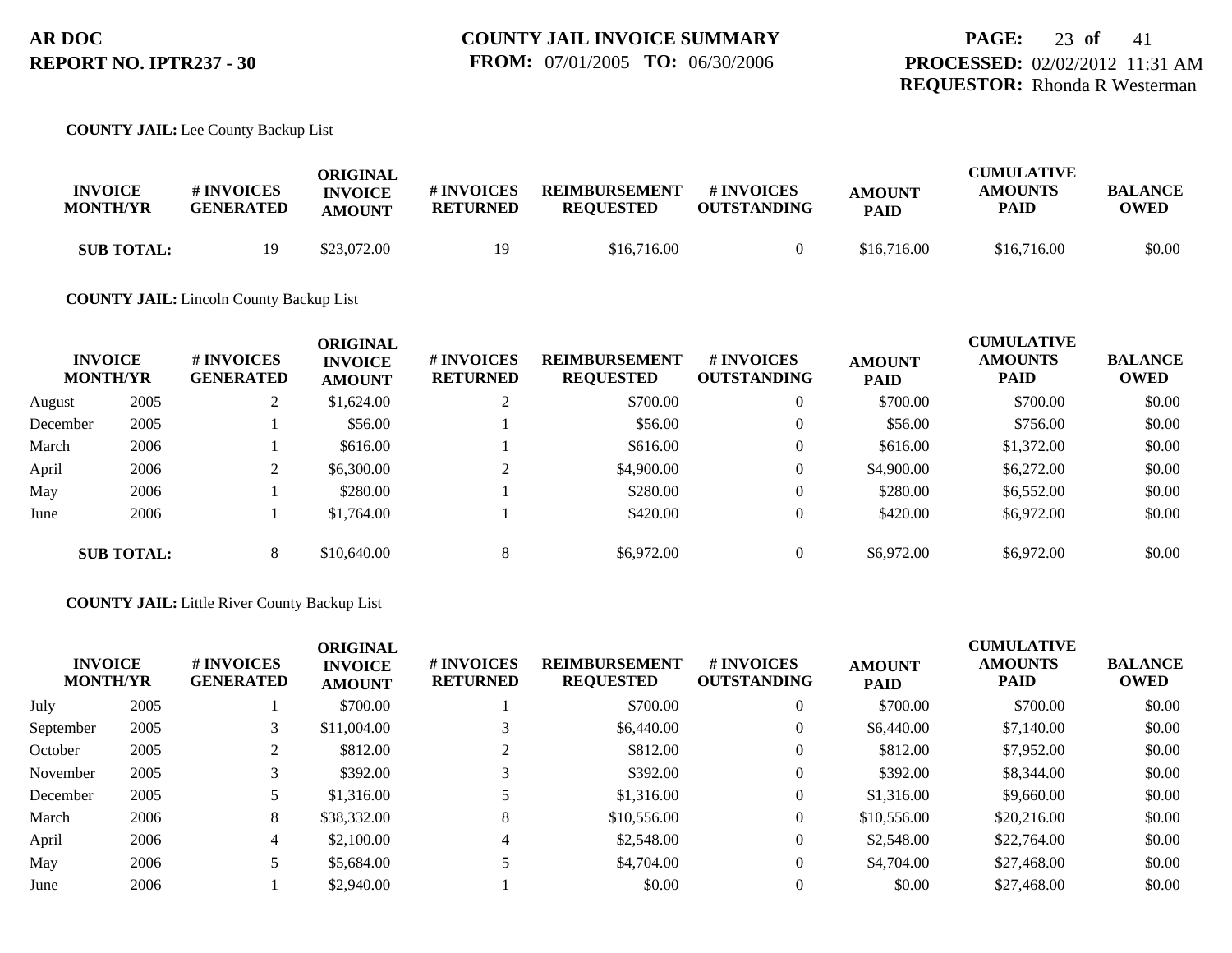## **PAGE:** 24 **of** 41 **PROCESSED:** 02/02/2012 11:31 AM **REQUESTOR:** Rhonda R Westerman

### **COUNTY JAIL:** Little River County Backup List

| <b>INVOICE</b><br><b>MONTH/YR</b> | # INVOICES<br><b>GENERATED</b> | ORIGINAL<br><b>INVOICE</b><br><b>AMOUNT</b> | # INVOICES<br><b>RETURNED</b> | <b>REIMBURSEMENT</b><br><b>REQUESTED</b> | # INVOICES<br><b>OUTSTANDING</b> | <b>AMOUNT</b><br><b>PAID</b> | <b>CUMULATIVE</b><br><b>AMOUNTS</b><br>PAID | <b>BALANCE</b><br>OWED |
|-----------------------------------|--------------------------------|---------------------------------------------|-------------------------------|------------------------------------------|----------------------------------|------------------------------|---------------------------------------------|------------------------|
| <b>SUB TOTAL:</b>                 | 32                             | \$63,280.00                                 | 32                            | \$27,468.00                              |                                  | \$27,468.00                  | \$27,468.00                                 | \$0.00                 |

## **COUNTY JAIL:** Logan County Backup List

|          | <b>INVOICE</b><br><b>MONTH/YR</b> | # INVOICES<br><b>GENERATED</b> | <b>ORIGINAL</b><br><b>INVOICE</b><br><b>AMOUNT</b> | # INVOICES<br><b>RETURNED</b> | <b>REIMBURSEMENT</b><br><b>REQUESTED</b> | <b>#INVOICES</b><br><b>OUTSTANDING</b> | <b>AMOUNT</b><br><b>PAID</b> | <b>CUMULATIVE</b><br><b>AMOUNTS</b><br><b>PAID</b> | <b>BALANCE</b><br><b>OWED</b> |
|----------|-----------------------------------|--------------------------------|----------------------------------------------------|-------------------------------|------------------------------------------|----------------------------------------|------------------------------|----------------------------------------------------|-------------------------------|
| July     | 2005                              | 3                              | \$1,736.00                                         | 3                             | \$1,736.00                               | $\overline{0}$                         | \$1,736.00                   | \$1,736.00                                         | \$0.00                        |
| August   | 2005                              | 10                             | \$9,268.00                                         | 10                            | \$3,042.00                               | $\overline{0}$                         | \$3,042.00                   | \$4,778.00                                         | \$0.00                        |
| October  | 2005                              |                                | \$812.00                                           |                               | \$812.00                                 | $\overline{0}$                         | \$812.00                     | \$5,590.00                                         | \$0.00                        |
| November | 2005                              |                                | \$420.00                                           |                               | \$420.00                                 | $\overline{0}$                         | \$420.00                     | \$6,010.00                                         | \$0.00                        |
| January  | 2006                              | 4                              | \$1,904.00                                         | $\overline{4}$                | \$1,904.00                               | $\overline{0}$                         | \$1,904.00                   | \$7,914.00                                         | \$0.00                        |
| March    | 2006                              |                                | \$28.00                                            |                               | \$28.00                                  | $\overline{0}$                         | \$28.00                      | \$7,942.00                                         | \$0.00                        |
| April    | 2006                              | 2                              | \$2,016.00                                         | $\overline{2}$                | \$2,016.00                               | $\overline{0}$                         | \$2,016.00                   | \$9,958.00                                         | \$0.00                        |
| May      | 2006                              | $\overline{2}$                 | \$1,064.00                                         | 2                             | \$1,064.00                               | $\overline{0}$                         | \$1,064.00                   | \$11,022.00                                        | \$0.00                        |
|          | <b>SUB TOTAL:</b>                 | 26                             | \$17,248.00                                        | 26                            | \$11,022.00                              | $\overline{0}$                         | \$11,022.00                  | \$11,022.00                                        | \$0.00                        |

### **COUNTY JAIL:** Lonoke City Jail

|        | <b>INVOICE</b><br><b>MONTH/YR</b> | <b># INVOICES</b><br><b>GENERATED</b> | ORIGINAL<br><b>INVOICE</b><br><b>AMOUNT</b> | # INVOICES<br><b>RETURNED</b> | <b>REIMBURSEMENT</b><br><b>REQUESTED</b> | <b>#INVOICES</b><br><b>OUTSTANDING</b> | <b>AMOUNT</b><br><b>PAID</b> | <b>CUMULATIVE</b><br><b>AMOUNTS</b><br><b>PAID</b> | <b>BALANCE</b><br><b>OWED</b> |
|--------|-----------------------------------|---------------------------------------|---------------------------------------------|-------------------------------|------------------------------------------|----------------------------------------|------------------------------|----------------------------------------------------|-------------------------------|
| August | 2005                              |                                       | \$1,176.00                                  |                               | \$1,176.00                               | $\overline{0}$                         | \$1,176.00                   | \$1,176.00                                         | \$0.00                        |
| May    | 2006                              |                                       | \$1,904.00                                  |                               | \$700.00                                 |                                        | \$700.00                     | \$1,876.00                                         | \$0.00                        |
| June   | 2006                              |                                       | \$728.00                                    |                               | \$0.00                                   |                                        | \$0.00                       | \$1,876.00                                         | \$0.00                        |
|        | <b>SUB TOTAL:</b>                 |                                       | \$3,808.00                                  |                               | \$1,876.00                               | 0                                      | \$1,876.00                   | \$1,876.00                                         | \$0.00                        |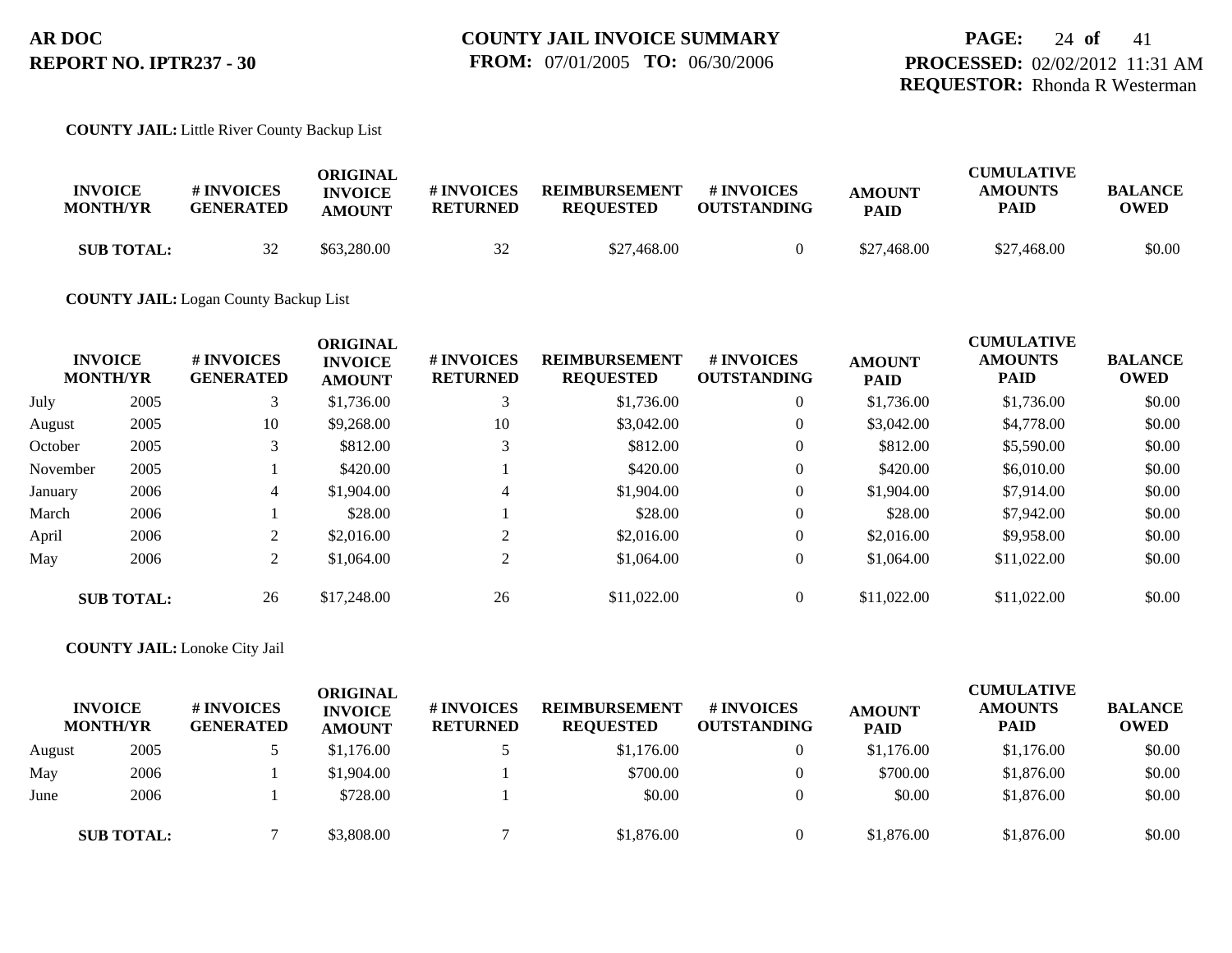## **COUNTY JAIL INVOICE SUMMARY FROM:** 07/01/2005 **TO:** 06/30/2006

## **PAGE:** 25 **of** 41 **PROCESSED:** 02/02/2012 11:31 AM **REQUESTOR:** Rhonda R Westerman

### **COUNTY JAIL:** Lonoke County Backup List

|           | <b>INVOICE</b><br><b>MONTH/YR</b> | # INVOICES<br><b>GENERATED</b> | <b>ORIGINAL</b><br><b>INVOICE</b><br><b>AMOUNT</b> | # INVOICES<br><b>RETURNED</b> | <b>REIMBURSEMENT</b><br><b>REQUESTED</b> | # INVOICES<br><b>OUTSTANDING</b> | <b>AMOUNT</b><br><b>PAID</b> | <b>CUMULATIVE</b><br><b>AMOUNTS</b><br>PAID | <b>BALANCE</b><br><b>OWED</b> |
|-----------|-----------------------------------|--------------------------------|----------------------------------------------------|-------------------------------|------------------------------------------|----------------------------------|------------------------------|---------------------------------------------|-------------------------------|
| July      | 2005                              |                                | \$5,684.00                                         |                               | \$5,684.00                               | $\overline{0}$                   | \$5,684.00                   | \$5,684.00                                  | \$0.00                        |
| August    | 2005                              |                                | \$1,288.00                                         |                               | \$1,288.00                               | $\overline{0}$                   | \$1,288.00                   | \$6,972.00                                  | \$0.00                        |
| September | 2005                              | 17                             | \$3,668.00                                         | 17                            | \$3,332.00                               | $\overline{0}$                   | \$3,332.00                   | \$10,304.00                                 | \$0.00                        |
| October   | 2005                              |                                | \$6,860.00                                         |                               | \$6,860.00                               | $\overline{0}$                   | \$6,860.00                   | \$17,164.00                                 | \$0.00                        |
| November  | 2005                              | 12                             | \$8,176.00                                         | 12                            | \$3,276.00                               | $\overline{0}$                   | \$3,276.00                   | \$20,440.00                                 | \$0.00                        |
| December  | 2005                              | 9                              | \$4,284.00                                         | 9                             | \$3,556.00                               | $\overline{0}$                   | \$3,556.00                   | \$23,996.00                                 | \$0.00                        |
| January   | 2006                              | 9                              | \$2,884.00                                         | 9                             | \$2,296.00                               | $\overline{0}$                   | \$2,296.00                   | \$26,292.00                                 | \$0.00                        |
| February  | 2006                              | 11                             | \$4,508.00                                         | 11                            | \$3,164.00                               | $\overline{0}$                   | \$3,164.00                   | \$29,456.00                                 | \$0.00                        |
| March     | 2006                              | 11                             | \$5,012.00                                         | 11                            | \$5,012.00                               | $\overline{0}$                   | \$5,012.00                   | \$34,468.00                                 | \$0.00                        |
| April     | 2006                              | 16                             | \$17,864.00                                        | 16                            | \$11,144.00                              | $\overline{0}$                   | \$11,144.00                  | \$45,612.00                                 | \$0.00                        |
| May       | 2006                              |                                | \$5,684.00                                         |                               | \$5,684.00                               | $\overline{0}$                   | \$5,684.00                   | \$51,296.00                                 | \$0.00                        |
| June      | 2006                              | 9                              | \$11,116.00                                        | 9                             | \$9,100.00                               | $\boldsymbol{0}$                 | \$9,100.00                   | \$60,396.00                                 | \$0.00                        |
|           | <b>SUB TOTAL:</b>                 | 116                            | \$77,028.00                                        | 116                           | \$60,396.00                              | $\overline{0}$                   | \$60,396.00                  | \$60,396.00                                 | \$0.00                        |

## **COUNTY JAIL:** Madison County Backup List

| <b>INVOICE</b><br><b>MONTH/YR</b> |                   | # INVOICES<br><b>GENERATED</b> | <b>ORIGINAL</b><br><b>INVOICE</b><br><b>AMOUNT</b> | # INVOICES<br><b>RETURNED</b> | <b>REIMBURSEMENT</b><br><b>REQUESTED</b> | # INVOICES<br><b>OUTSTANDING</b> | <b>AMOUNT</b><br><b>PAID</b> | <b>CUMULATIVE</b><br><b>AMOUNTS</b><br><b>PAID</b> | <b>BALANCE</b><br><b>OWED</b> |
|-----------------------------------|-------------------|--------------------------------|----------------------------------------------------|-------------------------------|------------------------------------------|----------------------------------|------------------------------|----------------------------------------------------|-------------------------------|
| July                              | 2005              |                                | \$84.00                                            |                               | \$84.00                                  | $\overline{0}$                   | \$84.00                      | \$84.00                                            | \$0.00                        |
| September                         | 2005              |                                | \$196.00                                           |                               | \$196.00                                 | $\theta$                         | \$196.00                     | \$280.00                                           | \$0.00                        |
| November                          | 2005              |                                | \$392.00                                           |                               | \$0.00                                   | $\theta$                         | \$0.00                       | \$280.00                                           | \$0.00                        |
| January                           | 2006              |                                | \$1,708.00                                         | $\bigcap$                     | \$0.00                                   | $\theta$                         | \$0.00                       | \$280.00                                           | \$0.00                        |
| February                          | 2006              |                                | \$924.00                                           | $\bigcap$                     | \$560.00                                 | $\theta$                         | \$560.00                     | \$840.00                                           | \$0.00                        |
| May                               | 2006              |                                | \$3,080.00                                         | $\bigcap$                     | \$1,736.00                               | $\theta$                         | \$1,736.00                   | \$2,576.00                                         | \$0.00                        |
|                                   | <b>SUB TOTAL:</b> | Q                              | \$6,384.00                                         | $\mathbf Q$                   | \$2,576.00                               | $\theta$                         | \$2,576.00                   | \$2,576.00                                         | \$0.00                        |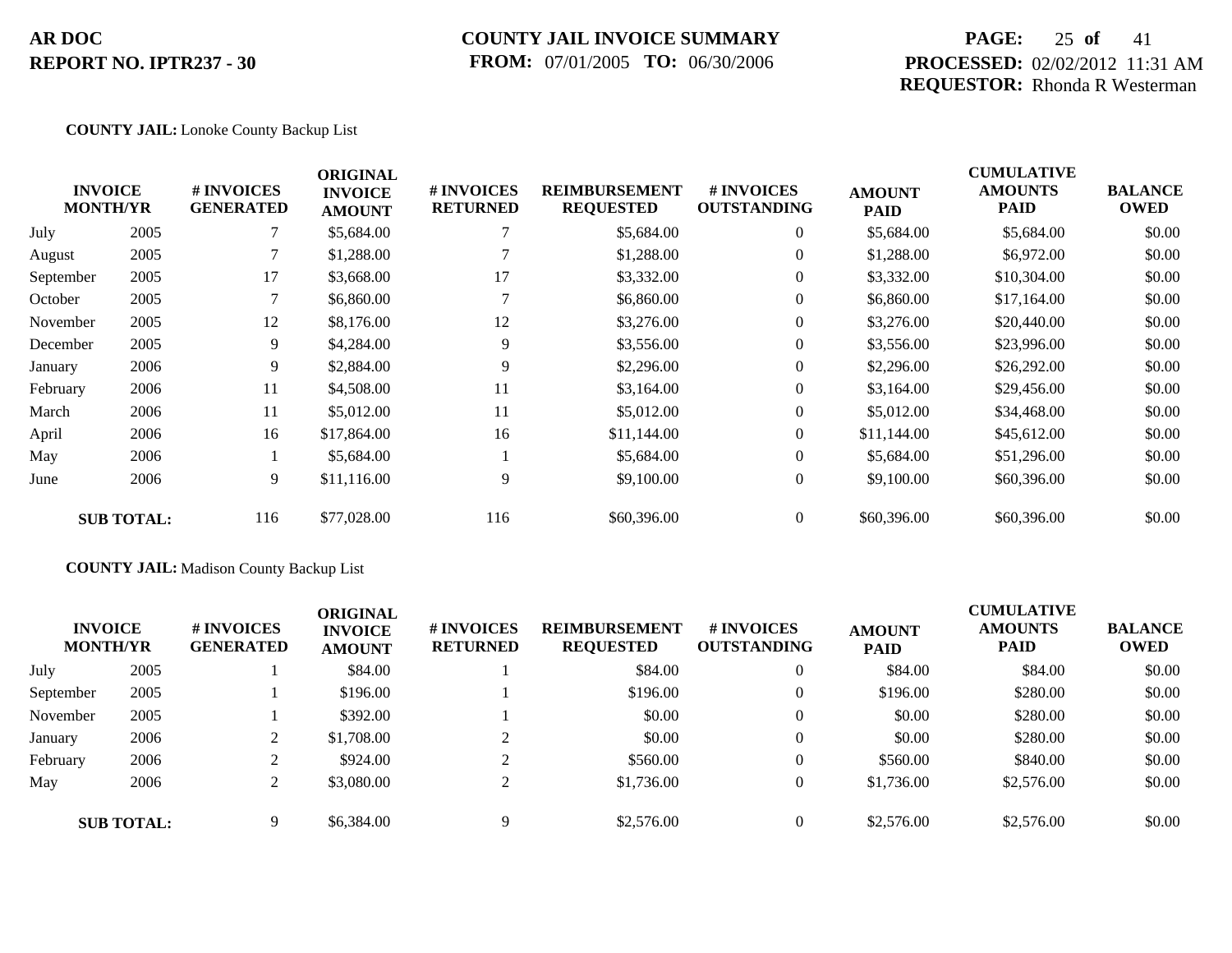## **COUNTY JAIL INVOICE SUMMARY FROM:** 07/01/2005 **TO:** 06/30/2006

## **PAGE:** 26 **of** 41 **PROCESSED:** 02/02/2012 11:31 AM **REQUESTOR:** Rhonda R Westerman

### **COUNTY JAIL:** Marion County Backup List

| <b>INVOICE</b><br><b>MONTH/YR</b> | <b>#INVOICES</b><br><b>GENERATED</b> | <b>ORIGINAL</b><br><b>INVOICE</b><br><b>AMOUNT</b> | # INVOICES<br><b>RETURNED</b> | <b>REIMBURSEMENT</b><br><b>REQUESTED</b> | <b>#INVOICES</b><br><b>OUTSTANDING</b> | <b>AMOUNT</b><br><b>PAID</b> | <b>CUMULATIVE</b><br><b>AMOUNTS</b><br><b>PAID</b> | <b>BALANCE</b><br><b>OWED</b> |
|-----------------------------------|--------------------------------------|----------------------------------------------------|-------------------------------|------------------------------------------|----------------------------------------|------------------------------|----------------------------------------------------|-------------------------------|
| 2005                              |                                      | \$7,196.00                                         |                               | \$1,428.00                               | $\overline{0}$                         | \$1,428.00                   | \$1,428.00                                         | \$0.00                        |
| 2005                              | 2                                    | \$532.00                                           | ∠                             | \$196.00                                 | $\overline{0}$                         | \$196.00                     | \$1,624.00                                         | \$0.00                        |
| 2005                              | 3                                    | \$4,088.00                                         |                               | \$1,120.00                               | $\overline{0}$                         | \$1,120.00                   | \$2,744.00                                         | \$0.00                        |
| 2005                              |                                      | \$84.00                                            |                               | \$84.00                                  | $\boldsymbol{0}$                       | \$84.00                      | \$2,828.00                                         | \$0.00                        |
| 2005                              | 2                                    | \$812.00                                           | $\sim$                        | \$812.00                                 | $\overline{0}$                         | \$812.00                     | \$3,640.00                                         | \$0.00                        |
| 2006                              |                                      | \$2,324.00                                         |                               | \$0.00                                   | $\overline{0}$                         | \$0.00                       | \$3,640.00                                         | \$0.00                        |
| 2006                              | 2                                    | \$6,916.00                                         |                               | \$2,604.00                               | $\overline{0}$                         | \$2,604.00                   | \$6,244.00                                         | \$0.00                        |
| 2006                              | 3                                    | \$3,920.00                                         | 3                             | \$3,864.00                               | $\overline{0}$                         | \$3,864.00                   | \$10,108.00                                        | \$0.00                        |
| 2006                              | 4                                    | \$10,556.00                                        | 4                             | \$224.00                                 | $\overline{0}$                         | \$224.00                     | \$10,332.00                                        | \$0.00                        |
| <b>SUB TOTAL:</b>                 | 25                                   | \$36,428.00                                        | 25                            | \$10,332.00                              | $\overline{0}$                         | \$10,332.00                  | \$10,332.00                                        | \$0.00                        |
|                                   |                                      |                                                    |                               |                                          |                                        |                              |                                                    |                               |

**COUNTY JAIL:** Miller County Backup List

|           | <b>INVOICE</b><br><b>MONTH/YR</b> | # INVOICES<br><b>GENERATED</b> | <b>ORIGINAL</b><br><b>INVOICE</b><br><b>AMOUNT</b> | # INVOICES<br><b>RETURNED</b> | <b>REIMBURSEMENT</b><br><b>REQUESTED</b> | # INVOICES<br><b>OUTSTANDING</b> | <b>AMOUNT</b><br><b>PAID</b> | <b>CUMULATIVE</b><br><b>AMOUNTS</b><br><b>PAID</b> | <b>BALANCE</b><br><b>OWED</b> |
|-----------|-----------------------------------|--------------------------------|----------------------------------------------------|-------------------------------|------------------------------------------|----------------------------------|------------------------------|----------------------------------------------------|-------------------------------|
| July      | 2005                              | 20                             | \$27,720.00                                        | 20                            | \$27,720.00                              | $\overline{0}$                   | \$27,720.00                  | \$27,720.00                                        | \$0.00                        |
| August    | 2005                              | 17                             | \$10,276.00                                        | 17                            | \$10,276.00                              | $\overline{0}$                   | \$10,276.00                  | \$37,996.00                                        | \$0.00                        |
| September | 2005                              | 6                              | \$1,736.00                                         | 6                             | \$1,736.00                               | $\overline{0}$                   | \$1,736.00                   | \$39,732.00                                        | \$0.00                        |
| October   | 2005                              | 17                             | \$49,896.00                                        | 17                            | \$17,052.00                              | $\boldsymbol{0}$                 | \$17,052.00                  | \$56,784.00                                        | \$0.00                        |
| November  | 2005                              | 23                             | \$5,264.00                                         | 23                            | \$1,848.00                               | $\boldsymbol{0}$                 | \$1,848.00                   | \$58,632.00                                        | \$0.00                        |
| December  | 2005                              | 6                              | \$10,332.00                                        | 6                             | \$1,624.00                               | $\overline{0}$                   | \$1,624.00                   | \$60,256.00                                        | \$0.00                        |
| January   | 2006                              | 25                             | \$33,684.00                                        | 25                            | \$21,952.00                              | $\boldsymbol{0}$                 | \$21,952.00                  | \$82,208.00                                        | \$0.00                        |
| February  | 2006                              | 20                             | \$46,144.00                                        | 20                            | \$28,476.00                              | $\overline{0}$                   | \$28,476.00                  | \$110,684.00                                       | \$0.00                        |
| March     | 2006                              | 16                             | \$18,704.00                                        | 16                            | \$18,704.00                              | $\overline{0}$                   | \$18,704.00                  | \$129,388.00                                       | \$0.00                        |
| April     | 2006                              | 17                             | \$38,416.00                                        | 17                            | \$12,292.00                              | $\boldsymbol{0}$                 | \$12,292.00                  | \$141,680.00                                       | \$0.00                        |
| May       | 2006                              | 23                             | \$42,560.00                                        | 23                            | \$43,176.00                              | $\overline{0}$                   | \$43,176.00                  | \$184,856.00                                       | \$0.00                        |
| June      | 2006                              | 24                             | \$65,044.00                                        | 24                            | \$64,736.00                              | $\overline{0}$                   | \$64,736.00                  | \$249,592.00                                       | \$0.00                        |
|           | <b>SUB TOTAL:</b>                 | 214                            | \$349,776.00                                       | 214                           | \$249,592.00                             | $\overline{0}$                   | \$249,592.00                 | \$249,592.00                                       | \$0.00                        |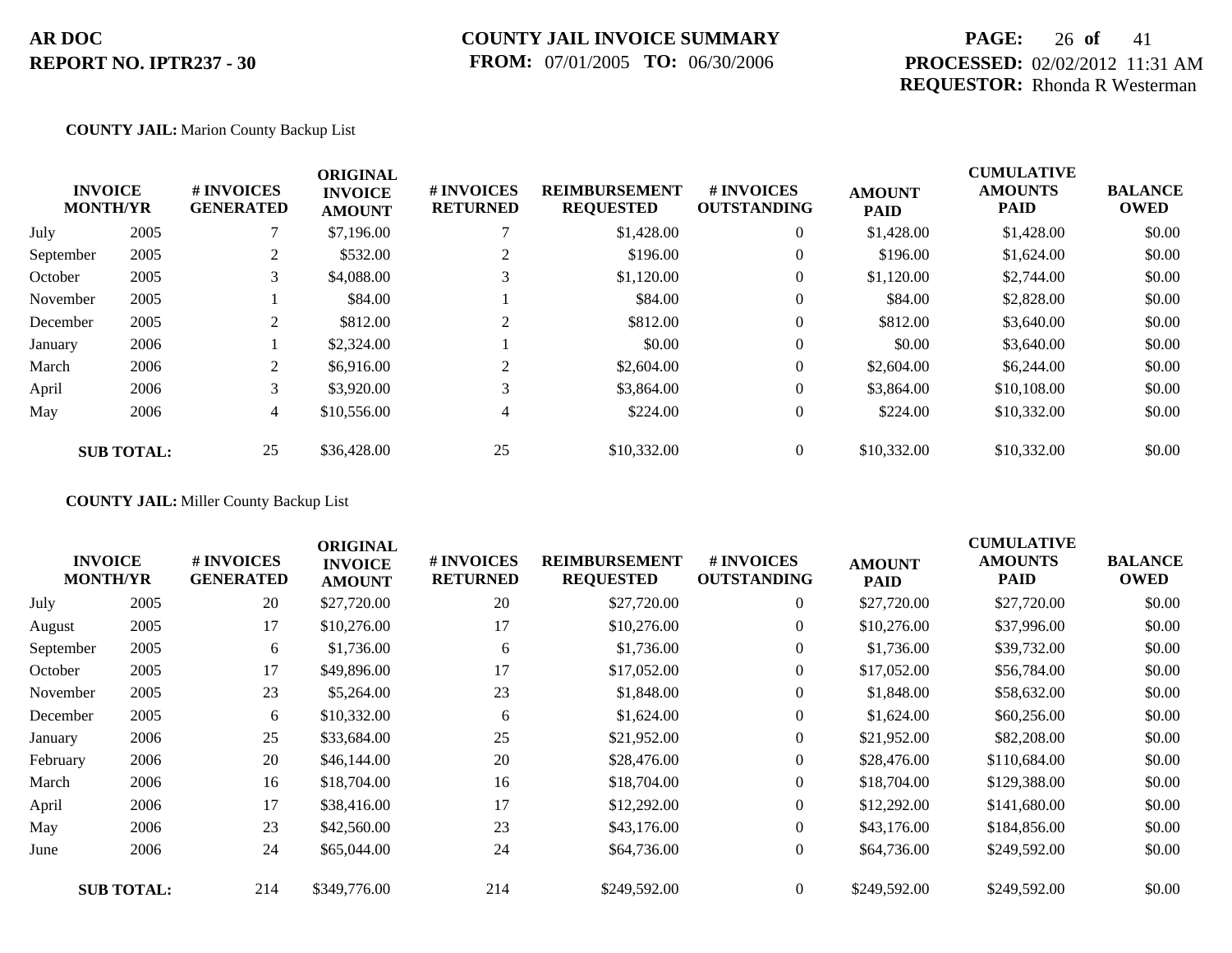## **COUNTY JAIL INVOICE SUMMARY FROM:** 07/01/2005 **TO:** 06/30/2006

## **PAGE:** 27 **of** 41 **PROCESSED:** 02/02/2012 11:31 AM **REQUESTOR:** Rhonda R Westerman

CUMU<del>LATIVE</del>

### **COUNTY JAIL:** Mississippi County Backup List

|           | <b>INVOICE</b><br><b>MONTH/YR</b> | # INVOICES<br><b>GENERATED</b> | <b>ORIGINAL</b><br><b>INVOICE</b><br><b>AMOUNT</b> | # INVOICES<br><b>RETURNED</b> | <b>REIMBURSEMENT</b><br><b>REQUESTED</b> | <b># INVOICES</b><br><b>OUTSTANDING</b> | <b>AMOUNT</b><br><b>PAID</b> | <b>CUMULATIVE</b><br><b>AMOUNTS</b><br><b>PAID</b> | <b>BALANCE</b><br><b>OWED</b> |
|-----------|-----------------------------------|--------------------------------|----------------------------------------------------|-------------------------------|------------------------------------------|-----------------------------------------|------------------------------|----------------------------------------------------|-------------------------------|
| July      | 2005                              | 16                             | \$4,452.00                                         | 16                            | \$4,620.00                               | $\overline{0}$                          | \$4,620.00                   | \$4,620.00                                         | \$0.00                        |
| August    | 2005                              | 11                             | \$5,824.00                                         | 11                            | \$5,824.00                               | $\overline{0}$                          | \$5,824.00                   | \$10,444.00                                        | \$0.00                        |
| September | 2005                              | 14                             | \$2,828.00                                         | 14                            | \$2,828.00                               | $\overline{0}$                          | \$2,828.00                   | \$13,272.00                                        | \$0.00                        |
| October   | 2005                              | 9                              | \$9,324.00                                         | 9                             | \$9,324.00                               | $\overline{0}$                          | \$9,324.00                   | \$22,596.00                                        | \$0.00                        |
| November  | 2005                              | 18                             | \$3,892.00                                         | 18                            | \$3,948.00                               | $\overline{0}$                          | \$3,948.00                   | \$26,544.00                                        | \$0.00                        |
| December  | 2005                              | 21                             | \$21,980.00                                        | 21                            | \$22,540.00                              | $\overline{0}$                          | \$22,540.00                  | \$49,084.00                                        | \$0.00                        |
| January   | 2006                              | 17                             | \$7,252.00                                         | 17                            | \$7,364.00                               | $\overline{0}$                          | \$7,364.00                   | \$56,448.00                                        | \$0.00                        |
| February  | 2006                              | 17                             | \$44,856.00                                        | 17                            | \$44,856.00                              | $\overline{0}$                          | \$44,856.00                  | \$101,304.00                                       | \$0.00                        |
| March     | 2006                              | 17                             | \$10,668.00                                        | 17                            | \$10,892.00                              | $\overline{0}$                          | \$10,892.00                  | \$112,196.00                                       | \$0.00                        |
| April     | 2006                              | 14                             | \$28,000.00                                        | 14                            | \$7,196.00                               | $\overline{0}$                          | \$7,196.00                   | \$119,392.00                                       | \$0.00                        |
| May       | 2006                              | 7                              | \$2,940.00                                         |                               | \$3,108.00                               | $\overline{0}$                          | \$3,108.00                   | \$122,500.00                                       | \$0.00                        |
| June      | 2006                              | 13                             | \$20,720.00                                        | 13                            | \$21,084.00                              | $\overline{0}$                          | \$21,084.00                  | \$143,584.00                                       | \$0.00                        |
|           | <b>SUB TOTAL:</b>                 | 174                            | \$162,736.00                                       | 174                           | \$143,584.00                             | $\Omega$                                | \$143,584.00                 | \$143,584.00                                       | \$0.00                        |

## **COUNTY JAIL:** Monroe County Backup List

| <b>INVOICE</b><br><b>MONTH/YR</b> |                   | # INVOICES<br><b>GENERATED</b> | <b>ORIGINAL</b><br><b>INVOICE</b><br><b>AMOUNT</b> | # INVOICES<br><b>RETURNED</b> | <b>REIMBURSEMENT</b><br><b>REQUESTED</b> | # INVOICES<br><b>OUTSTANDING</b> | <b>AMOUNT</b><br><b>PAID</b> | <b>CUMULATIVE</b><br><b>AMOUNTS</b><br>PAID | <b>BALANCE</b><br><b>OWED</b> |
|-----------------------------------|-------------------|--------------------------------|----------------------------------------------------|-------------------------------|------------------------------------------|----------------------------------|------------------------------|---------------------------------------------|-------------------------------|
| July                              | 2005              |                                | \$28.00                                            |                               | \$28.00                                  | $\overline{0}$                   | \$28.00                      | \$28.00                                     | \$0.00                        |
| September                         | 2005              | 6                              | \$5,236.00                                         | 6                             | \$1,008.00                               | $\overline{0}$                   | \$1,008.00                   | \$1,036.00                                  | \$0.00                        |
| October                           | 2005              |                                | \$8,288.00                                         |                               | \$1,960.00                               | $\boldsymbol{0}$                 | \$1,960.00                   | \$2,996.00                                  | \$0.00                        |
| November                          | 2005              |                                | \$168.00                                           | $\gamma$                      | \$168.00                                 | $\overline{0}$                   | \$168.00                     | \$3,164.00                                  | \$0.00                        |
| December                          | 2005              | 3                              | \$1,232.00                                         |                               | \$1,232.00                               | $\overline{0}$                   | \$1,232.00                   | \$4,396.00                                  | \$0.00                        |
| January                           | 2006              |                                | \$980.00                                           | $\overline{2}$                | \$56.00                                  | $\overline{0}$                   | \$56.00                      | \$4,452.00                                  | \$0.00                        |
| April                             | 2006              |                                | \$4,340.00                                         |                               | \$140.00                                 | $\overline{0}$                   | \$140.00                     | \$4,592.00                                  | \$0.00                        |
|                                   | <b>SUB TOTAL:</b> | 18                             | \$20,272.00                                        | 18                            | \$4,592.00                               | $\mathbf{0}$                     | \$4,592.00                   | \$4,592.00                                  | \$0.00                        |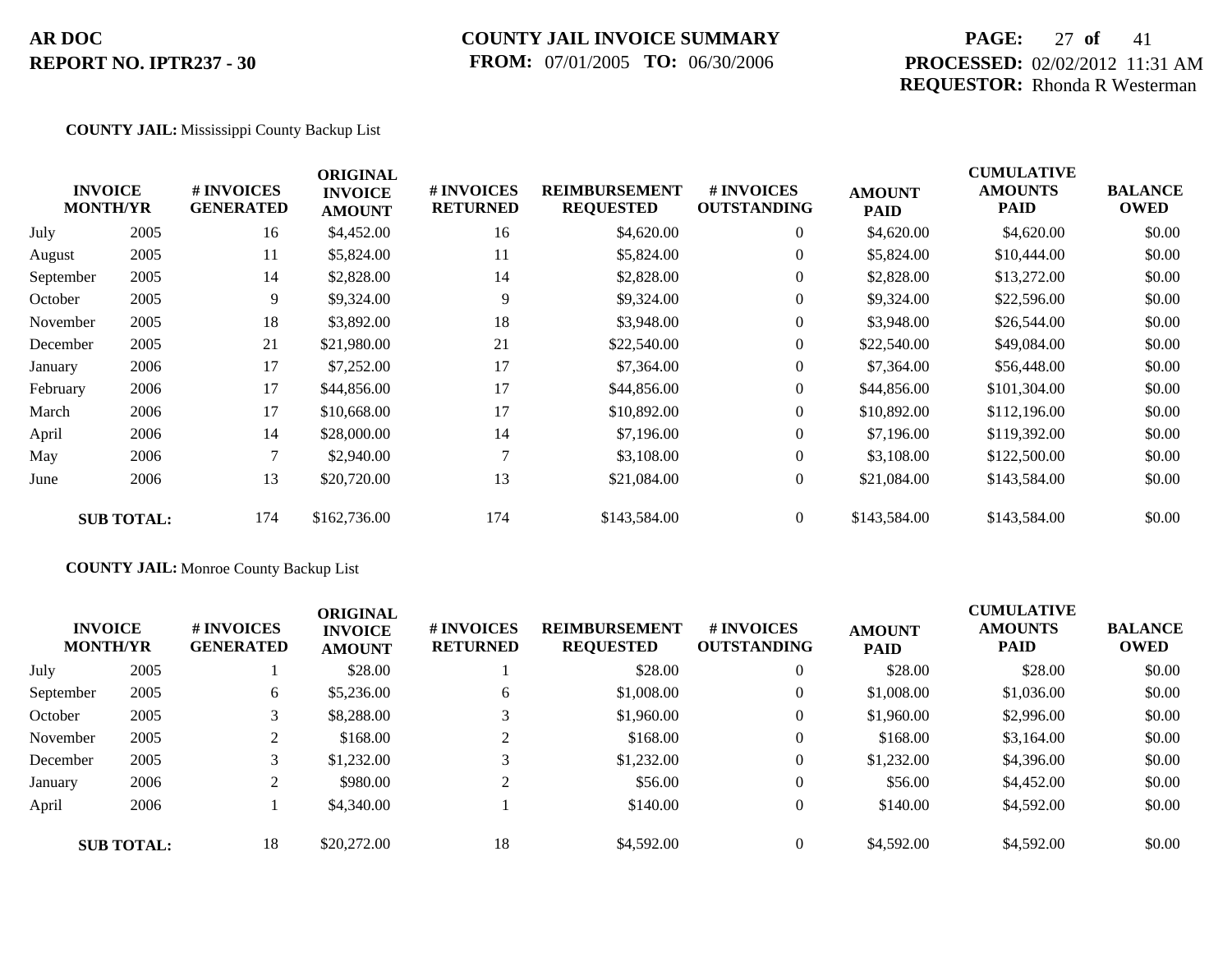## **PAGE:** 28 **of** 41 **PROCESSED:** 02/02/2012 11:31 AM **REQUESTOR:** Rhonda R Westerman

### **COUNTY JAIL:** Montgomery County Backup List

|          | <b>INVOICE</b><br><b>MONTH/YR</b> | <b>#INVOICES</b><br><b>GENERATED</b> | ORIGINAL<br><b>INVOICE</b><br><b>AMOUNT</b> | <b># INVOICES</b><br><b>RETURNED</b> | <b>REIMBURSEMENT</b><br><b>REQUESTED</b> | # INVOICES<br><b>OUTSTANDING</b> | <b>AMOUNT</b><br><b>PAID</b> | <b>CUMULATIVE</b><br><b>AMOUNTS</b><br><b>PAID</b> | <b>BALANCE</b><br><b>OWED</b> |
|----------|-----------------------------------|--------------------------------------|---------------------------------------------|--------------------------------------|------------------------------------------|----------------------------------|------------------------------|----------------------------------------------------|-------------------------------|
| October  | 2005                              |                                      | \$112.00                                    |                                      | \$112.00                                 | 0                                | \$112.00                     | \$112.00                                           | \$0.00                        |
| January  | 2006                              |                                      | \$952.00                                    |                                      | \$952.00                                 | $\theta$                         | \$952.00                     | \$1,064.00                                         | \$0.00                        |
| February | 2006                              |                                      | \$1,932.00                                  |                                      | \$0.00                                   |                                  | \$0.00                       | \$1,064.00                                         | \$0.00                        |
| May      | 2006                              |                                      | \$1,344.00                                  |                                      | \$1,344.00                               | $\theta$                         | \$1,344.00                   | \$2,408.00                                         | \$0.00                        |
|          | <b>SUB TOTAL:</b>                 | 6                                    | \$4,340.00                                  | 6                                    | \$2,408.00                               | $\mathbf{0}$                     | \$2,408.00                   | \$2,408.00                                         | \$0.00                        |

**COUNTY JAIL:** Nevada County Backup List

| <b>INVOICE</b><br><b>MONTH/YR</b> |                   | <b>#INVOICES</b><br><b>GENERATED</b> | <b>ORIGINAL</b><br><b>INVOICE</b><br><b>AMOUNT</b> | <b>#INVOICES</b><br><b>RETURNED</b> | <b>REIMBURSEMENT</b><br><b>REQUESTED</b> | # INVOICES<br><b>OUTSTANDING</b> | <b>AMOUNT</b><br><b>PAID</b> | <b>CUMULATIVE</b><br><b>AMOUNTS</b><br><b>PAID</b> | <b>BALANCE</b><br><b>OWED</b> |
|-----------------------------------|-------------------|--------------------------------------|----------------------------------------------------|-------------------------------------|------------------------------------------|----------------------------------|------------------------------|----------------------------------------------------|-------------------------------|
| July                              | 2005              |                                      | \$1,428.00                                         |                                     | \$1,428.00                               | $\theta$                         | \$1,428.00                   | \$1,428.00                                         | \$0.00                        |
| August                            | 2005              |                                      | \$1,036.00                                         |                                     | \$1,036.00                               | $\overline{0}$                   | \$1,036.00                   | \$2,464.00                                         | \$0.00                        |
| November                          | 2005              | 2                                    | \$3,220.00                                         | 2                                   | \$3,220.00                               | $\theta$                         | \$3,220.00                   | \$5,684.00                                         | \$0.00                        |
| December                          | 2005              | 3                                    | \$1,652.00                                         | 3                                   | \$1,652.00                               | $\theta$                         | \$1,652.00                   | \$7,336.00                                         | \$0.00                        |
| January                           | 2006              |                                      | \$392.00                                           |                                     | \$392.00                                 | $\theta$                         | \$392.00                     | \$7,728.00                                         | \$0.00                        |
| March                             | 2006              | 3                                    | \$1,428.00                                         | 3                                   | \$1,428.00                               | $\theta$                         | \$1,428.00                   | \$9,156.00                                         | \$0.00                        |
| April                             | 2006              | 2                                    | \$1,316.00                                         | $\mathfrak{D}$                      | \$1,316.00                               | $\theta$                         | \$1,316.00                   | \$10,472.00                                        | \$0.00                        |
| June                              | 2006              | 2                                    | \$2,408.00                                         | 2                                   | \$2,408.00                               | $\theta$                         | \$2,408.00                   | \$12,880.00                                        | \$0.00                        |
|                                   | <b>SUB TOTAL:</b> | 17                                   | \$12,880.00                                        | 17                                  | \$12,880.00                              | $\overline{0}$                   | \$12,880.00                  | \$12,880.00                                        | \$0.00                        |

### **COUNTY JAIL:** Newton County Backup List

|                                   |      |                                      | ORIGINAL                        |                                     |                                          |                                  |                              | <b>CUMULATIVE</b>      |                               |
|-----------------------------------|------|--------------------------------------|---------------------------------|-------------------------------------|------------------------------------------|----------------------------------|------------------------------|------------------------|-------------------------------|
| <b>INVOICE</b><br><b>MONTH/YR</b> |      | <b>#INVOICES</b><br><b>GENERATED</b> | <b>INVOICE</b><br><b>AMOUNT</b> | <b>#INVOICES</b><br><b>RETURNED</b> | <b>REIMBURSEMENT</b><br><b>REOUESTED</b> | # INVOICES<br><b>OUTSTANDING</b> | <b>AMOUNT</b><br><b>PAID</b> | <b>AMOUNTS</b><br>PAID | <b>BALANCE</b><br><b>OWED</b> |
| July                              | 2005 |                                      | \$868.00                        |                                     | \$448.00                                 |                                  | \$448.00                     | \$448.00               | \$0.00                        |
| December                          | 2005 |                                      | \$168.00                        |                                     | \$168.00                                 |                                  | \$168.00                     | \$616.00               | \$0.00                        |
| April                             | 2006 |                                      | \$5,040.00                      |                                     | \$0.00                                   |                                  | \$0.00                       | \$616.00               | \$0.00                        |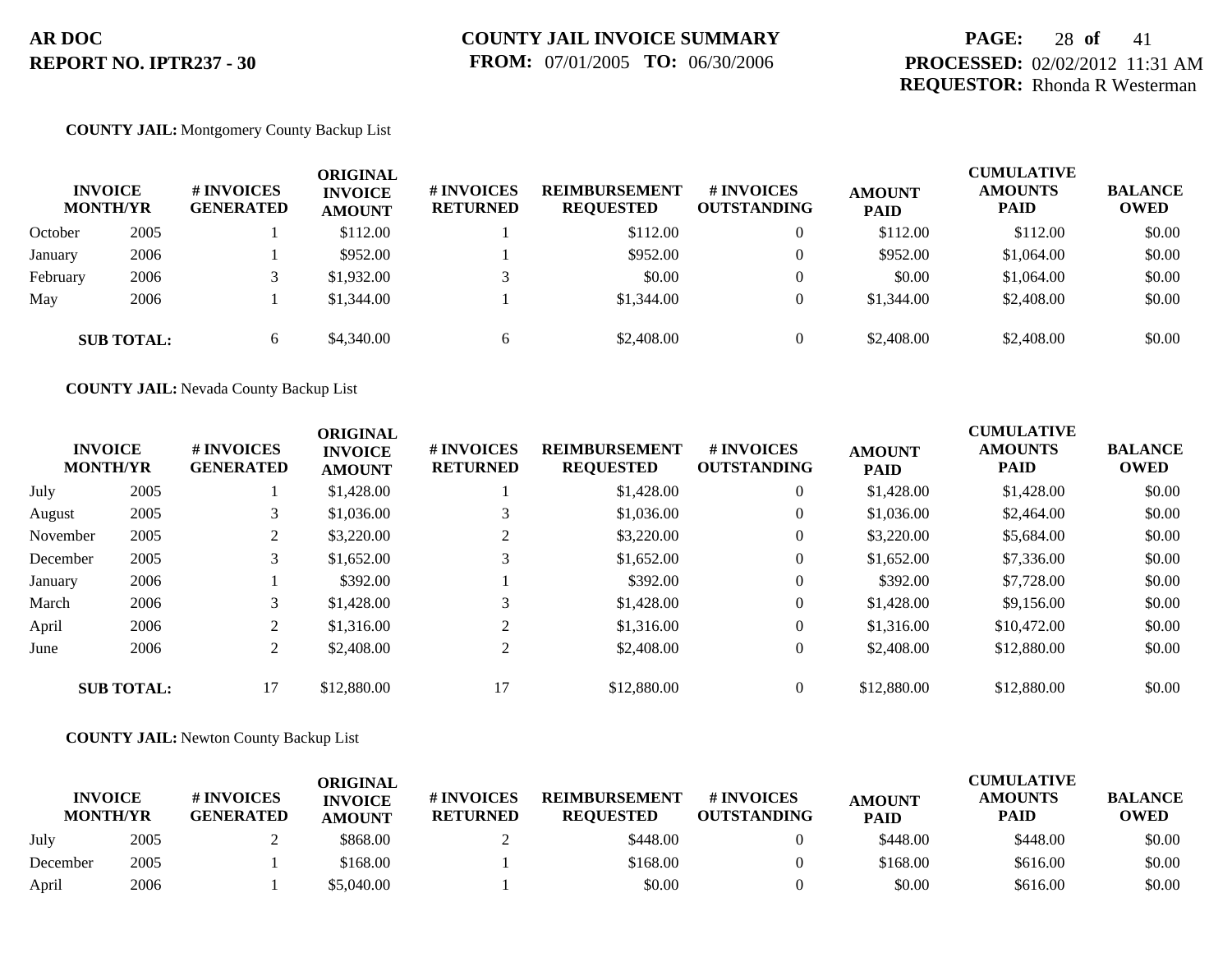# **PAGE:** 29 **of** 41 **PROCESSED:** 02/02/2012 11:31 AM **REQUESTOR:** Rhonda R Westerman

### **COUNTY JAIL:** Newton County Backup List

| <b>INVOICE</b><br><b>MONTH/YR</b> | # INVOICES<br><b>GENERATED</b> | ORIGINAL<br><b>INVOICE</b><br><b>AMOUNT</b> | # INVOICES<br><b>RETURNED</b> | <b>REIMBURSEMENT</b><br><b>REOUESTED</b> | # INVOICES<br><b>OUTSTANDING</b> | <b>AMOUNT</b><br><b>PAID</b> | <b>CUMULATIVE</b><br><b>AMOUNTS</b><br>PAID | <b>BALANCE</b><br><b>OWED</b> |
|-----------------------------------|--------------------------------|---------------------------------------------|-------------------------------|------------------------------------------|----------------------------------|------------------------------|---------------------------------------------|-------------------------------|
| <b>SUB TOTAL:</b>                 |                                | \$6,076.00                                  |                               | \$616.00                                 |                                  | \$616.00                     | \$616.00                                    | \$0.00                        |

### **COUNTY JAIL:** Ouachita County Backup List

|           | <b>INVOICE</b><br><b>MONTH/YR</b> | # INVOICES<br><b>GENERATED</b> | <b>ORIGINAL</b><br><b>INVOICE</b><br><b>AMOUNT</b> | # INVOICES<br><b>RETURNED</b> | <b>REIMBURSEMENT</b><br><b>REQUESTED</b> | # INVOICES<br><b>OUTSTANDING</b> | <b>AMOUNT</b><br><b>PAID</b> | <b>CUMULATIVE</b><br><b>AMOUNTS</b><br><b>PAID</b> | <b>BALANCE</b><br><b>OWED</b> |
|-----------|-----------------------------------|--------------------------------|----------------------------------------------------|-------------------------------|------------------------------------------|----------------------------------|------------------------------|----------------------------------------------------|-------------------------------|
| August    | 2005                              |                                | \$6,048.00                                         |                               | \$1,260.00                               | $\mathbf{0}$                     | \$1,260.00                   | \$1,260.00                                         | \$0.00                        |
| September | 2005                              | 2                              | \$2,100.00                                         |                               | \$196.00                                 | $\theta$                         | \$196.00                     | \$1,456.00                                         | \$0.00                        |
| November  | 2005                              | 4                              | \$1,456.00                                         | 4                             | \$448.00                                 | $\theta$                         | \$448.00                     | \$1,904.00                                         | \$0.00                        |
| January   | 2006                              | ◠                              | \$896.00                                           | ◠                             | \$896.00                                 | $\theta$                         | \$896.00                     | \$2,800.00                                         | \$0.00                        |
| April     | 2006                              | 16                             | \$4,984.00                                         | 16                            | \$4,928.00                               | $\theta$                         | \$4,928.00                   | \$7,728.00                                         | \$0.00                        |
| May       | 2006                              |                                | \$812.00                                           |                               | \$0.00                                   | $\theta$                         | \$0.00                       | \$7,728.00                                         | \$0.00                        |
| June      | 2006                              | 12                             | \$8,428.00                                         | 12                            | \$8,680.00                               | $\theta$                         | \$8,680.00                   | \$16,408.00                                        | \$0.00                        |
|           | <b>SUB TOTAL:</b>                 | 42                             | \$24,724.00                                        | 42                            | \$16,408.00                              | $\overline{0}$                   | \$16,408.00                  | \$16,408.00                                        | \$0.00                        |

### **COUNTY JAIL:** Perry County Backup List

| <b>MONTH/YR</b> | <b>INVOICE</b>    | # INVOICES<br><b>GENERATED</b> | ORIGINAL<br><b>INVOICE</b><br><b>AMOUNT</b> | <b># INVOICES</b><br><b>RETURNED</b> | <b>REIMBURSEMENT</b><br><b>REQUESTED</b> | # INVOICES<br><b>OUTSTANDING</b> | <b>AMOUNT</b><br><b>PAID</b> | <b>CUMULATIVE</b><br><b>AMOUNTS</b><br><b>PAID</b> | <b>BALANCE</b><br><b>OWED</b> |
|-----------------|-------------------|--------------------------------|---------------------------------------------|--------------------------------------|------------------------------------------|----------------------------------|------------------------------|----------------------------------------------------|-------------------------------|
| July            | 2005              |                                | \$616.00                                    |                                      | \$616.00                                 | 0                                | \$616.00                     | \$616.00                                           | \$0.00                        |
| August          | 2005              |                                | \$224.00                                    |                                      | \$224.00                                 | 0                                | \$224.00                     | \$840.00                                           | \$0.00                        |
| November        | 2005              |                                | \$420.00                                    |                                      | \$420.00                                 | 0                                | \$420.00                     | \$1,260.00                                         | \$0.00                        |
| May             | 2006              |                                | \$3,500.00                                  |                                      | \$168.00                                 | 0                                | \$168.00                     | \$1,428.00                                         | \$0.00                        |
|                 | <b>SUB TOTAL:</b> |                                | \$4,760.00                                  |                                      | \$1,428.00                               | 0                                | \$1,428.00                   | \$1,428.00                                         | \$0.00                        |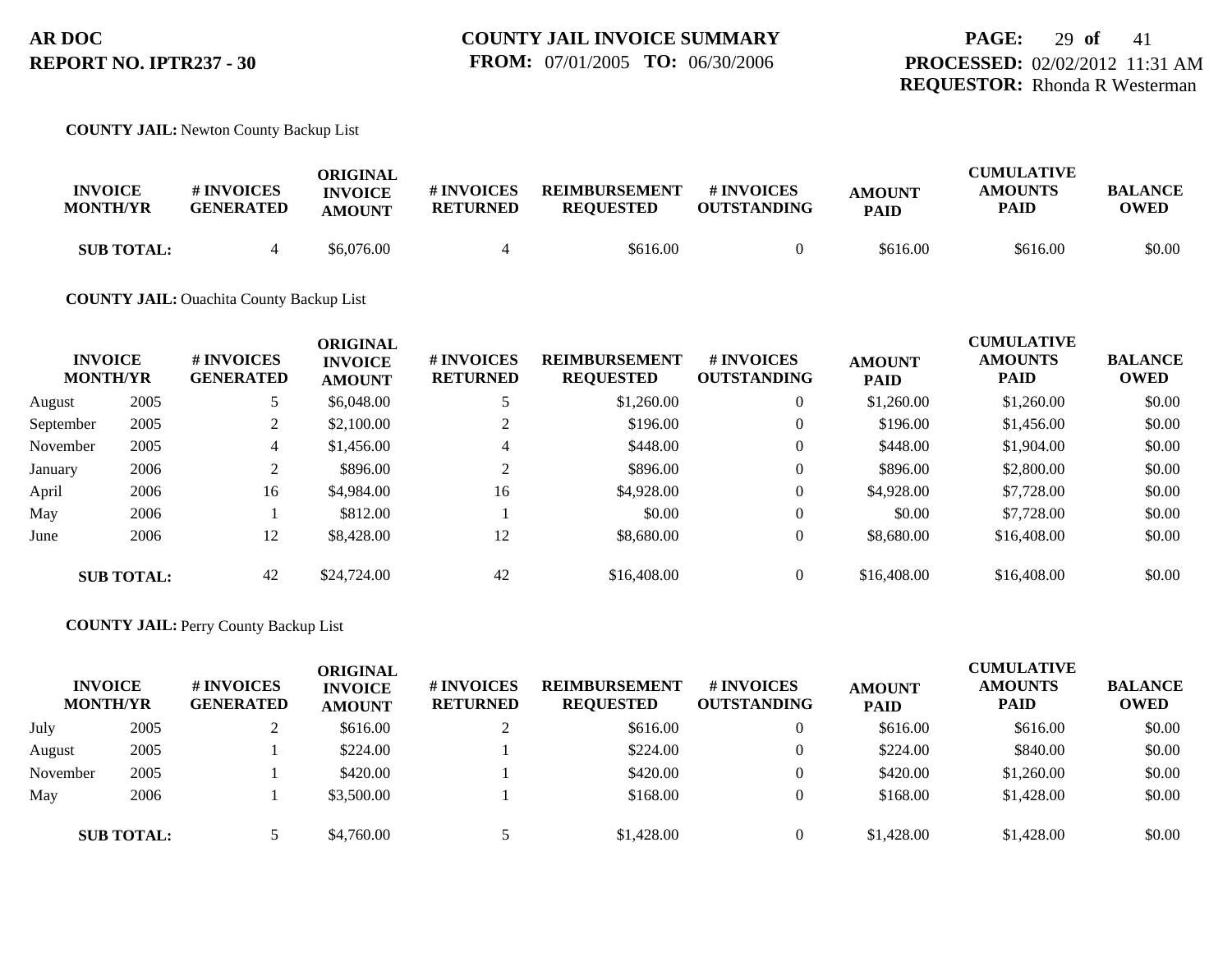## **COUNTY JAIL INVOICE SUMMARY FROM:** 07/01/2005 **TO:** 06/30/2006

## **PAGE:** 30 **of** 41 **PROCESSED:** 02/02/2012 11:31 AM **REQUESTOR:** Rhonda R Westerman

### **COUNTY JAIL:** Phillips County Backup List

|           |                                   |                                | <b>ORIGINAL</b>                 |                               |                                          |                                  |                              | <b>CUMULATIVE</b>             |                               |
|-----------|-----------------------------------|--------------------------------|---------------------------------|-------------------------------|------------------------------------------|----------------------------------|------------------------------|-------------------------------|-------------------------------|
|           | <b>INVOICE</b><br><b>MONTH/YR</b> | # INVOICES<br><b>GENERATED</b> | <b>INVOICE</b><br><b>AMOUNT</b> | # INVOICES<br><b>RETURNED</b> | <b>REIMBURSEMENT</b><br><b>REQUESTED</b> | # INVOICES<br><b>OUTSTANDING</b> | <b>AMOUNT</b><br><b>PAID</b> | <b>AMOUNTS</b><br><b>PAID</b> | <b>BALANCE</b><br><b>OWED</b> |
| July      | 2005                              | 6                              | \$17,724.00                     | 6                             | \$17,724.00                              | $\overline{0}$                   | \$17,724.00                  | \$17,724.00                   | \$0.00                        |
| August    | 2005                              | 6                              | \$588.00                        | 6                             | \$588.00                                 | $\overline{0}$                   | \$588.00                     | \$18,312.00                   | \$0.00                        |
| September | 2005                              | 4                              | \$560.00                        | 4                             | \$560.00                                 | $\overline{0}$                   | \$560.00                     | \$18,872.00                   | \$0.00                        |
| October   | 2005                              | 5                              | \$11,228.00                     |                               | \$2,156.00                               | $\overline{0}$                   | \$2,156.00                   | \$21,028.00                   | \$0.00                        |
| November  | 2005                              |                                | \$2,604.00                      |                               | \$2,604.00                               | $\overline{0}$                   | \$2,604.00                   | \$23,632.00                   | \$0.00                        |
| December  | 2005                              | 2                              | \$560.00                        | $\overline{c}$                | \$560.00                                 | $\overline{0}$                   | \$560.00                     | \$24,192.00                   | \$0.00                        |
| January   | 2006                              | 2                              | \$1,120.00                      | $\overline{c}$                | \$1,120.00                               | $\overline{0}$                   | \$1,120.00                   | \$25,312.00                   | \$0.00                        |
| February  | 2006                              | 8                              | \$4,676.00                      | 8                             | \$4,676.00                               | $\overline{0}$                   | \$4,676.00                   | \$29,988.00                   | \$0.00                        |
| March     | 2006                              | $\overline{4}$                 | \$1,008.00                      | 4                             | \$1,008.00                               | $\overline{0}$                   | \$1,008.00                   | \$30,996.00                   | \$0.00                        |
| May       | 2006                              | 8                              | \$9,856.00                      | 8                             | \$9,856.00                               | $\theta$                         | \$9,856.00                   | \$40,852.00                   | \$0.00                        |
| June      | 2006                              | 2                              | \$560.00                        | 2                             | \$560.00                                 | $\overline{0}$                   | \$560.00                     | \$41,412.00                   | \$0.00                        |
|           | <b>SUB TOTAL:</b>                 | 54                             | \$50,484.00                     | 54                            | \$41,412.00                              | $\overline{0}$                   | \$41,412.00                  | \$41,412.00                   | \$0.00                        |

## **COUNTY JAIL:** Pike County Backup List

| <b>INVOICE</b><br><b>MONTH/YR</b> |                   | <b>#INVOICES</b><br><b>GENERATED</b> | <b>ORIGINAL</b><br><b>INVOICE</b><br><b>AMOUNT</b> | <b># INVOICES</b><br><b>RETURNED</b> | <b>REIMBURSEMENT</b><br><b>REQUESTED</b> | <b>#INVOICES</b><br><b>OUTSTANDING</b> | <b>AMOUNT</b><br><b>PAID</b> | <b>CUMULATIVE</b><br><b>AMOUNTS</b><br><b>PAID</b> | <b>BALANCE</b><br><b>OWED</b> |
|-----------------------------------|-------------------|--------------------------------------|----------------------------------------------------|--------------------------------------|------------------------------------------|----------------------------------------|------------------------------|----------------------------------------------------|-------------------------------|
| July                              | 2005              |                                      | \$2,688.00                                         |                                      | \$1,680.00                               | $\theta$                               | \$1,680.00                   | \$1,680.00                                         | \$0.00                        |
| August                            | 2005              |                                      | \$364.00                                           | $\bigcap$                            | \$364.00                                 | $\overline{0}$                         | \$364.00                     | \$2,044.00                                         | \$0.00                        |
| September                         | 2005              |                                      | \$364.00                                           |                                      | \$364.00                                 | $\theta$                               | \$364.00                     | \$2,408.00                                         | \$0.00                        |
| October                           | 2005              |                                      | \$532.00                                           |                                      | \$252.00                                 | $\Omega$                               | \$252.00                     | \$2,660.00                                         | \$0.00                        |
| November                          | 2005              |                                      | \$448.00                                           |                                      | \$0.00                                   | $\overline{0}$                         | \$0.00                       | \$2,660.00                                         | \$0.00                        |
| February                          | 2006              | 4                                    | \$7,476.00                                         | 4                                    | \$4,760.00                               | $\overline{0}$                         | \$4,760.00                   | \$7,420.00                                         | \$0.00                        |
| June                              | 2006              | 3                                    | \$3,976.00                                         | 3                                    | \$784.00                                 | $\theta$                               | \$784.00                     | \$8,204.00                                         | \$0.00                        |
|                                   | <b>SUB TOTAL:</b> | 21                                   | \$15,848.00                                        | 21                                   | \$8,204.00                               | $\Omega$                               | \$8,204.00                   | \$8,204.00                                         | \$0.00                        |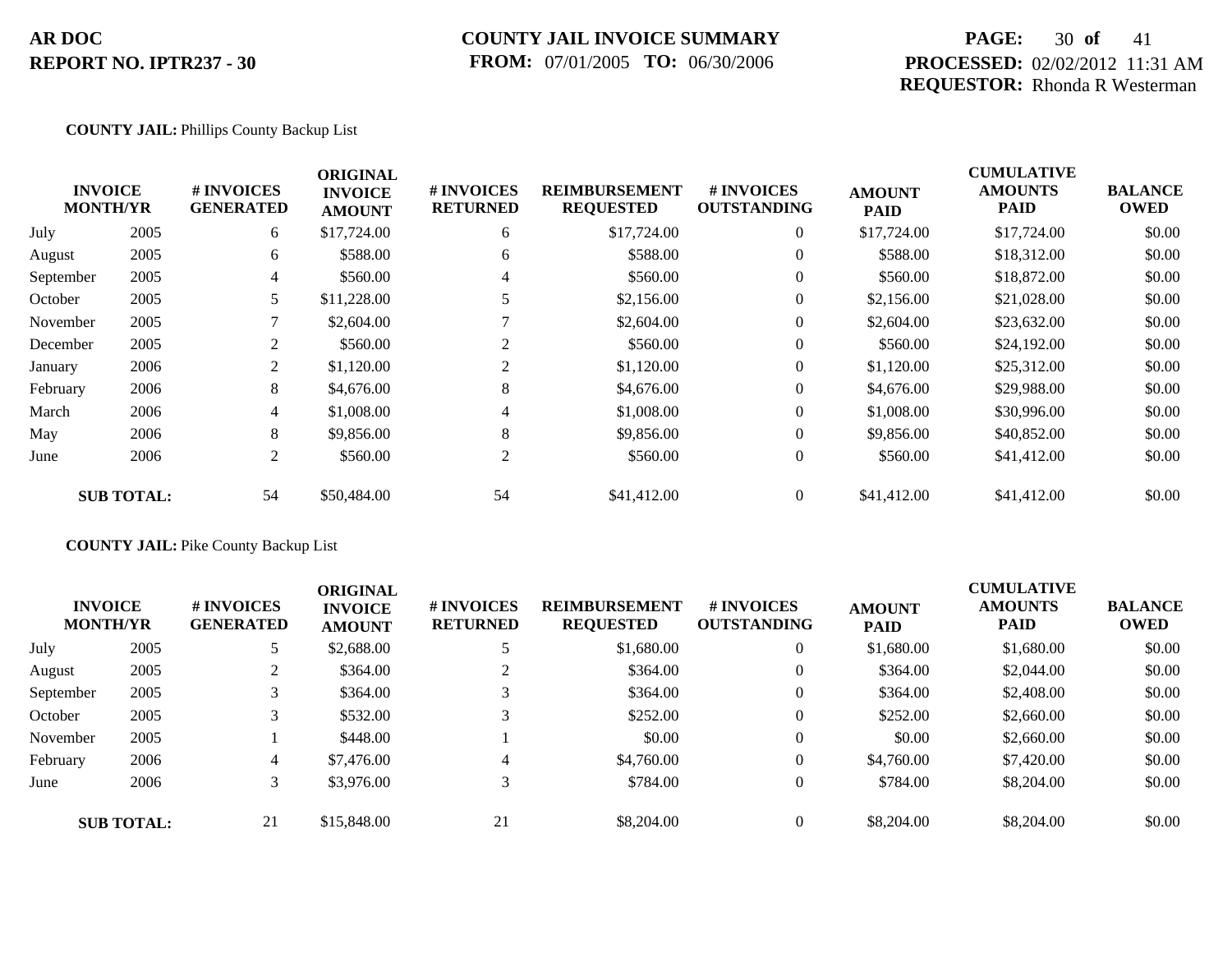## **COUNTY JAIL INVOICE SUMMARY FROM:** 07/01/2005 **TO:** 06/30/2006

## **PAGE:** 31 **of** 41 **PROCESSED:** 02/02/2012 11:31 AM **REQUESTOR:** Rhonda R Westerman

### **COUNTY JAIL:** Poinsett County Backup List

|           |                                   |                                | <b>ORIGINAL</b>                 |                               |                                          |                                  |                              | <b>CUMULATIVE</b>             |                               |
|-----------|-----------------------------------|--------------------------------|---------------------------------|-------------------------------|------------------------------------------|----------------------------------|------------------------------|-------------------------------|-------------------------------|
|           | <b>INVOICE</b><br><b>MONTH/YR</b> | # INVOICES<br><b>GENERATED</b> | <b>INVOICE</b><br><b>AMOUNT</b> | # INVOICES<br><b>RETURNED</b> | <b>REIMBURSEMENT</b><br><b>REQUESTED</b> | # INVOICES<br><b>OUTSTANDING</b> | <b>AMOUNT</b><br><b>PAID</b> | <b>AMOUNTS</b><br><b>PAID</b> | <b>BALANCE</b><br><b>OWED</b> |
| July      | 2005                              | 9                              | \$12,488.00                     | 9                             | \$12,488.00                              | $\overline{0}$                   | \$12,488.00                  | \$12,488.00                   | \$0.00                        |
| August    | 2005                              | 8                              | \$5,936.00                      | 8                             | \$5,936.00                               | $\overline{0}$                   | \$5,936.00                   | \$18,424.00                   | \$0.00                        |
| September | 2005                              | 6                              | \$1,288.00                      | 6                             | \$1,288.00                               | $\overline{0}$                   | \$1,288.00                   | \$19,712.00                   | \$0.00                        |
| October   | 2005                              | 6                              | \$2,240.00                      | 6                             | \$2,240.00                               | $\overline{0}$                   | \$2,240.00                   | \$21,952.00                   | \$0.00                        |
| November  | 2005                              | 3                              | \$980.00                        | 3                             | \$980.00                                 | $\overline{0}$                   | \$980.00                     | \$22,932.00                   | \$0.00                        |
| December  | 2005                              | 2                              | \$3,556.00                      | 2                             | \$3,556.00                               | $\overline{0}$                   | \$3,556.00                   | \$26,488.00                   | \$0.00                        |
| January   | 2006                              | 10                             | \$6,412.00                      | 10                            | \$6,412.00                               | $\overline{0}$                   | \$6,412.00                   | \$32,900.00                   | \$0.00                        |
| February  | 2006                              | 2                              | \$5,488.00                      | 2                             | \$5,488.00                               | $\overline{0}$                   | \$5,488.00                   | \$38,388.00                   | \$0.00                        |
| April     | 2006                              | 6                              | \$2,408.00                      | 6                             | \$2,408.00                               | $\overline{0}$                   | \$2,408.00                   | \$40,796.00                   | \$0.00                        |
| May       | 2006                              | 3                              | \$1,316.00                      | 3                             | \$1,316.00                               | $\overline{0}$                   | \$1,316.00                   | \$42,112.00                   | \$0.00                        |
| June      | 2006                              | 3                              | \$4,116.00                      | 3                             | \$4,116.00                               | $\overline{0}$                   | \$4,116.00                   | \$46,228.00                   | \$0.00                        |
|           | <b>SUB TOTAL:</b>                 | 58                             | \$46,228.00                     | 58                            | \$46,228.00                              | $\overline{0}$                   | \$46,228.00                  | \$46,228.00                   | \$0.00                        |

## **COUNTY JAIL:** Polk County Backup List

| <b>INVOICE</b><br><b>MONTH/YR</b> |                   | # INVOICES<br><b>GENERATED</b> | <b>ORIGINAL</b><br><b>INVOICE</b><br><b>AMOUNT</b> | <b>#INVOICES</b><br><b>RETURNED</b> | <b>REIMBURSEMENT</b><br><b>REQUESTED</b> | <b>#INVOICES</b><br><b>OUTSTANDING</b> | <b>AMOUNT</b><br><b>PAID</b> | <b>CUMULATIVE</b><br><b>AMOUNTS</b><br><b>PAID</b> | <b>BALANCE</b><br><b>OWED</b> |
|-----------------------------------|-------------------|--------------------------------|----------------------------------------------------|-------------------------------------|------------------------------------------|----------------------------------------|------------------------------|----------------------------------------------------|-------------------------------|
| August                            | 2005              |                                | \$3,220.00                                         | 3                                   | \$1,988.00                               |                                        | \$1,988.00                   | \$1,988.00                                         | \$0.00                        |
| September                         | 2005              |                                | \$6,916.00                                         |                                     | \$784.00                                 |                                        | \$784.00                     | \$2,772.00                                         | \$0.00                        |
| October                           | 2005              |                                | \$84.00                                            |                                     | \$84.00                                  |                                        | \$84.00                      | \$2,856.00                                         | \$0.00                        |
| November                          | 2005              |                                | \$140.00                                           |                                     | \$140.00                                 |                                        | \$140.00                     | \$2,996.00                                         | \$0.00                        |
| April                             | 2006              |                                | \$5,040.00                                         |                                     | \$3,864.00                               |                                        | \$3,864.00                   | \$6,860.00                                         | \$0.00                        |
| June                              | 2006              |                                | \$3,388.00                                         |                                     | \$3,388.00                               |                                        | \$3,388.00                   | \$10,248.00                                        | \$0.00                        |
|                                   | <b>SUB TOTAL:</b> | 16                             | \$18,788.00                                        | 16                                  | \$10,248.00                              |                                        | \$10,248.00                  | \$10,248.00                                        | \$0.00                        |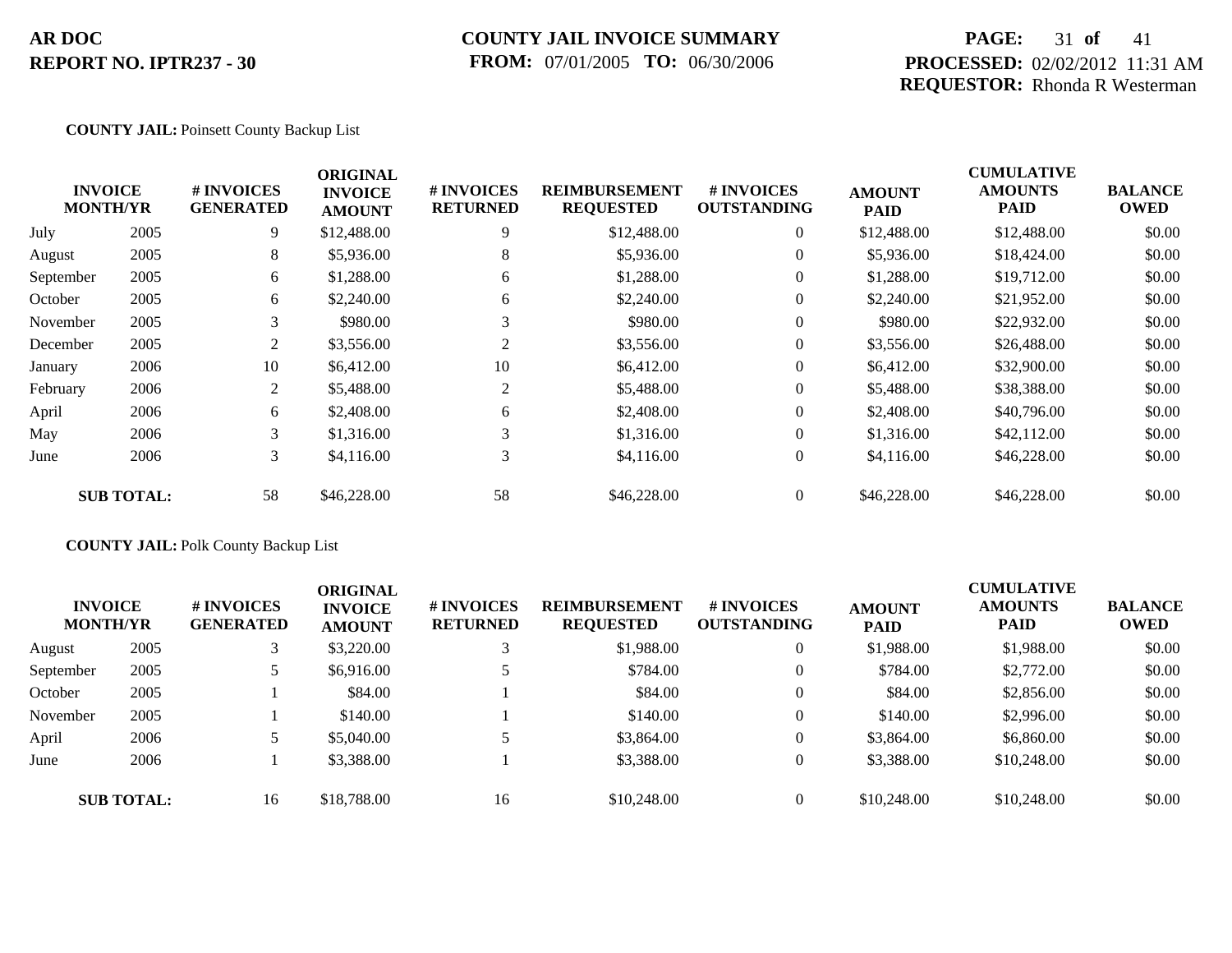## **COUNTY JAIL INVOICE SUMMARY FROM:** 07/01/2005 **TO:** 06/30/2006

## **PAGE:** 32 of 41 **PROCESSED:** 02/02/2012 11:31 AM **REQUESTOR:** Rhonda R Westerman

### **COUNTY JAIL:** Pope County Backup List

|           | <b>INVOICE</b><br><b>MONTH/YR</b> | # INVOICES<br><b>GENERATED</b> | <b>ORIGINAL</b><br><b>INVOICE</b><br><b>AMOUNT</b> | # INVOICES<br><b>RETURNED</b> | <b>REIMBURSEMENT</b><br><b>REQUESTED</b> | # INVOICES<br><b>OUTSTANDING</b> | <b>AMOUNT</b><br><b>PAID</b> | <b>CUMULATIVE</b><br><b>AMOUNTS</b><br><b>PAID</b> | <b>BALANCE</b><br><b>OWED</b> |
|-----------|-----------------------------------|--------------------------------|----------------------------------------------------|-------------------------------|------------------------------------------|----------------------------------|------------------------------|----------------------------------------------------|-------------------------------|
| July      | 2005                              | 16                             | \$43,456.00                                        | 16                            | \$23,576.00                              | $\boldsymbol{0}$                 | \$23,576.00                  | \$23,576.00                                        | \$0.00                        |
| August    | 2005                              | 5                              | \$2,072.00                                         | 5                             | \$2,072.00                               | $\overline{0}$                   | \$2,072.00                   | \$25,648.00                                        | \$0.00                        |
| September | 2005                              | 6                              | \$8,232.00                                         | 6                             | \$8,232.00                               | $\overline{0}$                   | \$8,232.00                   | \$33,880.00                                        | \$0.00                        |
| October   | 2005                              | 10                             | \$15,764.00                                        | 10                            | \$15,764.00                              | $\overline{0}$                   | \$15,764.00                  | \$49,644.00                                        | \$0.00                        |
| November  | 2005                              | 17                             | \$3,472.00                                         | 17                            | \$3,472.00                               | $\overline{0}$                   | \$3,472.00                   | \$53,116.00                                        | \$0.00                        |
| December  | 2005                              |                                | \$4,536.00                                         |                               | \$4,536.00                               | $\overline{0}$                   | \$4,536.00                   | \$57,652.00                                        | \$0.00                        |
| January   | 2006                              |                                | \$6,300.00                                         | $\mathbf{r}$                  | \$6,300.00                               | $\overline{0}$                   | \$6,300.00                   | \$63,952.00                                        | \$0.00                        |
| February  | 2006                              | 10                             | \$13,748.00                                        | 10                            | \$13,748.00                              | $\boldsymbol{0}$                 | \$13,748.00                  | \$77,700.00                                        | \$0.00                        |
| March     | 2006                              | 6                              | \$12,208.00                                        | 6                             | \$6,496.00                               | $\overline{0}$                   | \$6,496.00                   | \$84,196.00                                        | \$0.00                        |
| April     | 2006                              | 15                             | \$26,488.00                                        | 15                            | \$24,640.00                              | $\overline{0}$                   | \$24,640.00                  | \$108,836.00                                       | \$0.00                        |
| May       | 2006                              | 3                              | \$2,100.00                                         | 3                             | \$2,100.00                               | $\overline{0}$                   | \$2,100.00                   | \$110,936.00                                       | \$0.00                        |
| June      | 2006                              | 16                             | \$19,964.00                                        | 16                            | \$19,376.00                              | $\overline{0}$                   | \$19,376.00                  | \$130,312.00                                       | \$0.00                        |
|           | <b>SUB TOTAL:</b>                 | 112                            | \$158,340.00                                       | 112                           | \$130,312.00                             | $\overline{0}$                   | \$130,312.00                 | \$130,312.00                                       | \$0.00                        |

## **COUNTY JAIL:** Prairie County Backup List

| <b>INVOICE</b><br><b>MONTH/YR</b> |                   | # INVOICES<br><b>GENERATED</b> | <b>ORIGINAL</b><br><b>INVOICE</b><br><b>AMOUNT</b> | # INVOICES<br><b>RETURNED</b> | <b>REIMBURSEMENT</b><br><b>REQUESTED</b> | # INVOICES<br><b>OUTSTANDING</b> | <b>AMOUNT</b><br><b>PAID</b> | <b>CUMULATIVE</b><br><b>AMOUNTS</b><br><b>PAID</b> | <b>BALANCE</b><br><b>OWED</b> |
|-----------------------------------|-------------------|--------------------------------|----------------------------------------------------|-------------------------------|------------------------------------------|----------------------------------|------------------------------|----------------------------------------------------|-------------------------------|
| July                              | 2005              |                                | \$3,752.00                                         | 3                             | \$3,752.00                               | $\theta$                         | \$3,752.00                   | \$3,752.00                                         | \$0.00                        |
| August                            | 2005              |                                | \$280.00                                           |                               | \$0.00                                   | $\theta$                         | \$0.00                       | \$3,752.00                                         | \$0.00                        |
| September                         | 2005              |                                | \$644.00                                           |                               | \$644.00                                 | $\theta$                         | \$644.00                     | \$4,396.00                                         | \$0.00                        |
| October                           | 2005              |                                | \$392.00                                           |                               | \$392.00                                 | $\theta$                         | \$392.00                     | \$4,788.00                                         | \$0.00                        |
| January                           | 2006              |                                | \$672.00                                           | 3                             | \$672.00                                 | $\theta$                         | \$672.00                     | \$5,460.00                                         | \$0.00                        |
| June                              | 2006              |                                | \$812.00                                           |                               | \$812.00                                 | $\overline{0}$                   | \$812.00                     | \$6,272.00                                         | \$0.00                        |
|                                   | <b>SUB TOTAL:</b> | 10                             | \$6,552.00                                         | 10                            | \$6,272.00                               | $\overline{0}$                   | \$6,272.00                   | \$6,272.00                                         | \$0.00                        |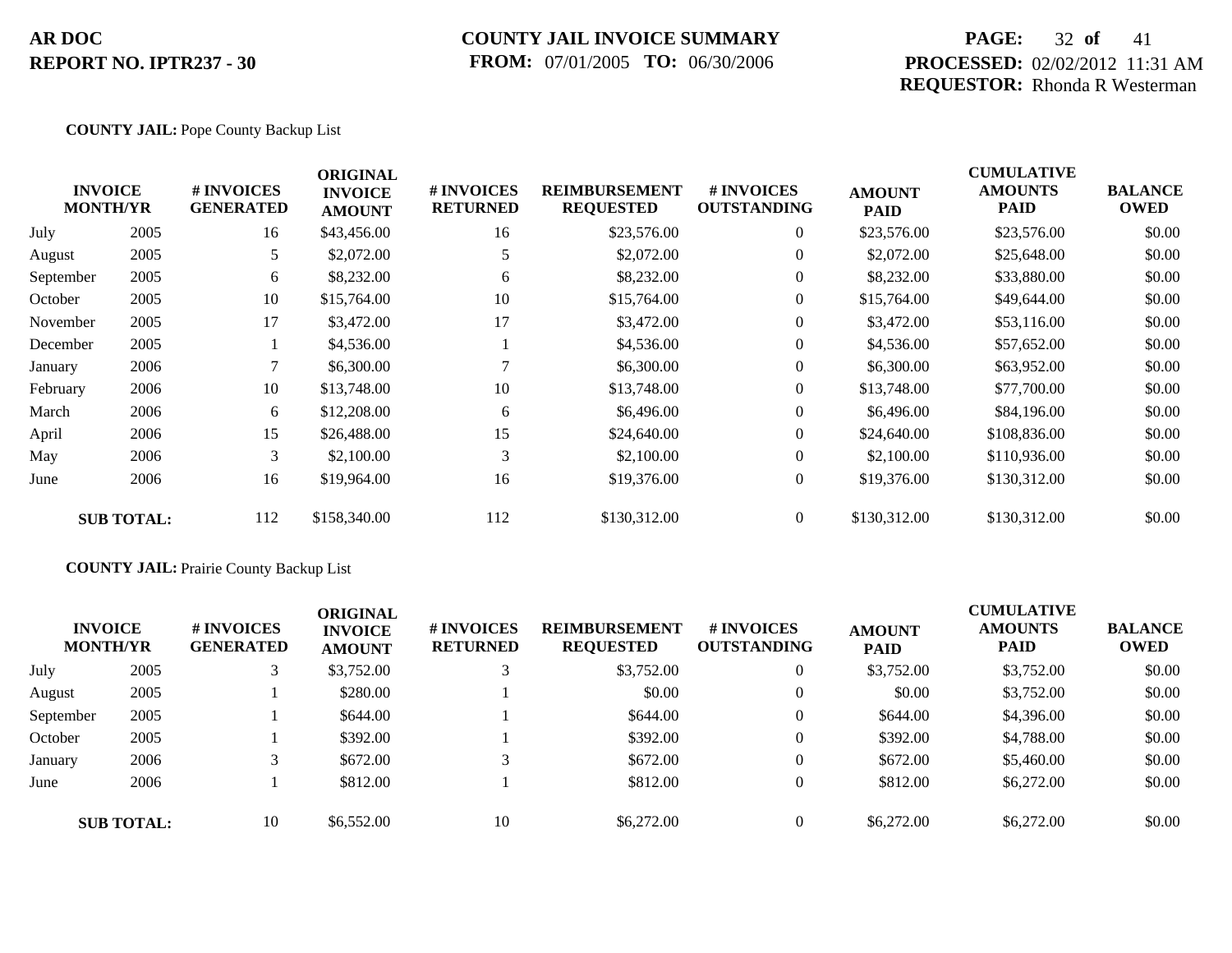## **COUNTY JAIL INVOICE SUMMARY FROM:** 07/01/2005 **TO:** 06/30/2006

## **PAGE:** 33 **of** 41 **PROCESSED:** 02/02/2012 11:31 AM **REQUESTOR:** Rhonda R Westerman

### **COUNTY JAIL:** Pulaski County Backup List

| <b>INVOICE</b><br><b>MONTH/YR</b> |                   | # INVOICES<br><b>GENERATED</b> | <b>ORIGINAL</b><br><b>INVOICE</b><br><b>AMOUNT</b> | # INVOICES<br><b>RETURNED</b> | <b>REIMBURSEMENT</b><br><b>REQUESTED</b> | <b>#INVOICES</b><br><b>OUTSTANDING</b> | <b>AMOUNT</b><br><b>PAID</b> | <b>CUMULATIVE</b><br><b>AMOUNTS</b><br>PAID | <b>BALANCE</b><br><b>OWED</b> |
|-----------------------------------|-------------------|--------------------------------|----------------------------------------------------|-------------------------------|------------------------------------------|----------------------------------------|------------------------------|---------------------------------------------|-------------------------------|
| July                              | 2005              | 134                            | \$212,660.00                                       | 134                           | \$182,952.00                             | $\overline{0}$                         | \$182,952.00                 | \$182,952.00                                | \$0.00                        |
| August                            | 2005              | 79                             | \$71,260.00                                        | 79                            | \$51,912.00                              | $\overline{0}$                         | \$51,912.00                  | \$234,864.00                                | \$0.00                        |
| September                         | 2005              | 63                             | \$21,840.00                                        | 63                            | \$23,072.00                              | $\overline{0}$                         | \$23,072.00                  | \$257,936.00                                | \$0.00                        |
| October                           | 2005              | 103                            | \$100,800.00                                       | 103                           | \$102,480.00                             | $\overline{0}$                         | \$102,480.00                 | \$360,416.00                                | \$0.00                        |
| November                          | 2005              | 75                             | \$63,840.00                                        | 75                            | \$61,712.00                              | $\overline{0}$                         | \$61,712.00                  | \$422,128.00                                | \$0.00                        |
| December                          | 2005              | 64                             | \$66,528.00                                        | 64                            | \$63,252.00                              | $\overline{0}$                         | \$63,252.00                  | \$485,380.00                                | \$0.00                        |
| January                           | 2006              | 90                             | \$106,876.00                                       | 90                            | \$107,884.00                             | $\theta$                               | \$107,884.00                 | \$593,264.00                                | \$0.00                        |
| February                          | 2006              | 55                             | \$72,212.00                                        | 55                            | \$76,216.00                              | $\overline{0}$                         | \$76,216.00                  | \$669,480.00                                | \$0.00                        |
| March                             | 2006              | 79                             | \$133,112.00                                       | 79                            | \$107,408.00                             | $\overline{0}$                         | \$107,408.00                 | \$776,888.00                                | \$0.00                        |
| April                             | 2006              | 72                             | \$162,288.00                                       | 72                            | \$128,688.00                             | $\theta$                               | \$128,688.00                 | \$905,576.00                                | \$0.00                        |
| May                               | 2006              | 68                             | \$148,568.00                                       | 68                            | \$89,628.00                              | $\overline{0}$                         | \$89,628.00                  | \$995,204.00                                | \$0.00                        |
| June                              | 2006              | 82                             | \$188,104.00                                       | 82                            | \$187,908.00                             | $\boldsymbol{0}$                       | \$187,908.00                 | \$1,183,112.00                              | \$0.00                        |
|                                   | <b>SUB TOTAL:</b> | 964                            | \$1,348,088.00                                     | 964                           | \$1,183,112.00                           | $\overline{0}$                         | \$1,183,112.00               | \$1,183,112.00                              | \$0.00                        |
|                                   |                   |                                |                                                    |                               |                                          |                                        |                              |                                             |                               |

## **COUNTY JAIL:** Randolph County Backup List

| <b>INVOICE</b><br><b>MONTH/YR</b> |      | # INVOICES<br><b>GENERATED</b> | <b>ORIGINAL</b><br><b>INVOICE</b><br><b>AMOUNT</b> | # INVOICES<br><b>RETURNED</b> | <b>REIMBURSEMENT</b><br><b>REQUESTED</b> | <b>#INVOICES</b><br><b>OUTSTANDING</b> | <b>AMOUNT</b><br><b>PAID</b> | <b>CUMULATIVE</b><br><b>AMOUNTS</b><br><b>PAID</b> | <b>BALANCE</b><br><b>OWED</b> |
|-----------------------------------|------|--------------------------------|----------------------------------------------------|-------------------------------|------------------------------------------|----------------------------------------|------------------------------|----------------------------------------------------|-------------------------------|
| July                              | 2005 |                                | \$2,296.00                                         |                               | \$2,296.00                               | $\overline{0}$                         | \$2,296.00                   | \$2,296.00                                         | \$0.00                        |
| September                         | 2005 | 4                              | \$1,624.00                                         | 4                             | \$1,624.00                               | $\overline{0}$                         | \$1,624.00                   | \$3,920.00                                         | \$0.00                        |
| October                           | 2005 | 4                              | \$1,064.00                                         | 4                             | \$1,064.00                               | 0                                      | \$1,064.00                   | \$4,984.00                                         | \$0.00                        |
| November                          | 2005 |                                | \$56.00                                            |                               | \$56.00                                  | $\overline{0}$                         | \$56.00                      | \$5,040.00                                         | \$0.00                        |
| December                          | 2005 |                                | \$2,156.00                                         | 3                             | \$2,156.00                               | $\overline{0}$                         | \$2,156.00                   | \$7,196.00                                         | \$0.00                        |
| February                          | 2006 | 2                              | \$30,100.00                                        |                               | \$2,720.00                               | $\overline{0}$                         | \$2,720.00                   | \$9,916.00                                         | \$0.00                        |
| March                             | 2006 |                                | \$252.00                                           |                               | \$252.00                                 | $\overline{0}$                         | \$252.00                     | \$10,168,00                                        | \$0.00                        |
| April                             | 2006 |                                | \$2,716.00                                         |                               | \$2,716.00                               | $\overline{0}$                         | \$2,716.00                   | \$12,884.00                                        | \$0.00                        |
| May                               | 2006 | 4                              | \$1,680.00                                         | 4                             | \$1,680.00                               | $\overline{0}$                         | \$1,680.00                   | \$14,564.00                                        | \$0.00                        |
| June                              | 2006 |                                | \$4,116.00                                         |                               | \$4,116.00                               | 0                                      | \$4,116.00                   | \$18,680.00                                        | \$0.00                        |
|                                   |      |                                |                                                    |                               |                                          |                                        |                              |                                                    |                               |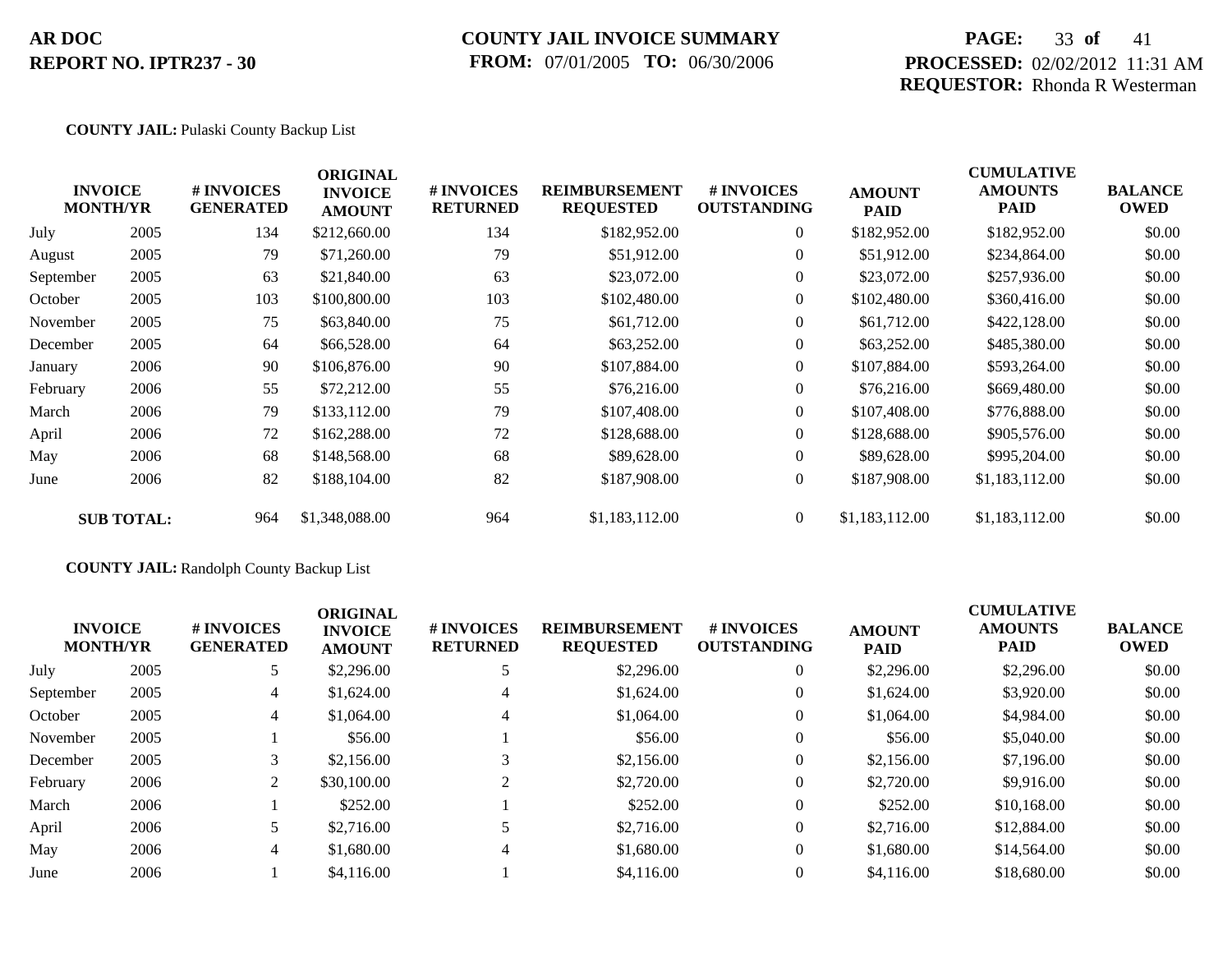### **COUNTY JAIL:** Randolph County Backup List

| <b>INVOICE</b><br><b>MONTH/YR</b> | # INVOICES<br><b>GENERATED</b> | ORIGINAL<br><b>INVOICE</b><br><b>AMOUNT</b> | # INVOICES<br><b>RETURNED</b> | <b>REIMBURSEMENT</b><br><b>REOUESTED</b> | # INVOICES<br><b>OUTSTANDING</b> | <b>AMOUNT</b><br><b>PAID</b> | <b>CUMULATIVE</b><br><b>AMOUNTS</b><br>PAID | <b>BALANCE</b><br>OWED |
|-----------------------------------|--------------------------------|---------------------------------------------|-------------------------------|------------------------------------------|----------------------------------|------------------------------|---------------------------------------------|------------------------|
| <b>SUB TOTAL:</b>                 | 30                             | \$46,060.00                                 | 30                            | \$18,680.00                              |                                  | \$18,680.00                  | \$18,680.00                                 | \$0.00                 |

### **COUNTY JAIL:** Saline County Backup List

|           | <b>INVOICE</b><br><b>MONTH/YR</b> | # INVOICES<br><b>GENERATED</b> | <b>ORIGINAL</b><br><b>INVOICE</b><br><b>AMOUNT</b> | # INVOICES<br><b>RETURNED</b> | <b>REIMBURSEMENT</b><br><b>REQUESTED</b> | # INVOICES<br><b>OUTSTANDING</b> | <b>AMOUNT</b><br><b>PAID</b> | <b>CUMULATIVE</b><br><b>AMOUNTS</b><br><b>PAID</b> | <b>BALANCE</b><br><b>OWED</b> |
|-----------|-----------------------------------|--------------------------------|----------------------------------------------------|-------------------------------|------------------------------------------|----------------------------------|------------------------------|----------------------------------------------------|-------------------------------|
| July      | 2005                              | 8                              | \$43,484.00                                        | 8                             | \$2,772.00                               | $\overline{0}$                   | \$2,772.00                   | \$2,772.00                                         | \$0.00                        |
| August    | 2005                              | 5                              | \$2,072.00                                         |                               | \$1,736.00                               | $\overline{0}$                   | \$1,736.00                   | \$4,508.00                                         | \$0.00                        |
| September | 2005                              | 8                              | \$11,060.00                                        | 8                             | \$1,512.00                               | $\theta$                         | \$1,512.00                   | \$6,020.00                                         | \$0.00                        |
| October   | 2005                              | 8                              | \$9,912.00                                         | 8                             | \$8,568.00                               | $\overline{0}$                   | \$8,568.00                   | \$14,588.00                                        | \$0.00                        |
| November  | 2005                              | 4                              | \$18,032.00                                        | 4                             | \$252.00                                 | $\overline{0}$                   | \$252.00                     | \$14,840.00                                        | \$0.00                        |
| December  | 2005                              | 2                              | \$3,444.00                                         | 2                             | \$1,344.00                               | $\overline{0}$                   | \$1,344.00                   | \$16,184.00                                        | \$0.00                        |
| January   | 2006                              | 17                             | \$71,932.00                                        | 17                            | \$11,480.00                              | $\overline{0}$                   | \$11,480.00                  | \$27,664.00                                        | \$0.00                        |
| February  | 2006                              | 9                              | \$8,540.00                                         | 9                             | \$2,520.00                               | $\theta$                         | \$2,520.00                   | \$30,184.00                                        | \$0.00                        |
| March     | 2006                              | 2                              | \$8,988.00                                         | 2                             | \$4,648.00                               | $\overline{0}$                   | \$4,648.00                   | \$34,832.00                                        | \$0.00                        |
| April     | 2006                              | 12                             | \$11,284.00                                        | 12                            | \$4,508.00                               | $\Omega$                         | \$4,508.00                   | \$39,340.00                                        | \$0.00                        |
| May       | 2006                              | $\overline{4}$                 | \$3,136.00                                         | 4                             | \$2,212.00                               | $\overline{0}$                   | \$2,212.00                   | \$41,552.00                                        | \$0.00                        |
| June      | 2006                              | 5                              | \$10,668.00                                        | 5                             | \$2,800.00                               | $\overline{0}$                   | \$2,800.00                   | \$44,352.00                                        | \$0.00                        |
|           | <b>SUB TOTAL:</b>                 | 84                             | \$202,552.00                                       | 84                            | \$44,352.00                              | $\overline{0}$                   | \$44,352.00                  | \$44,352.00                                        | \$0.00                        |

### **COUNTY JAIL:** Scott County Backup List

| <b>INVOICE</b><br><b>MONTH/YR</b> |      | <b># INVOICES</b><br><b>GENERATED</b> | ORIGINAL<br><b>INVOICE</b><br><b>AMOUNT</b> | # INVOICES<br><b>RETURNED</b> | <b>REIMBURSEMENT</b><br><b>REOUESTED</b> | <b>#INVOICES</b><br><b>OUTSTANDING</b> | <b>AMOUNT</b><br><b>PAID</b> | <b>CUMULATIVE</b><br><b>AMOUNTS</b><br>PAID | <b>BALANCE</b><br><b>OWED</b> |
|-----------------------------------|------|---------------------------------------|---------------------------------------------|-------------------------------|------------------------------------------|----------------------------------------|------------------------------|---------------------------------------------|-------------------------------|
| August                            | 2005 |                                       | \$7,364.00                                  |                               | \$196.00                                 |                                        | \$196.00                     | \$196.00                                    | \$0.00                        |
| September                         | 2005 |                                       | \$280.00                                    |                               | \$280.00                                 |                                        | \$280.00                     | \$476.00                                    | \$0.00                        |
| January                           | 2006 |                                       | \$9,604.00                                  |                               | \$3,024.00                               |                                        | \$3,024.00                   | \$3,500.00                                  | \$0.00                        |
| February                          | 2006 |                                       | \$1.008.00                                  |                               | \$616.00                                 |                                        | \$616.00                     | \$4,116.00                                  | \$0.00                        |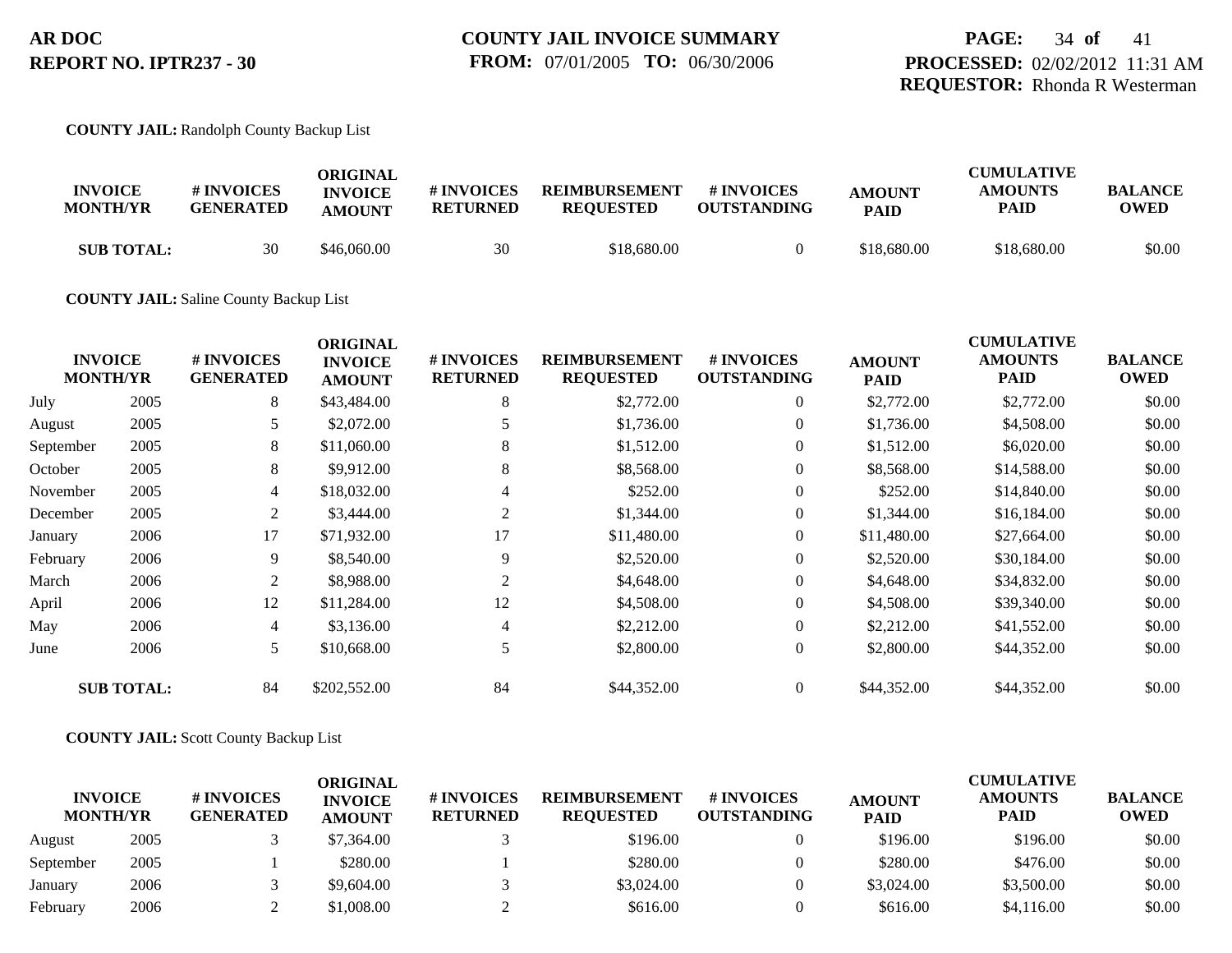## **PAGE:** 35 **of** 41 **PROCESSED:** 02/02/2012 11:31 AM **REQUESTOR:** Rhonda R Westerman

### **COUNTY JAIL:** Scott County Backup List

|       | <b>INVOICE</b><br><b>MONTH/YR</b> | # INVOICES<br><b>GENERATED</b> | ORIGINAL<br><b>INVOICE</b><br><b>AMOUNT</b> | # INVOICES<br><b>RETURNED</b> | <b>REIMBURSEMENT</b><br><b>REQUESTED</b> | <b>#INVOICES</b><br><b>OUTSTANDING</b> | <b>AMOUNT</b><br><b>PAID</b> | <b>CUMULATIVE</b><br><b>AMOUNTS</b><br><b>PAID</b> | <b>BALANCE</b><br>OWED |
|-------|-----------------------------------|--------------------------------|---------------------------------------------|-------------------------------|------------------------------------------|----------------------------------------|------------------------------|----------------------------------------------------|------------------------|
| April | 2006                              |                                | \$112.00                                    |                               | \$112.00                                 |                                        | \$112.00                     | \$4,228,00                                         | \$0.00                 |
|       | <b>SUB TOTAL:</b>                 | 10                             | \$18,368.00                                 | 10                            | \$4,228.00                               |                                        | \$4,228.00                   | \$4,228,00                                         | \$0.00                 |

**COUNTY JAIL:** Searcy County Backup List

| <b>INVOICE</b><br><b>MONTH/YR</b> |                   | # INVOICES<br><b>GENERATED</b> | <b>ORIGINAL</b><br><b>INVOICE</b><br><b>AMOUNT</b> | # INVOICES<br><b>RETURNED</b> | <b>REIMBURSEMENT</b><br><b>REQUESTED</b> | # INVOICES<br><b>OUTSTANDING</b> | <b>AMOUNT</b><br><b>PAID</b> | <b>CUMULATIVE</b><br><b>AMOUNTS</b><br><b>PAID</b> | <b>BALANCE</b><br><b>OWED</b> |
|-----------------------------------|-------------------|--------------------------------|----------------------------------------------------|-------------------------------|------------------------------------------|----------------------------------|------------------------------|----------------------------------------------------|-------------------------------|
| July                              | 2005              |                                | \$1,568.00                                         |                               | \$196.00                                 | $\theta$                         | \$196.00                     | \$196.00                                           | \$0.00                        |
| August                            | 2005              |                                | \$112.00                                           |                               | \$112.00                                 | $\overline{0}$                   | \$112.00                     | \$308.00                                           | \$0.00                        |
| September                         | 2005              |                                | \$448.00                                           |                               | \$168.00                                 | $\theta$                         | \$168.00                     | \$476.00                                           | \$0.00                        |
| January                           | 2006              |                                | \$840.00                                           |                               | \$840.00                                 |                                  | \$840.00                     | \$1,316.00                                         | \$0.00                        |
| May                               | 2006              |                                | \$560.00                                           |                               | \$560.00                                 |                                  | \$560.00                     | \$1,876.00                                         | \$0.00                        |
|                                   | <b>SUB TOTAL:</b> | 6                              | \$3,528.00                                         | h.                            | \$1,876.00                               | $\Omega$                         | \$1,876.00                   | \$1,876.00                                         | \$0.00                        |

**COUNTY JAIL:** Sebastian County Backup List

| <b>INVOICE</b><br><b>MONTH/YR</b> | <b>#INVOICES</b><br><b>GENERATED</b> | <b>ORIGINAL</b><br><b>INVOICE</b><br><b>AMOUNT</b> | # INVOICES<br><b>RETURNED</b> | <b>REIMBURSEMENT</b><br><b>REQUESTED</b> | # INVOICES<br><b>OUTSTANDING</b> | <b>AMOUNT</b><br><b>PAID</b> | <b>CUMULATIVE</b><br><b>AMOUNTS</b><br><b>PAID</b> | <b>BALANCE</b><br><b>OWED</b> |
|-----------------------------------|--------------------------------------|----------------------------------------------------|-------------------------------|------------------------------------------|----------------------------------|------------------------------|----------------------------------------------------|-------------------------------|
| 2005                              | 56                                   | \$72,772.00                                        | 56                            | \$58,688.00                              | $\theta$                         | \$58,688.00                  | \$58,688.00                                        | \$0.00                        |
| 2005                              | 32                                   | \$16,604.00                                        | 32                            | \$10,864.00                              | $\theta$                         | \$10,864.00                  | \$69,552.00                                        | \$0.00                        |
| 2005                              | 41                                   | \$11,228.00                                        | 41                            | \$10,136.00                              | $\theta$                         | \$10,136.00                  | \$79,688.00                                        | \$0.00                        |
| 2005                              | 46                                   | \$29,428.00                                        | 46                            | \$25,620.00                              | $\overline{0}$                   | \$25,620.00                  | \$105,308.00                                       | \$0.00                        |
| 2005                              | 26                                   | \$8,596.00                                         | 26                            | \$7,420.00                               | $\overline{0}$                   | \$7,420.00                   | \$112,728.00                                       | \$0.00                        |
| 2005                              | 19                                   | \$20,888.00                                        | 19                            | \$21,476.00                              | $\overline{0}$                   | \$21,476.00                  | \$134,204.00                                       | \$0.00                        |
| 2006                              | 24                                   | \$97,524.00                                        | 24                            | \$30,380.00                              | $\overline{0}$                   | \$30,380.00                  | \$164,584.00                                       | \$0.00                        |
| 2006                              | 22                                   | \$35,588.00                                        | 22                            | \$18,536.00                              | $\overline{0}$                   | \$18,536.00                  | \$183,120.00                                       | \$0.00                        |
| 2006                              | 38                                   | \$81,844.00                                        | 38                            | \$62,244.00                              | $\overline{0}$                   | \$62,244.00                  | \$245,364.00                                       | \$0.00                        |
| 2006                              | 59                                   | \$63,840.00                                        | 59                            | \$45,668.00                              | $\theta$                         | \$45,668.00                  | \$291,032.00                                       | \$0.00                        |
|                                   |                                      |                                                    |                               |                                          |                                  |                              |                                                    |                               |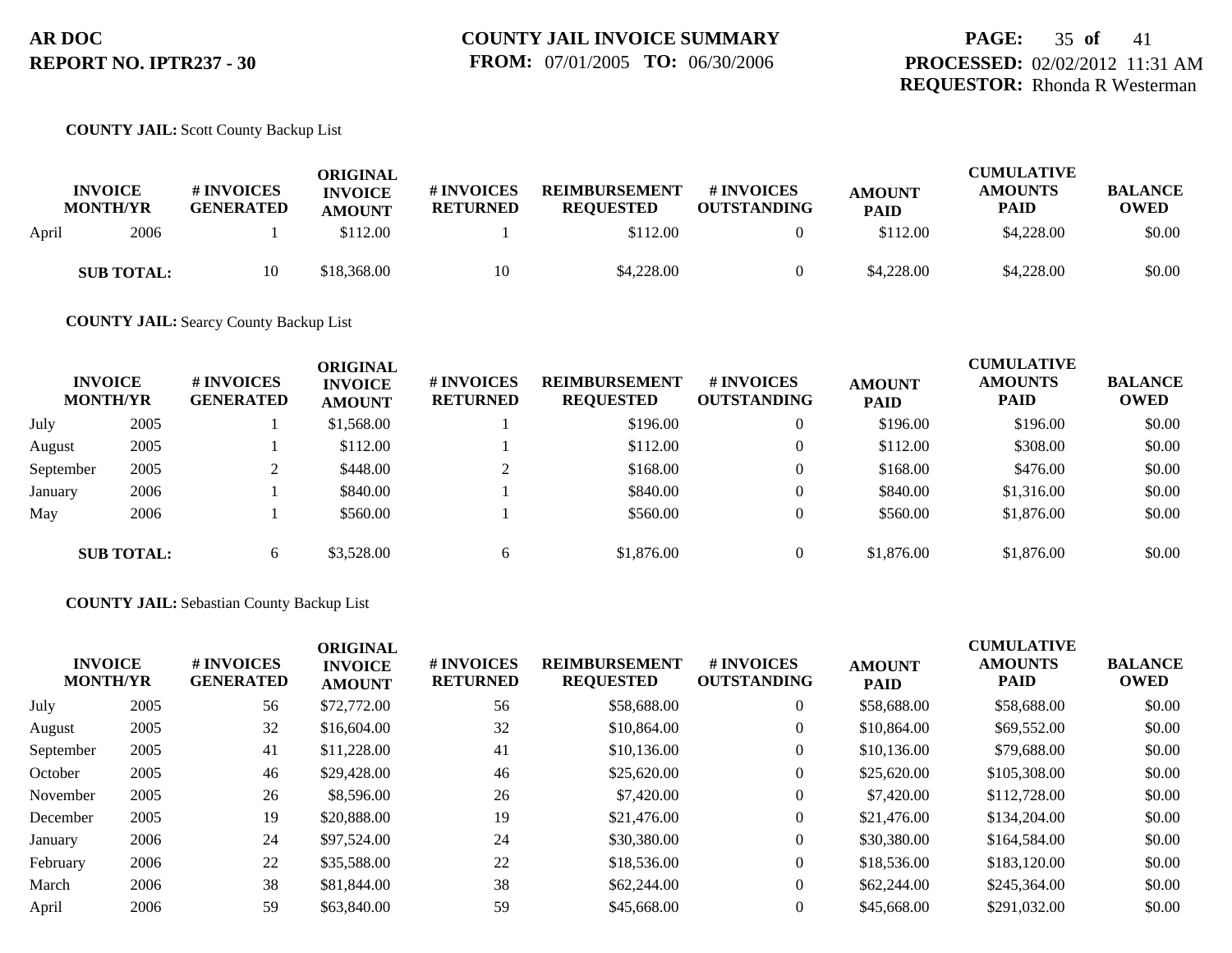## **PAGE:** 36 **of** 41 **PROCESSED:** 02/02/2012 11:31 AM **REQUESTOR:** Rhonda R Westerman

### **COUNTY JAIL:** Sebastian County Backup List

|      | <b>INVOICE</b><br><b>MONTH/YR</b> | <b># INVOICES</b><br><b>GENERATED</b> | <b>ORIGINAL</b><br><b>INVOICE</b><br><b>AMOUNT</b> | <b>#INVOICES</b><br><b>RETURNED</b> | REIMBURSEMENT<br><b>REQUESTED</b> | <b>#INVOICES</b><br><b>OUTSTANDING</b> | <b>AMOUNT</b><br><b>PAID</b> | <b>CUMULATIVE</b><br><b>AMOUNTS</b><br>PAID | <b>BALANCE</b><br><b>OWED</b> |
|------|-----------------------------------|---------------------------------------|----------------------------------------------------|-------------------------------------|-----------------------------------|----------------------------------------|------------------------------|---------------------------------------------|-------------------------------|
| May  | 2006                              | 37                                    | \$28,616.00                                        | 37                                  | \$21,308.00                       | $\theta$                               | \$21,308.00                  | \$312,340.00                                | \$0.00                        |
| June | 2006                              | 36                                    | \$64,960.00                                        | 36                                  | \$63,280,00                       | $\overline{0}$                         | \$63,280,00                  | \$375,620.00                                | \$0.00                        |
|      | <b>SUB TOTAL:</b>                 | 436                                   | \$531,888.00                                       | 436                                 | \$375,620.00                      |                                        | \$375,620.00                 | \$375,620.00                                | \$0.00                        |

**COUNTY JAIL:** Sevier County Backup List

|           | <b>INVOICE</b><br><b>MONTH/YR</b> | <b>#INVOICES</b><br><b>GENERATED</b> | <b>ORIGINAL</b><br><b>INVOICE</b><br><b>AMOUNT</b> | # INVOICES<br><b>RETURNED</b> | <b>REIMBURSEMENT</b><br><b>REQUESTED</b> | # INVOICES<br><b>OUTSTANDING</b> | <b>AMOUNT</b><br><b>PAID</b> | <b>CUMULATIVE</b><br><b>AMOUNTS</b><br><b>PAID</b> | <b>BALANCE</b><br><b>OWED</b> |
|-----------|-----------------------------------|--------------------------------------|----------------------------------------------------|-------------------------------|------------------------------------------|----------------------------------|------------------------------|----------------------------------------------------|-------------------------------|
| July      | 2005                              | 3                                    | \$6,048.00                                         | 3                             | \$6,048.00                               | $\overline{0}$                   | \$6,048.00                   | \$6,048.00                                         | \$0.00                        |
| September | 2005                              | 3                                    | \$1,344.00                                         |                               | \$1,344.00                               | $\overline{0}$                   | \$1,344.00                   | \$7,392.00                                         | \$0.00                        |
| October   | 2005                              |                                      | \$1,904.00                                         |                               | \$1,904.00                               | $\overline{0}$                   | \$1,904.00                   | \$9,296.00                                         | \$0.00                        |
| November  | 2005                              | 2                                    | \$4,060.00                                         | 2                             | \$4,060.00                               | $\overline{0}$                   | \$4,060.00                   | \$13,356.00                                        | \$0.00                        |
| January   | 2006                              | 2                                    | \$2,156.00                                         |                               | \$2,156.00                               | $\overline{0}$                   | \$2,156.00                   | \$15,512.00                                        | \$0.00                        |
| February  | 2006                              | 3                                    | \$2,744.00                                         |                               | \$2,744.00                               | $\overline{0}$                   | \$2,744.00                   | \$18,256.00                                        | \$0.00                        |
| March     | 2006                              | 6                                    | \$3,948.00                                         | 6                             | \$3,948.00                               | $\overline{0}$                   | \$3,948.00                   | \$22,204.00                                        | \$0.00                        |
| April     | 2006                              | $\mathcal{L}$                        | \$12,796.00                                        |                               | \$12,796.00                              | $\overline{0}$                   | \$12,796.00                  | \$35,000.00                                        | \$0.00                        |
| May       | 2006                              |                                      | \$4,536.00                                         |                               | \$4,536.00                               | $\overline{0}$                   | \$4,536.00                   | \$39,536.00                                        | \$0.00                        |
| June      | 2006                              | 5                                    | \$14,028.00                                        |                               | \$11,172.00                              | $\overline{0}$                   | \$11,172.00                  | \$50,708.00                                        | \$0.00                        |
|           | <b>SUB TOTAL:</b>                 | 35                                   | \$53,564.00                                        | 35                            | \$50,708.00                              | $\overline{0}$                   | \$50,708.00                  | \$50,708.00                                        | \$0.00                        |

### **COUNTY JAIL:** Sharp County Backup List

| <b>INVOICE</b><br><b>MONTH/YR</b> |      | # INVOICES<br><b>GENERATED</b> | ORIGINAL<br><b>INVOICE</b><br><b>AMOUNT</b> | # INVOICES<br><b>RETURNED</b> | <b>REIMBURSEMENT</b><br><b>REOUESTED</b> | # INVOICES<br><b>OUTSTANDING</b> | <b>AMOUNT</b><br><b>PAID</b> | <b>CUMULATIVE</b><br><b>AMOUNTS</b><br>PAID | <b>BALANCE</b><br><b>OWED</b> |
|-----------------------------------|------|--------------------------------|---------------------------------------------|-------------------------------|------------------------------------------|----------------------------------|------------------------------|---------------------------------------------|-------------------------------|
| July                              | 2005 |                                | \$252.00                                    |                               | \$252.00                                 |                                  | \$252.00                     | \$252.00                                    | \$0.00                        |
| August                            | 2005 |                                | \$196.00                                    |                               | \$84.00                                  |                                  | \$84.00                      | \$336.00                                    | \$0.00                        |
| September                         | 2005 |                                | \$504.00                                    |                               | \$504.00                                 |                                  | \$504.00                     | \$840.00                                    | \$0.00                        |
| November                          | 2005 |                                | 1.008.00                                    |                               | \$1,008.00                               |                                  | \$1,008.00                   | \$1,848.00                                  | \$0.00                        |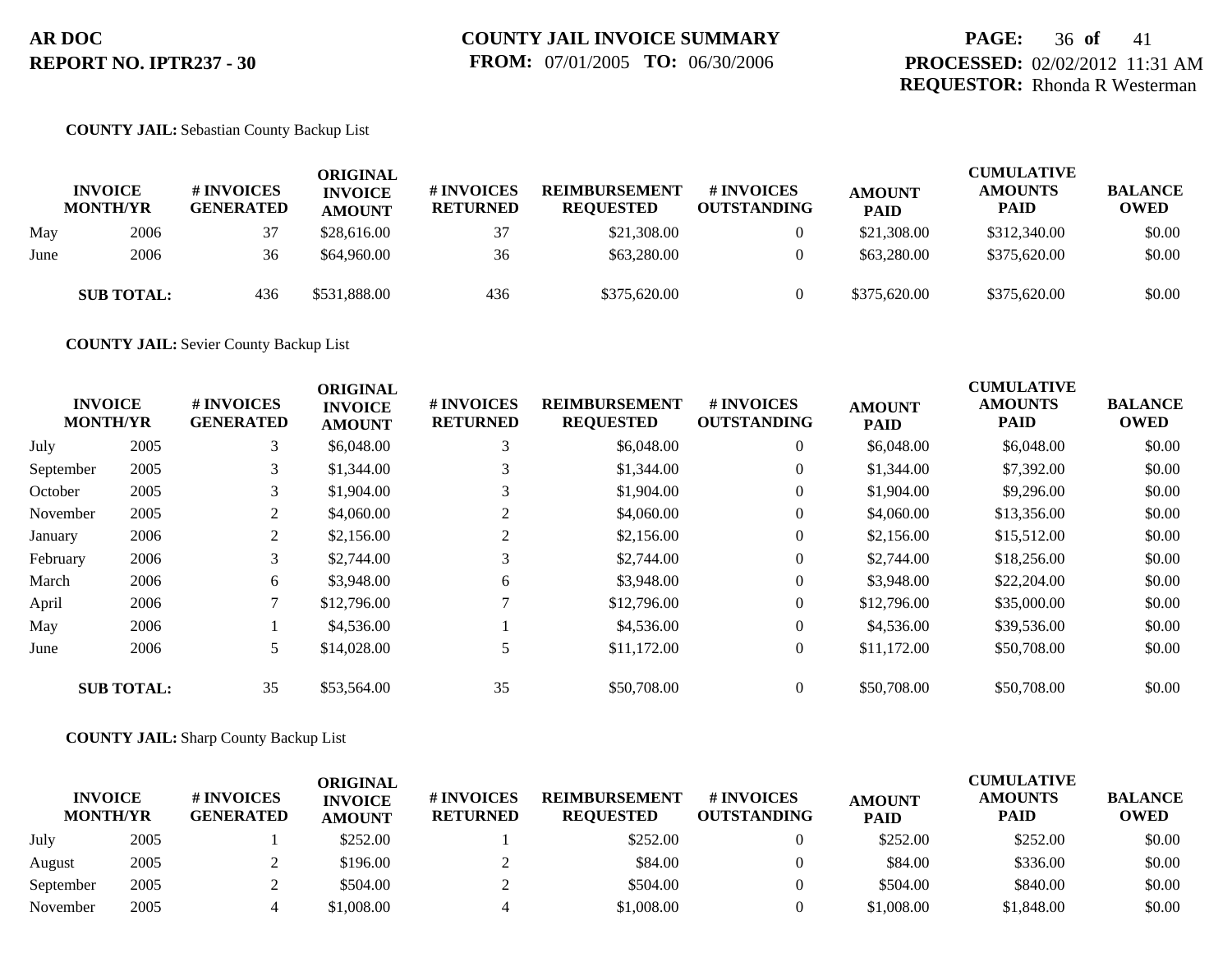## **PAGE:** 37 **of** 41 **PROCESSED:** 02/02/2012 11:31 AM **REQUESTOR:** Rhonda R Westerman

### **COUNTY JAIL:** Sharp County Backup List

|          | <b>INVOICE</b><br><b>MONTH/YR</b> | <b>#INVOICES</b><br><b>GENERATED</b> | ORIGINAL<br><b>INVOICE</b><br><b>AMOUNT</b> | <b># INVOICES</b><br><b>RETURNED</b> | <b>REIMBURSEMENT</b><br><b>REQUESTED</b> | # INVOICES<br><b>OUTSTANDING</b> | <b>AMOUNT</b><br><b>PAID</b> | <b>CUMULATIVE</b><br><b>AMOUNTS</b><br><b>PAID</b> | <b>BALANCE</b><br><b>OWED</b> |
|----------|-----------------------------------|--------------------------------------|---------------------------------------------|--------------------------------------|------------------------------------------|----------------------------------|------------------------------|----------------------------------------------------|-------------------------------|
| February | 2006                              |                                      | \$6,776.00                                  |                                      | \$1,064.00                               | 0                                | \$1,064.00                   | \$2,912.00                                         | \$0.00                        |
| March    | 2006                              |                                      | \$476.00                                    |                                      | \$476.00                                 | $\overline{0}$                   | \$476.00                     | \$3,388.00                                         | \$0.00                        |
| May      | 2006                              |                                      | \$1,652.00                                  |                                      | \$1,260.00                               | $\theta$                         | \$1,260.00                   | \$4,648.00                                         | \$0.00                        |
| June     | 2006                              |                                      | \$4,144.00                                  |                                      | \$4,144.00                               | $\theta$                         | \$4,144.00                   | \$8,792.00                                         | \$0.00                        |
|          | <b>SUB TOTAL:</b>                 | 18                                   | \$15,008.00                                 | 18                                   | \$8,792.00                               | $\overline{0}$                   | \$8,792.00                   | \$8,792.00                                         | \$0.00                        |

**COUNTY JAIL:** St Francis County Backup List

|           | <b>INVOICE</b><br><b>MONTH/YR</b> | # INVOICES<br><b>GENERATED</b> | <b>ORIGINAL</b><br><b>INVOICE</b><br><b>AMOUNT</b> | <b>#INVOICES</b><br><b>RETURNED</b> | <b>REIMBURSEMENT</b><br><b>REQUESTED</b> | # INVOICES<br><b>OUTSTANDING</b> | <b>AMOUNT</b><br><b>PAID</b> | <b>CUMULATIVE</b><br><b>AMOUNTS</b><br><b>PAID</b> | <b>BALANCE</b><br><b>OWED</b> |
|-----------|-----------------------------------|--------------------------------|----------------------------------------------------|-------------------------------------|------------------------------------------|----------------------------------|------------------------------|----------------------------------------------------|-------------------------------|
| July      | 2005                              | 5                              | \$5,908.00                                         |                                     | \$5,320.00                               | $\overline{0}$                   | \$5,320.00                   | \$5,320.00                                         | \$0.00                        |
| August    | 2005                              |                                | \$112.00                                           | $\overline{2}$                      | \$112.00                                 | $\overline{0}$                   | \$112.00                     | \$5,432.00                                         | \$0.00                        |
| September | 2005                              |                                | \$392.00                                           | $\overline{2}$                      | \$280.00                                 | $\theta$                         | \$280.00                     | \$5,712.00                                         | \$0.00                        |
| October   | 2005                              | 6                              | \$2,632.00                                         | 6                                   | \$2,016.00                               | $\theta$                         | \$2,016.00                   | \$7,728.00                                         | \$0.00                        |
| December  | 2005                              | 3                              | \$784.00                                           | 3                                   | \$784.00                                 | $\theta$                         | \$784.00                     | \$8,512.00                                         | \$0.00                        |
| January   | 2006                              | 3                              | \$3,136.00                                         | 3                                   | \$3,136.00                               | $\theta$                         | \$3,136.00                   | \$11,648.00                                        | \$0.00                        |
| February  | 2006                              | $\overline{4}$                 | \$4,256.00                                         | 4                                   | \$4,256.00                               | $\overline{0}$                   | \$4,256.00                   | \$15,904.00                                        | \$0.00                        |
| April     | 2006                              | 2                              | \$1,288.00                                         | 2                                   | \$1,288.00                               | $\overline{0}$                   | \$1,288.00                   | \$17,192,00                                        | \$0.00                        |
| June      | 2006                              | $\overline{4}$                 | \$8,512.00                                         | $\overline{4}$                      | \$8,512.00                               | $\overline{0}$                   | \$8,512.00                   | \$25,704.00                                        | \$0.00                        |
|           | <b>SUB TOTAL:</b>                 | 31                             | \$27,020.00                                        | 31                                  | \$25,704.00                              | $\overline{0}$                   | \$25,704.00                  | \$25,704.00                                        | \$0.00                        |

### **COUNTY JAIL:** Stone County Backup List

|         |                                   |                                       | <b>ORIGINAL</b>                 |                               |                                          |                                  |                              | CUMULATIVE             |                               |
|---------|-----------------------------------|---------------------------------------|---------------------------------|-------------------------------|------------------------------------------|----------------------------------|------------------------------|------------------------|-------------------------------|
|         | <b>INVOICE</b><br><b>MONTH/YR</b> | <b># INVOICES</b><br><b>GENERATED</b> | <b>INVOICE</b><br><b>AMOUNT</b> | # INVOICES<br><b>RETURNED</b> | <b>REIMBURSEMENT</b><br><b>REQUESTED</b> | # INVOICES<br><b>OUTSTANDING</b> | <b>AMOUNT</b><br><b>PAID</b> | <b>AMOUNTS</b><br>PAID | <b>BALANCE</b><br><b>OWED</b> |
| July    | 2005                              |                                       | \$7,336.00                      |                               | \$5,124.00                               |                                  | \$5,124.00                   | \$5,124.00             | \$0.00                        |
| August  | 2005                              |                                       | \$224.00                        |                               | \$0.00                                   |                                  | \$0.00                       | \$5,124.00             | \$0.00                        |
| October | 2005                              |                                       | \$812.00                        |                               | \$812.00                                 |                                  | \$812.00                     | \$5,936.00             | \$0.00                        |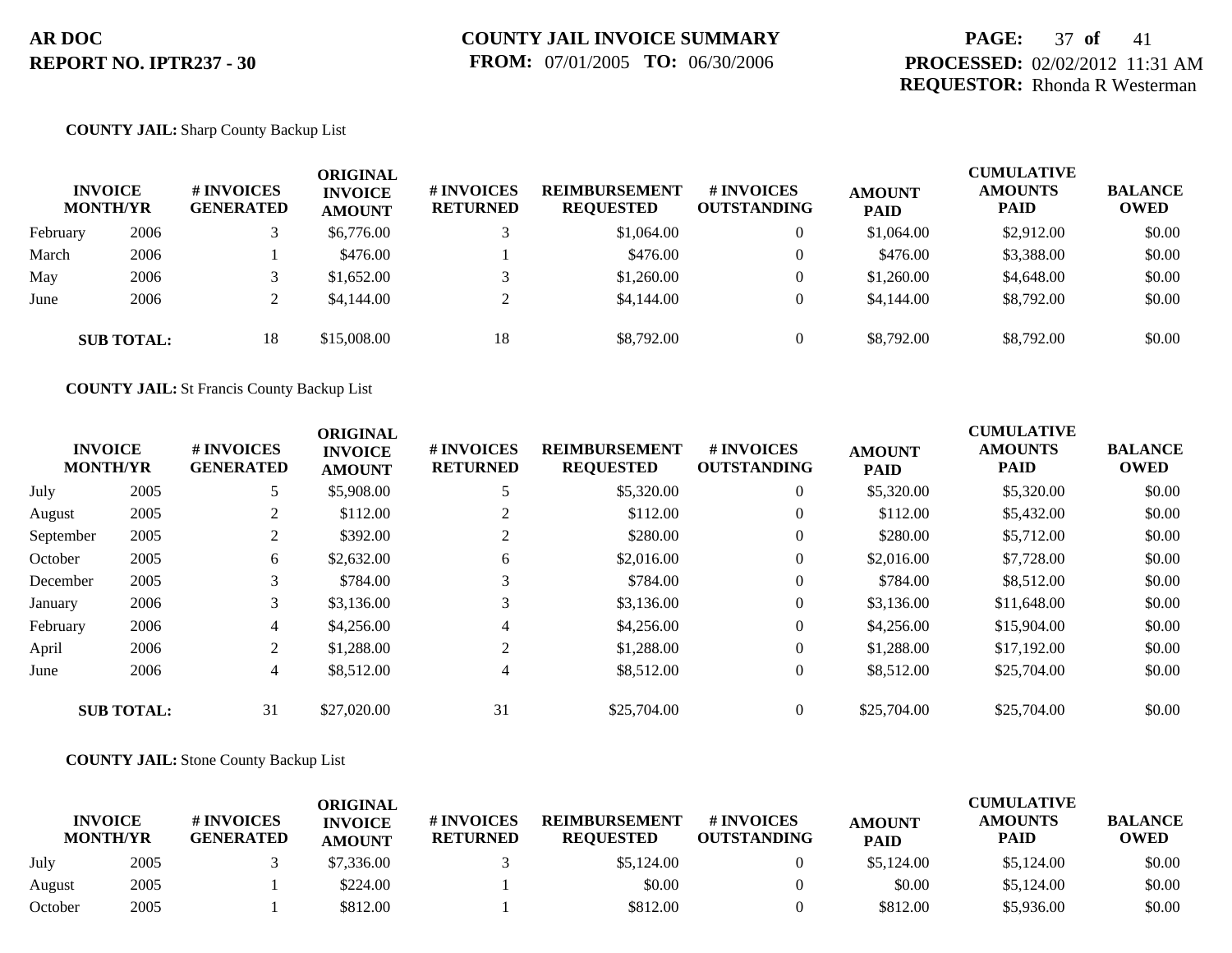## **PAGE:** 38 **of** 41 **PROCESSED:** 02/02/2012 11:31 AM **REQUESTOR:** Rhonda R Westerman

### **COUNTY JAIL:** Stone County Backup List

| <b>INVOICE</b><br><b>MONTH/YR</b> |                   | # INVOICES<br><b>GENERATED</b> | ORIGINAL<br><b>INVOICE</b><br><b>AMOUNT</b> | <b># INVOICES</b><br><b>RETURNED</b> | <b>REIMBURSEMENT</b><br><b>REQUESTED</b> | # INVOICES<br><b>OUTSTANDING</b> | <b>AMOUNT</b><br><b>PAID</b> | <b>CUMULATIVE</b><br><b>AMOUNTS</b><br><b>PAID</b> | <b>BALANCE</b><br><b>OWED</b> |
|-----------------------------------|-------------------|--------------------------------|---------------------------------------------|--------------------------------------|------------------------------------------|----------------------------------|------------------------------|----------------------------------------------------|-------------------------------|
| November                          | 2005              |                                | \$588.00                                    |                                      | \$588.00                                 | $\overline{0}$                   | \$588.00                     | \$6,524.00                                         | \$0.00                        |
| March                             | 2006              |                                | \$2,660.00                                  |                                      | \$2,212.00                               | $\overline{0}$                   | \$2,212.00                   | \$8,736.00                                         | \$0.00                        |
| April                             | 2006              |                                | \$1,092.00                                  | $\bigcap$                            | \$1,092.00                               | $\overline{0}$                   | \$1,092.00                   | \$9,828,00                                         | \$0.00                        |
| May                               | 2006              |                                | \$1,820.00                                  |                                      | \$1,820.00                               | $\overline{0}$                   | \$1,820.00                   | \$11,648.00                                        | \$0.00                        |
|                                   | <b>SUB TOTAL:</b> | 17                             | \$14,532.00                                 | 17                                   | \$11,648.00                              | $\Omega$                         | \$11,648.00                  | \$11,648.00                                        | \$0.00                        |

**COUNTY JAIL:** Union County Backup List

|           | <b>INVOICE</b><br><b>MONTH/YR</b> | # INVOICES<br><b>GENERATED</b> | <b>ORIGINAL</b><br><b>INVOICE</b><br><b>AMOUNT</b> | # INVOICES<br><b>RETURNED</b> | <b>REIMBURSEMENT</b><br><b>REQUESTED</b> | # INVOICES<br><b>OUTSTANDING</b> | <b>AMOUNT</b><br><b>PAID</b> | <b>CUMULATIVE</b><br><b>AMOUNTS</b><br><b>PAID</b> | <b>BALANCE</b><br><b>OWED</b> |
|-----------|-----------------------------------|--------------------------------|----------------------------------------------------|-------------------------------|------------------------------------------|----------------------------------|------------------------------|----------------------------------------------------|-------------------------------|
| July      | 2005                              | 18                             | \$10,276.00                                        | 18                            | \$10,276.00                              | $\boldsymbol{0}$                 | \$10,276.00                  | \$10,276.00                                        | \$0.00                        |
| August    | 2005                              |                                | \$2,044.00                                         |                               | \$2,044.00                               | $\overline{0}$                   | \$2,044.00                   | \$12,320.00                                        | \$0.00                        |
| September | 2005                              | 15                             | \$3,668.00                                         | 15                            | \$3,668.00                               | $\Omega$                         | \$3,668.00                   | \$15,988.00                                        | \$0.00                        |
| October   | 2005                              | 12                             | \$4,284.00                                         | 12                            | \$4,284.00                               | $\theta$                         | \$4,284.00                   | \$20,272.00                                        | \$0.00                        |
| November  | 2005                              | 16                             | \$39,452.00                                        | 16                            | \$19,712.00                              | $\overline{0}$                   | \$19,712.00                  | \$39,984.00                                        | \$0.00                        |
| December  | 2005                              | 3                              | \$700.00                                           | 3                             | \$700.00                                 | $\overline{0}$                   | \$700.00                     | \$40,684.00                                        | \$0.00                        |
| January   | 2006                              | 16                             | \$24,164.00                                        | 16                            | \$24,164.00                              | $\overline{0}$                   | \$24,164.00                  | \$64,848.00                                        | \$0.00                        |
| February  | 2006                              | 11                             | \$16,436.00                                        | 11                            | \$16,436.00                              | $\theta$                         | \$16,436.00                  | \$81,284.00                                        | \$0.00                        |
| March     | 2006                              | 12                             | \$5,488.00                                         | 12                            | \$5,488.00                               | $\theta$                         | \$5,488.00                   | \$86,772.00                                        | \$0.00                        |
| April     | 2006                              | 10                             | \$8,904.00                                         | 10                            | \$8,904.00                               | $\Omega$                         | \$8,904.00                   | \$95,676.00                                        | \$0.00                        |
| May       | 2006                              | $\overline{4}$                 | \$17,416.00                                        | $\overline{4}$                | \$17,416.00                              | $\theta$                         | \$17,416.00                  | \$113,092.00                                       | \$0.00                        |
| June      | 2006                              | 10                             | \$24,920.00                                        | 10                            | \$24,920.00                              | $\overline{0}$                   | \$24,920.00                  | \$138,012.00                                       | \$0.00                        |
|           | <b>SUB TOTAL:</b>                 | 134                            | \$157,752.00                                       | 134                           | \$138,012.00                             | $\overline{0}$                   | \$138,012.00                 | \$138,012.00                                       | \$0.00                        |

**COUNTY JAIL:** Van Buren County Backup List

|                 |                  | ORIGINAL       |                 |                      |                    |               | <b>CUMULATIVE</b> |                |
|-----------------|------------------|----------------|-----------------|----------------------|--------------------|---------------|-------------------|----------------|
| <b>INVOICE</b>  | # INVOICES       | <b>INVOICE</b> | # INVOICES      | <b>REIMBURSEMENT</b> | # INVOICES         | <b>AMOUNT</b> | <b>AMOUNTS</b>    | <b>BALANCE</b> |
| <b>MONTH/YR</b> | <b>GENERATED</b> | <b>AMOUNT</b>  | <b>RETURNED</b> | <b>REQUESTED</b>     | <b>OUTSTANDING</b> | <b>PAID</b>   | <b>PAID</b>       | <b>OWED</b>    |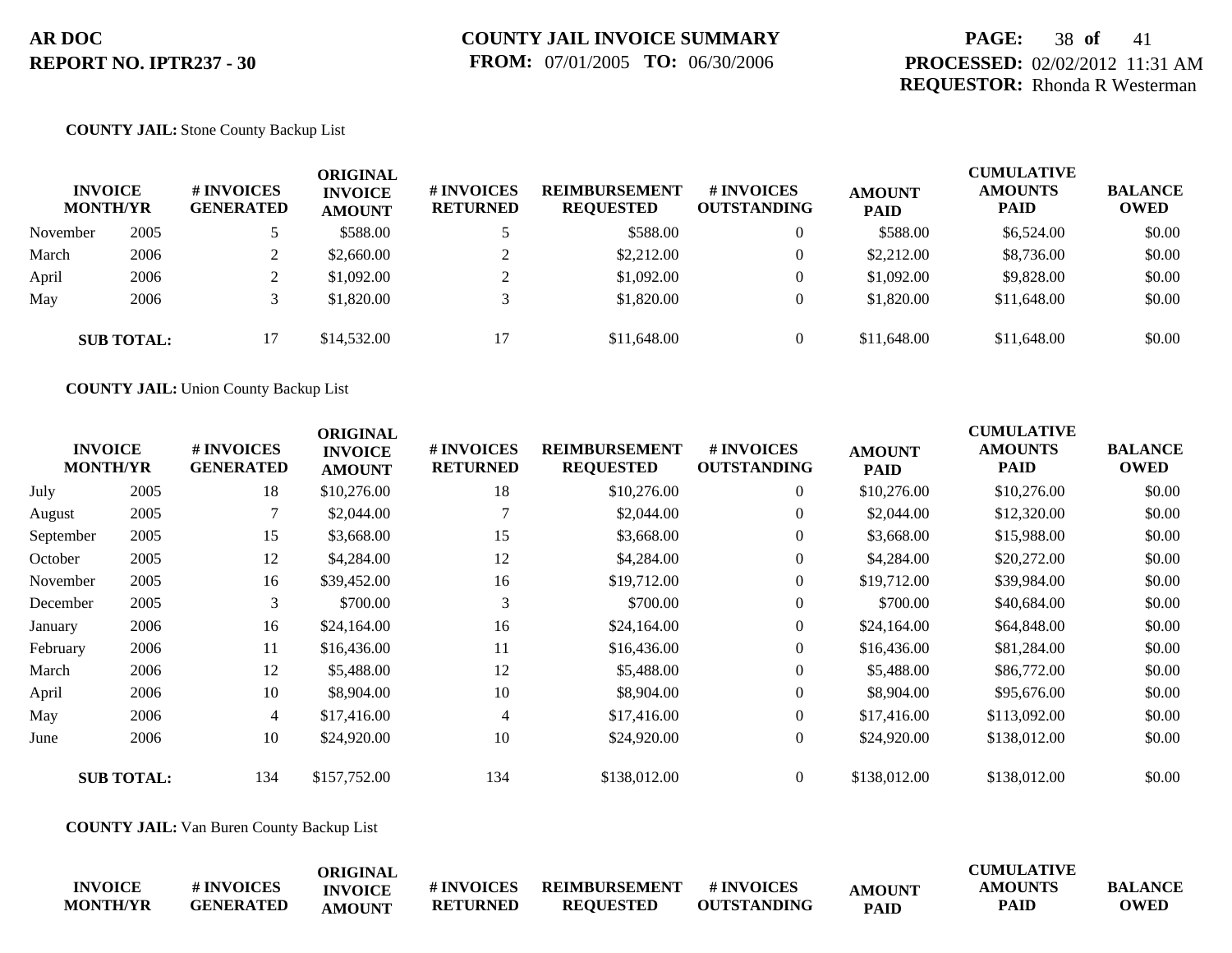## **COUNTY JAIL INVOICE SUMMARY FROM:** 07/01/2005 **TO:** 06/30/2006

## **PAGE:** 39 **of** 41 **PROCESSED:** 02/02/2012 11:31 AM **REQUESTOR:** Rhonda R Westerman

### **COUNTY JAIL:** Van Buren County Backup List

|           | <b>INVOICE</b><br><b>MONTH/YR</b> | # INVOICES<br><b>GENERATED</b> | <b>ORIGINAL</b><br><b>INVOICE</b><br><b>AMOUNT</b> | # INVOICES<br><b>RETURNED</b> | <b>REIMBURSEMENT</b><br><b>REQUESTED</b> | <b>#INVOICES</b><br><b>OUTSTANDING</b> | <b>AMOUNT</b><br><b>PAID</b> | <b>CUMULATIVE</b><br><b>AMOUNTS</b><br><b>PAID</b> | <b>BALANCE</b><br><b>OWED</b> |
|-----------|-----------------------------------|--------------------------------|----------------------------------------------------|-------------------------------|------------------------------------------|----------------------------------------|------------------------------|----------------------------------------------------|-------------------------------|
| July      | 2005                              | 3                              | \$2,464.00                                         |                               | \$2,464.00                               | $\overline{0}$                         | \$2,464.00                   | \$2,464.00                                         | \$0.00                        |
| September | 2005                              |                                | \$56.00                                            |                               | \$56.00                                  | $\overline{0}$                         | \$56.00                      | \$2,520.00                                         | \$0.00                        |
| October   | 2005                              |                                | \$896.00                                           |                               | \$896.00                                 | $\overline{0}$                         | \$896.00                     | \$3,416.00                                         | \$0.00                        |
| December  | 2005                              | 6                              | \$1,568.00                                         | 6                             | \$1,568.00                               | $\overline{0}$                         | \$1,568.00                   | \$4,984.00                                         | \$0.00                        |
| January   | 2006                              |                                | \$728.00                                           |                               | \$728.00                                 | $\overline{0}$                         | \$728.00                     | \$5,712.00                                         | \$0.00                        |
| April     | 2006                              | 4                              | \$3,052.00                                         | 4                             | \$1,624.00                               | $\overline{0}$                         | \$1,624.00                   | \$7,336.00                                         | \$0.00                        |
| May       | 2006                              | 4                              | \$3,920.00                                         | 4                             | \$3,920.00                               | $\overline{0}$                         | \$3,920.00                   | \$11,256.00                                        | \$0.00                        |
| June      | 2006                              | 2                              | \$4,704.00                                         | 2                             | \$4,704.00                               | $\overline{0}$                         | \$4,704.00                   | \$15,960.00                                        | \$0.00                        |
|           | <b>SUB TOTAL:</b>                 | 22                             | \$17,388.00                                        | 22                            | \$15,960.00                              | $\theta$                               | \$15,960.00                  | \$15,960.00                                        | \$0.00                        |

## **COUNTY JAIL:** Washington County Backup List

|           | <b>INVOICE</b><br><b>MONTH/YR</b> | # INVOICES<br><b>GENERATED</b> | <b>ORIGINAL</b><br><b>INVOICE</b><br><b>AMOUNT</b> | <b>#INVOICES</b><br><b>RETURNED</b> | <b>REIMBURSEMENT</b><br><b>REQUESTED</b> | # INVOICES<br><b>OUTSTANDING</b> | <b>AMOUNT</b><br><b>PAID</b> | <b>CUMULATIVE</b><br><b>AMOUNTS</b><br>PAID | <b>BALANCE</b><br><b>OWED</b> |
|-----------|-----------------------------------|--------------------------------|----------------------------------------------------|-------------------------------------|------------------------------------------|----------------------------------|------------------------------|---------------------------------------------|-------------------------------|
| July      | 2005                              | 27                             | \$45,472.00                                        | 27                                  | \$14,308.00                              | $\overline{0}$                   | \$14,308.00                  | \$14,308.00                                 | \$0.00                        |
| August    | 2005                              | 35                             | \$19,152.00                                        | 35                                  | \$13,216.00                              | $\overline{0}$                   | \$13,216.00                  | \$27,524.00                                 | \$0.00                        |
| September | 2005                              | 45                             | \$13,104.00                                        | 45                                  | \$7,280.00                               | $\overline{0}$                   | \$7,280.00                   | \$34,804.00                                 | \$0.00                        |
| October   | 2005                              | 29                             | \$26,964.00                                        | 29                                  | \$12,880.00                              | $\overline{0}$                   | \$12,880.00                  | \$47,684.00                                 | \$0.00                        |
| November  | 2005                              | 38                             | \$86,044.00                                        | 38                                  | \$30,940.00                              | $\overline{0}$                   | \$30,940.00                  | \$78,624.00                                 | \$0.00                        |
| December  | 2005                              | 20                             | \$28,896.00                                        | 20                                  | \$8,456.00                               | $\overline{0}$                   | \$8,456.00                   | \$87,080.00                                 | \$0.00                        |
| January   | 2006                              | 51                             | \$52,304.00                                        | 51                                  | \$46,200.00                              | $\overline{0}$                   | \$46,200.00                  | \$133,280.00                                | \$0.00                        |
| February  | 2006                              | 35                             | \$36,260.00                                        | 35                                  | \$14,952.00                              | $\overline{0}$                   | \$14,952.00                  | \$148,232.00                                | \$0.00                        |
| March     | 2006                              | 17                             | \$11,956.00                                        | 17                                  | \$9,688.00                               | $\overline{0}$                   | \$9,688.00                   | \$157,920.00                                | \$0.00                        |
| April     | 2006                              | 87                             | \$128,996.00                                       | 87                                  | \$72,436.00                              | $\overline{0}$                   | \$72,436.00                  | \$230,356.00                                | \$0.00                        |
| May       | 2006                              | 31                             | \$36,820.00                                        | 31                                  | \$31,920.00                              | $\overline{0}$                   | \$31,920.00                  | \$262,276.00                                | \$0.00                        |
| June      | 2006                              | 25                             | \$66,220.00                                        | 25                                  | \$46,928.00                              | $\overline{0}$                   | \$46,928.00                  | \$309,204.00                                | \$0.00                        |
|           | <b>SUB TOTAL:</b>                 | 440                            | \$552,188.00                                       | 440                                 | \$309,204.00                             | $\overline{0}$                   | \$309,204.00                 | \$309,204.00                                | \$0.00                        |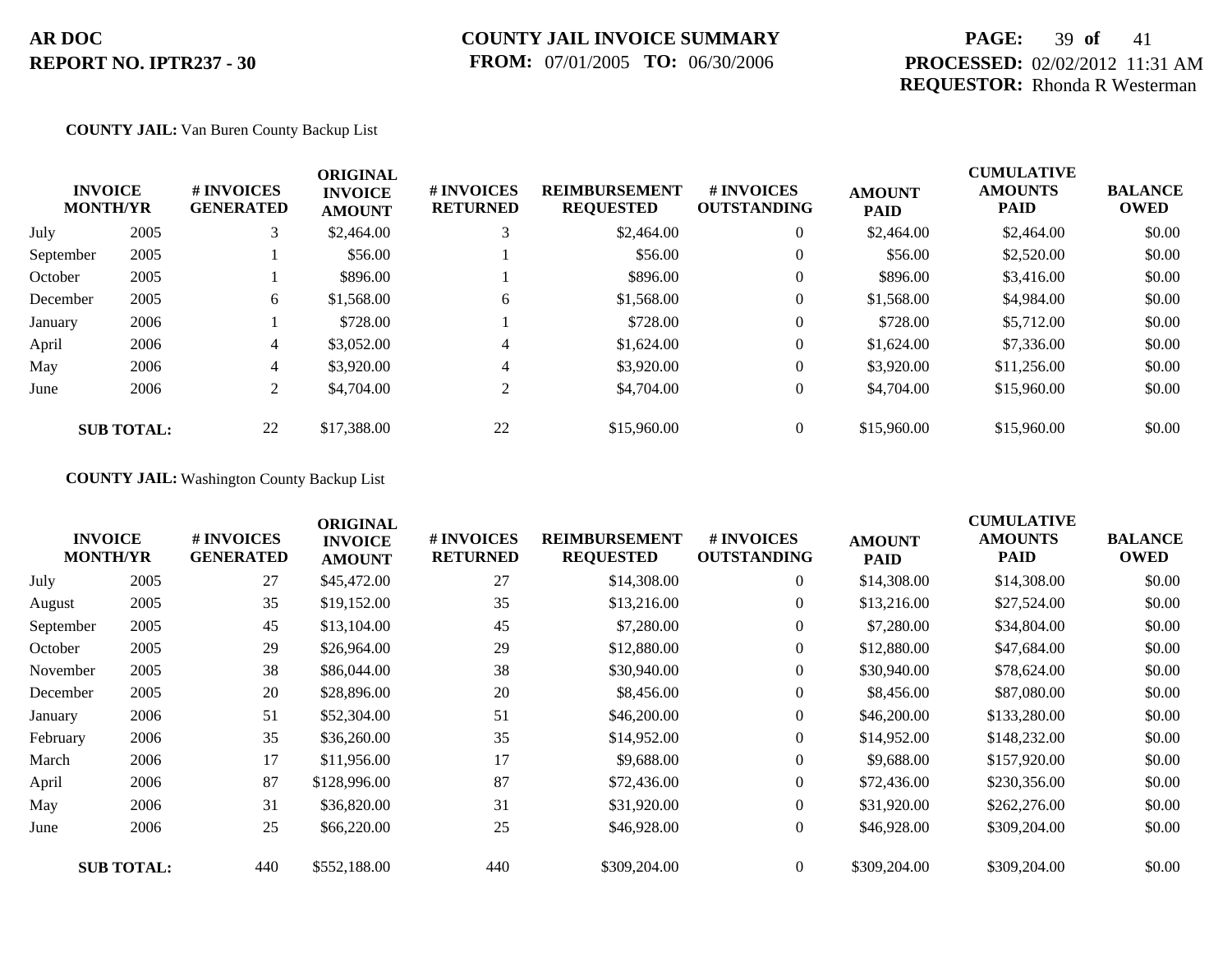## **COUNTY JAIL INVOICE SUMMARY FROM:** 07/01/2005 **TO:** 06/30/2006

## **PAGE:** 40 **of** 41 **PROCESSED:** 02/02/2012 11:31 AM **REQUESTOR:** Rhonda R Westerman

### **COUNTY JAIL:** White County Backup List

|           | <b>INVOICE</b><br><b>MONTH/YR</b> | # INVOICES<br><b>GENERATED</b> | <b>ORIGINAL</b><br><b>INVOICE</b><br><b>AMOUNT</b> | # INVOICES<br><b>RETURNED</b> | <b>REIMBURSEMENT</b><br><b>REQUESTED</b> | # INVOICES<br><b>OUTSTANDING</b> | <b>AMOUNT</b><br><b>PAID</b> | <b>CUMULATIVE</b><br><b>AMOUNTS</b><br>PAID | <b>BALANCE</b><br><b>OWED</b> |
|-----------|-----------------------------------|--------------------------------|----------------------------------------------------|-------------------------------|------------------------------------------|----------------------------------|------------------------------|---------------------------------------------|-------------------------------|
| July      | 2005                              | 20                             | \$35,168.00                                        | 20                            | \$19,460.00                              | $\overline{0}$                   | \$19,460.00                  | \$19,460.00                                 | \$0.00                        |
| August    | 2005                              | 14                             | \$7,672.00                                         | 14                            | \$7,672.00                               | $\overline{0}$                   | \$7,672.00                   | \$27,132.00                                 | \$0.00                        |
| September | 2005                              | 10                             | \$2,660.00                                         | 10                            | \$3,248.00                               | $\overline{0}$                   | \$3,248.00                   | \$30,380.00                                 | \$0.00                        |
| October   | 2005                              | 9                              | \$9,016.00                                         | 9                             | \$9,016.00                               | $\overline{0}$                   | \$9,016.00                   | \$39,396.00                                 | \$0.00                        |
| November  | 2005                              | 11                             | \$4,648.00                                         | 11                            | \$4,648.00                               | $\overline{0}$                   | \$4,648.00                   | \$44,044.00                                 | \$0.00                        |
| December  | 2005                              |                                | \$952.00                                           |                               | \$952.00                                 | $\overline{0}$                   | \$952.00                     | \$44,996.00                                 | \$0.00                        |
| January   | 2006                              | 13                             | \$32,200.00                                        | 13                            | \$32,200.00                              | $\overline{0}$                   | \$32,200.00                  | \$77,196.00                                 | \$0.00                        |
| February  | 2006                              | 22                             | \$16,772.00                                        | 22                            | \$16,772.00                              | $\overline{0}$                   | \$16,772.00                  | \$93,968.00                                 | \$0.00                        |
| March     | 2006                              | 18                             | \$27,440.00                                        | 18                            | \$27,440.00                              | $\overline{0}$                   | \$27,440.00                  | \$121,408.00                                | \$0.00                        |
| April     | 2006                              | 19                             | \$16,968.00                                        | 19                            | \$16,968.00                              | $\overline{0}$                   | \$16,968.00                  | \$138,376.00                                | \$0.00                        |
| May       | 2006                              | 16                             | \$24,752.00                                        | 16                            | \$4,536.00                               | $\overline{0}$                   | \$4,536.00                   | \$142,912.00                                | \$0.00                        |
| June      | 2006                              | 17                             | \$36,260.00                                        | 17                            | \$36,260.00                              | $\boldsymbol{0}$                 | \$36,260.00                  | \$179,172.00                                | \$0.00                        |
|           | <b>SUB TOTAL:</b>                 | 170                            | \$214,508.00                                       | 170                           | \$179,172.00                             | $\overline{0}$                   | \$179,172.00                 | \$179,172.00                                | \$0.00                        |

### **COUNTY JAIL:** Woodruff County Backup List

|         | <b>INVOICE</b><br><b>MONTH/YR</b> | # INVOICES<br><b>GENERATED</b> | ORIGINAL<br><b>INVOICE</b><br><b>AMOUNT</b> | # INVOICES<br><b>RETURNED</b> | <b>REIMBURSEMENT</b><br><b>REQUESTED</b> | # INVOICES<br><b>OUTSTANDING</b> | <b>AMOUNT</b><br><b>PAID</b> | <b>CUMULATIVE</b><br><b>AMOUNTS</b><br><b>PAID</b> | <b>BALANCE</b><br><b>OWED</b> |
|---------|-----------------------------------|--------------------------------|---------------------------------------------|-------------------------------|------------------------------------------|----------------------------------|------------------------------|----------------------------------------------------|-------------------------------|
| October | 2005                              |                                | \$4,480.00                                  |                               | \$4,480.00                               |                                  | \$4,480.00                   | \$4,480.00                                         | \$0.00                        |
| May     | 2006                              |                                | \$168.00                                    |                               | \$168.00                                 |                                  | \$168.00                     | \$4,648.00                                         | \$0.00                        |
|         | <b>SUB TOTAL:</b>                 |                                | \$4,648.00                                  |                               | \$4,648.00                               |                                  | \$4,648.00                   | \$4,648.00                                         | \$0.00                        |

### **COUNTY JAIL:** Yell County Backup List

|        | <b>INVOICE</b><br><b>MONTH/YR</b> | # INVOICES<br><b>GENERATED</b> | ORIGINAL<br><b>INVOICE</b><br><b>AMOUNT</b> | # INVOICES<br><b>RETURNED</b> | <b>REIMBURSEMENT</b><br><b>REOUESTED</b> | # INVOICES<br><b>OUTSTANDING</b> | <b>AMOUNT</b><br><b>PAID</b> | CUMULATIVE<br><b>AMOUNTS</b><br><b>PAID</b> | <b>BALANCE</b><br><b>OWED</b> |
|--------|-----------------------------------|--------------------------------|---------------------------------------------|-------------------------------|------------------------------------------|----------------------------------|------------------------------|---------------------------------------------|-------------------------------|
| July   | 2005                              |                                | \$3,304.00                                  |                               | \$28.00                                  |                                  | \$28.00                      | \$28.00                                     | \$0.00                        |
| August | 2005                              |                                | \$1,344.00                                  |                               | \$616.00                                 |                                  | \$616.00                     | \$644.00                                    | \$0.00                        |